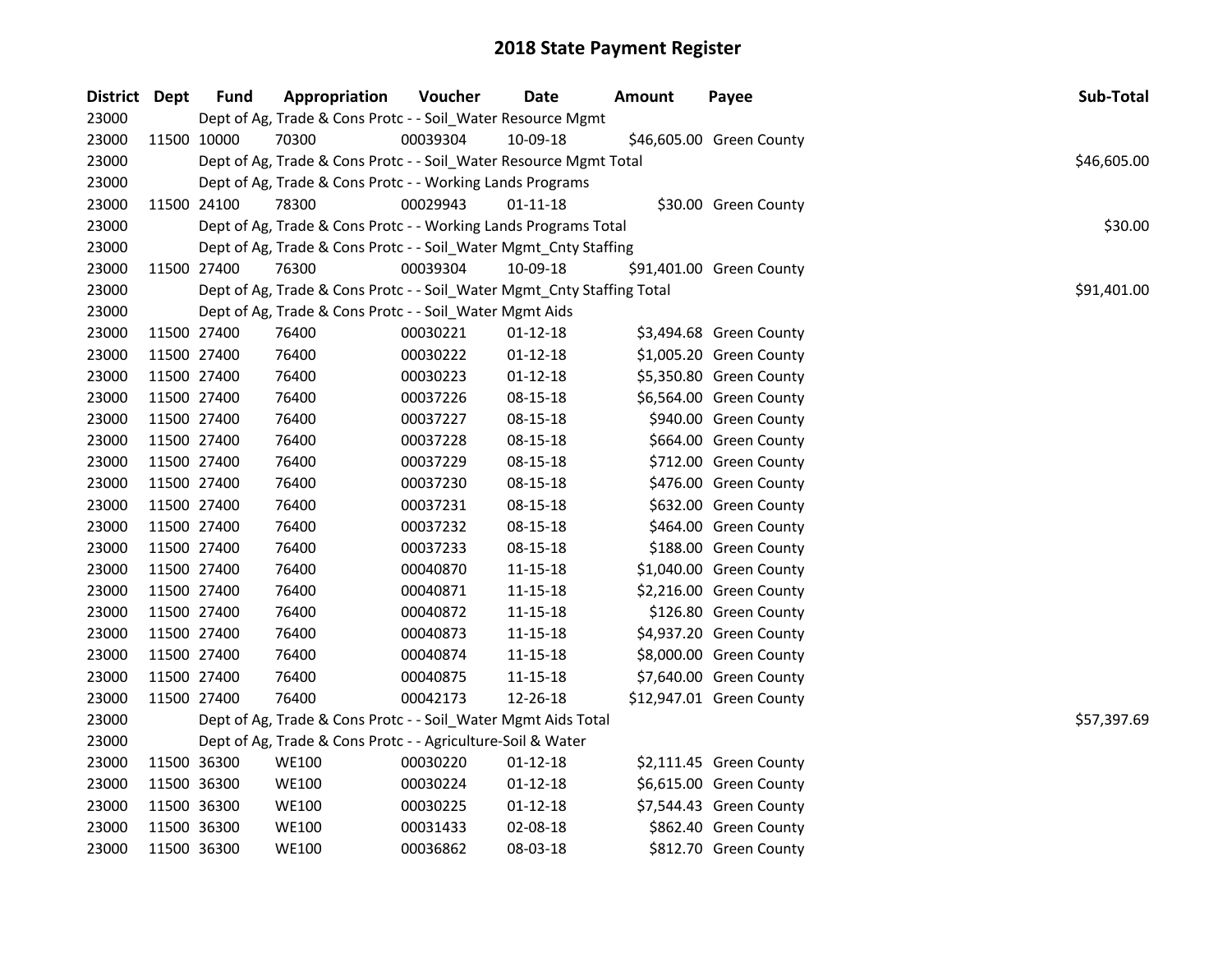| District Dept |             | <b>Fund</b>                                              | Appropriation                                                      | Voucher  | <b>Date</b>    | <b>Amount</b> | Payee                   | Sub-Total   |  |  |
|---------------|-------------|----------------------------------------------------------|--------------------------------------------------------------------|----------|----------------|---------------|-------------------------|-------------|--|--|
| 23000         |             | 11500 36300                                              | <b>WE100</b>                                                       | 00036863 | 08-03-18       |               | \$382.90 Green County   |             |  |  |
| 23000         | 11500 36300 |                                                          | <b>WE100</b>                                                       | 00036864 | 08-03-18       |               | \$2,969.30 Green County |             |  |  |
| 23000         | 11500 36300 |                                                          | <b>WE100</b>                                                       | 00036865 | 08-03-18       |               | \$2,625.00 Green County |             |  |  |
| 23000         |             | 11500 36300                                              | <b>WE100</b>                                                       | 00036866 | 08-03-18       |               | \$1,438.15 Green County |             |  |  |
| 23000         |             | 11500 36300                                              | <b>WE100</b>                                                       | 00036867 | 08-03-18       |               | \$836.50 Green County   |             |  |  |
| 23000         | 11500 36300 |                                                          | <b>WE100</b>                                                       | 00036868 | 08-03-18       |               | \$1,155.00 Green County |             |  |  |
| 23000         | 11500 36300 |                                                          | <b>WE100</b>                                                       | 00039125 | 10-05-18       |               | \$2,820.48 Green County |             |  |  |
| 23000         | 11500 36300 |                                                          | <b>WE100</b>                                                       | 00040867 | 11-15-18       |               | \$773.50 Green County   |             |  |  |
| 23000         | 11500 36300 |                                                          | <b>WE100</b>                                                       | 00040868 | 11-15-18       |               | \$706.30 Green County   |             |  |  |
| 23000         | 11500 36300 |                                                          | <b>WE100</b>                                                       | 00040869 | 11-15-18       |               | \$450.10 Green County   |             |  |  |
| 23000         |             |                                                          | Dept of Ag, Trade & Cons Protc - - Agriculture-Soil & Water Total  |          |                |               |                         | \$32,103.21 |  |  |
| 23000         |             |                                                          | Dept of Safety & Prof Services - - Powts Replacement Rehab         |          |                |               |                         |             |  |  |
| 23000         |             | 16500 10000                                              | 23600                                                              | 00027491 | 12-19-18       |               | \$9,998.00 Green County |             |  |  |
| 23000         |             |                                                          | Dept of Safety & Prof Services - - Powts Replacement Rehab Total   |          |                |               |                         | \$9,998.00  |  |  |
| 23000         |             |                                                          | Dept of Natural Resources - - Gen Program Ops-State Funds          |          |                |               |                         |             |  |  |
| 23000         |             | 37000 21200                                              | 16100                                                              | 00204297 | $01 - 17 - 18$ |               | \$70.00 Green County    |             |  |  |
| 23000         |             | 37000 21200                                              | 16100                                                              | 00252484 | 08-08-18       |               | \$270.00 Green County   |             |  |  |
| 23000         |             |                                                          | Dept of Natural Resources - - Gen Program Ops-State Funds Total    |          |                |               |                         | \$340.00    |  |  |
| 23000         |             |                                                          | Dept of Natural Resources - - Taxes & Assessmts-Conserv Fund       |          |                |               |                         |             |  |  |
| 23000         |             | 37000 21200                                              | 16900                                                              | 00231210 | $04 - 27 - 18$ |               | \$40.00 Green County    |             |  |  |
| 23000         |             |                                                          | Dept of Natural Resources - - Taxes & Assessmts-Conserv Fund Total |          |                |               |                         | \$40.00     |  |  |
| 23000         |             |                                                          | Dept of Natural Resources - - General Program Operations --        |          |                |               |                         |             |  |  |
| 23000         |             | 37000 21200                                              | 25400                                                              | 00218719 | 03-07-18       |               | \$330.00 Green County   |             |  |  |
| 23000         |             | 37000 21200                                              | 25400                                                              | 00250700 | 07-11-18       |               | \$90.00 Green County    |             |  |  |
| 23000         |             | 37000 21200                                              | 25400                                                              | 00282624 | 12-03-18       |               | \$90.00 Green County    |             |  |  |
| 23000         |             | 37000 21200                                              | 25400                                                              | 00286119 | 12-19-18       |               | \$300.00 Green County   |             |  |  |
| 23000         |             |                                                          | Dept of Natural Resources - - General Program Operations -- Total  |          |                |               |                         | \$810.00    |  |  |
| 23000         |             |                                                          | Dept of Natural Resources - - Enf A - Atv & Utv Enforcement        |          |                |               |                         |             |  |  |
| 23000         |             | 37000 21200                                              | 55100                                                              | 00268010 | 09-27-18       |               | \$1,795.77 Green County |             |  |  |
| 23000         |             |                                                          | Dept of Natural Resources - - Enf A - Atv & Utv Enforcement Total  |          |                |               |                         | \$1,795.77  |  |  |
| 23000         |             |                                                          | Dept of Natural Resources - - Wildlife Damage Claims & Abat        |          |                |               |                         |             |  |  |
| 23000         |             | 37000 21200                                              | 55300                                                              | 00219004 | 03-09-18       |               | \$1,722.37 Green County |             |  |  |
| 23000         |             | 37000 21200                                              | 55300                                                              | 00281128 | 11-28-18       |               | \$2,123.58 Green County |             |  |  |
| 23000         |             |                                                          | Dept of Natural Resources - - Wildlife Damage Claims & Abat Total  |          |                |               |                         | \$3,845.95  |  |  |
| 23000         |             | Dept of Natural Resources - - Resaids - County Cons Aids |                                                                    |          |                |               |                         |             |  |  |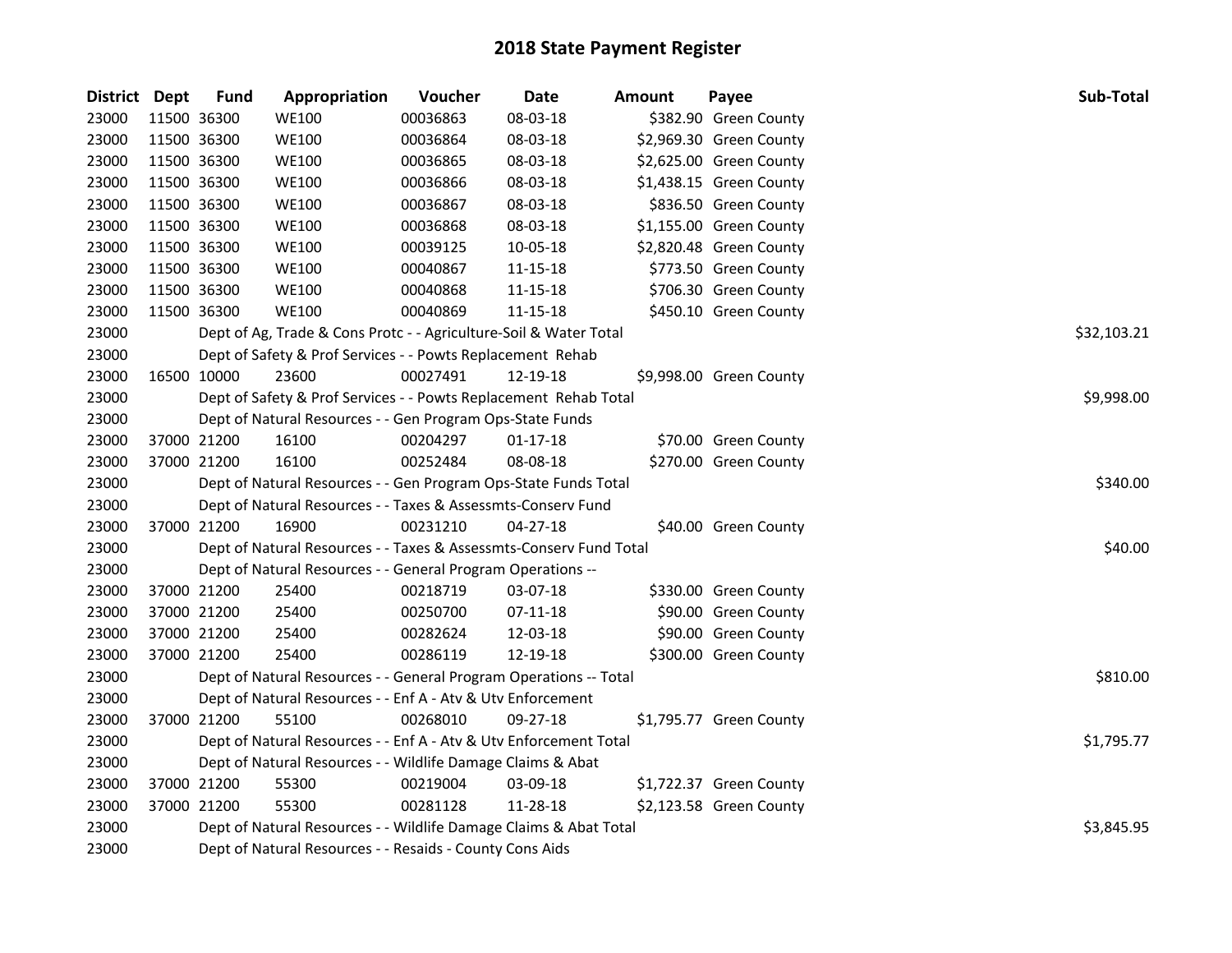| <b>District Dept</b> |             | <b>Fund</b> | Appropriation                                                      | Voucher  | <b>Date</b>    | <b>Amount</b> | Payee                     | Sub-Total    |
|----------------------|-------------|-------------|--------------------------------------------------------------------|----------|----------------|---------------|---------------------------|--------------|
| 23000                | 37000 21200 |             | 56300                                                              | 00213050 | 02-08-18       |               | \$1,563.00 Green County   |              |
| 23000                |             |             | Dept of Natural Resources - - Resaids - County Cons Aids Total     |          |                |               |                           | \$1,563.00   |
| 23000                |             |             | Dept of Natural Resources - - Ra- Cnty Snow Trail & Area Aid       |          |                |               |                           |              |
| 23000                | 37000 21200 |             | 57400                                                              | 00286673 | 12-21-18       |               | \$19,128.10 Green County  |              |
| 23000                |             |             | Dept of Natural Resources - - Ra- Cnty Snow Trail & Area Aid Total |          |                |               |                           | \$19,128.10  |
| 23000                |             |             | Dept of Natural Resources - - Gpo-Environmental Fund               |          |                |               |                           |              |
| 23000                |             | 37000 27400 | 46100                                                              | 00246165 | 06-26-18       |               | \$30.00 Green County      |              |
| 23000                |             | 37000 27400 | 46100                                                              | 00255535 | $07 - 27 - 18$ |               | \$30.00 Green County      |              |
| 23000                |             | 37000 27400 | 46100                                                              | 00269122 | 09-28-18       |               | \$30.00 Green County      |              |
| 23000                | 37000 27400 |             | 46100                                                              | 00269123 | 09-28-18       |               | \$30.00 Green County      |              |
| 23000                |             |             | Dept of Natural Resources - - Gpo-Environmental Fund Total         |          |                |               |                           | \$120.00     |
| 23000                |             |             | Dept of Natural Resources - - Land Acquisition                     |          |                |               |                           |              |
| 23000                | 37000 36300 |             | TA100                                                              | 00246784 | 06-29-18       |               | \$30.00 Green County      |              |
| 23000                | 37000 36300 |             | <b>TA100</b>                                                       | 00263074 | 08-30-18       |               | \$2.00 Green County       |              |
| 23000                |             |             | Dept of Natural Resources - - Land Acquisition Total               |          |                |               |                           | \$32.00      |
| 23000                |             |             | Department of Tourism - - Ab; State Aid For The Arts               |          |                |               |                           |              |
| 23000                |             | 38000 10000 | 30200                                                              | 00006464 | 10-25-18       |               | \$100,000.00 Green County |              |
| 23000                |             |             | Department of Tourism - - Ab; State Aid For The Arts Total         |          |                |               |                           | \$100,000.00 |
| 23000                |             |             | Department of Corrections - - Services For Community Correct       |          |                |               |                           |              |
| 23000                |             | 41000 10000 | 10200                                                              | 00183797 | $01 - 24 - 18$ |               | \$3,215.48 Green County   |              |
| 23000                |             | 41000 10000 | 10200                                                              | 00190612 | 02-23-18       |               | \$3,215.48 Green County   |              |
| 23000                | 41000 10000 |             | 10200                                                              | 00196620 | 03-21-18       |               | \$3,215.48 Green County   |              |
| 23000                |             | 41000 10000 | 10200                                                              | 00203364 | 04-25-18       |               | \$3,215.48 Green County   |              |
| 23000                |             | 41000 10000 | 10200                                                              | 00210784 | 05-25-18       |               | \$3,215.48 Green County   |              |
| 23000                |             | 41000 10000 | 10200                                                              | 00219695 | 07-06-18       |               | \$3,215.48 Green County   |              |
| 23000                |             | 41000 10000 | 10200                                                              | 00224559 | 07-26-18       |               | \$3,215.48 Green County   |              |
| 23000                |             | 41000 10000 | 10200                                                              | 00230320 | 08-22-18       |               | \$3,311.95 Green County   |              |
| 23000                |             | 41000 10000 | 10200                                                              | 00237424 | 09-25-18       |               | \$3,311.95 Green County   |              |
| 23000                |             | 41000 10000 | 10200                                                              | 00244376 | 10-26-18       |               | \$3,311.95 Green County   |              |
| 23000                |             | 41000 10000 | 10200                                                              | 00250256 | 11-23-18       |               | \$3,311.95 Green County   |              |
| 23000                | 41000 10000 |             | 10200                                                              | 00256353 | 12-21-18       |               | \$3,311.95 Green County   |              |
| 23000                |             |             | Department of Corrections - - Services For Community Correct Total |          |                |               |                           | \$39,068.11  |
| 23000                |             |             | Department of Corrections - - Corrections Contracts And Agre       |          |                |               |                           |              |
| 23000                |             | 41000 10000 | 11400                                                              | 00197598 | 03-26-18       |               | \$1,543.80 Green County   |              |
| 23000                | 41000 10000 |             | 11400                                                              | 00225471 | 07-30-18       |               | \$3,036.14 Green County   |              |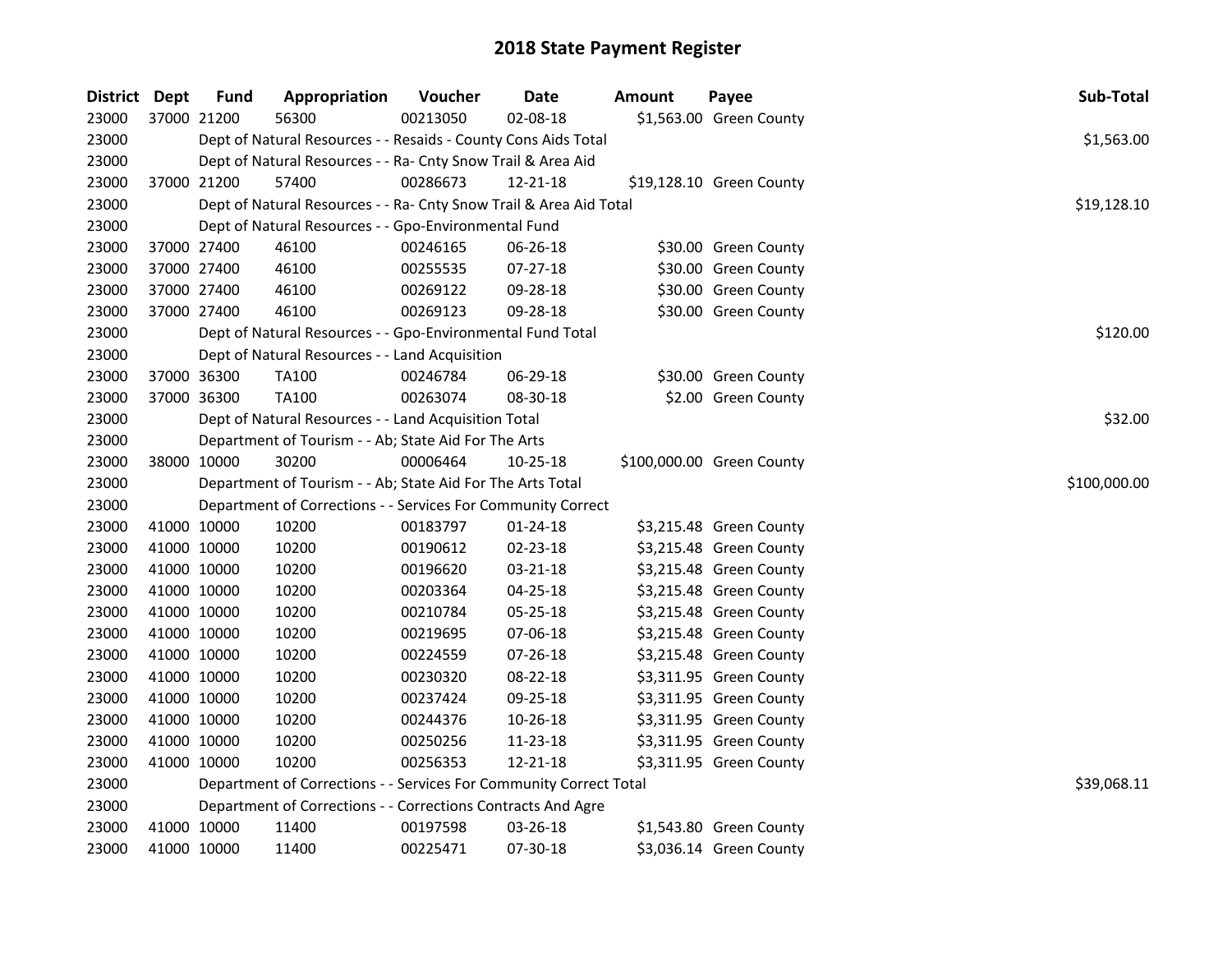| District Dept |             | <b>Fund</b> | Appropriation                                                          | Voucher  | <b>Date</b>    | <b>Amount</b> | Payee                                                                                                         | Sub-Total      |
|---------------|-------------|-------------|------------------------------------------------------------------------|----------|----------------|---------------|---------------------------------------------------------------------------------------------------------------|----------------|
| 23000         |             | 41000 10000 | 11400                                                                  | 00225472 | 07-30-18       |               | \$3,036.14 Green County                                                                                       |                |
| 23000         |             | 41000 10000 | 11400                                                                  | 00235950 | 09-20-18       |               | \$1,492.34 Green County                                                                                       |                |
| 23000         |             |             | Department of Corrections - - Corrections Contracts And Agre Total     |          |                |               |                                                                                                               | \$9,108.42     |
| 23000         |             |             |                                                                        |          |                |               | Department of Corrections - - Reimbursing Counties For Probation, Extended Supervision And Parole Holds       |                |
| 23000         |             | 41000 10000 | 11600                                                                  | 00246040 | 11-02-18       |               | \$13,801.20 Green County                                                                                      |                |
| 23000         |             |             |                                                                        |          |                |               | Department of Corrections - - Reimbursing Counties For Probation, Extended Supervision And Parole Holds Total | \$13,801.20    |
| 23000         |             |             | Department of Corrections - - Probation, Parole And Extended           |          |                |               |                                                                                                               |                |
| 23000         |             | 41000 10000 | 18700                                                                  | 00246040 | $11-02-18$     |               | \$1,038.80 Green County                                                                                       |                |
| 23000         |             |             | Department of Corrections - - Probation, Parole And Extended Total     |          |                |               |                                                                                                               | \$1,038.80     |
| 23000         |             |             | Department of Health Services - - State/Federal Aids                   |          |                |               |                                                                                                               |                |
| 23000         | 43500 10000 |             | 00000                                                                  | 90808    | 01-02-18       |               | \$174,735.00 Green County                                                                                     |                |
| 23000         |             | 43500 10000 | 00000                                                                  | 90809    | $02 - 01 - 18$ |               | \$170,423.00 Green County                                                                                     |                |
| 23000         |             | 43500 10000 | 00000                                                                  | 90810    | 03-01-18       |               | \$287,700.00 Green County                                                                                     |                |
| 23000         | 43500 10000 |             | 00000                                                                  | 90812    | 04-02-18       |               | \$451,317.00 Green County                                                                                     |                |
| 23000         |             | 43500 10000 | 00000                                                                  | 90813    | 05-01-18       |               | \$152,522.00 Green County                                                                                     |                |
| 23000         |             | 43500 10000 | 00000                                                                  | 90814    | 06-01-18       |               | \$223,169.00 Green County                                                                                     |                |
| 23000         | 43500 10000 |             | 00000                                                                  | 90900    | 07-02-18       |               | \$802,408.00 Green County                                                                                     |                |
| 23000         |             | 43500 10000 | 00000                                                                  | 90901    | 08-01-18       |               | \$251,400.00 Green County                                                                                     |                |
| 23000         |             | 43500 10000 | 00000                                                                  | 90902    | 09-04-18       |               | \$221,398.00 Green County                                                                                     |                |
| 23000         |             | 43500 10000 | 00000                                                                  | 90903    | 10-01-18       |               | \$239,706.00 Green County                                                                                     |                |
| 23000         |             | 43500 10000 | 00000                                                                  | 90904    | 11-01-18       |               | \$161,111.00 Green County                                                                                     |                |
| 23000         |             | 43500 10000 | 00000                                                                  | 90905    | 12-03-18       |               | \$182,129.00 Green County                                                                                     |                |
| 23000         |             |             | Department of Health Services - - State/Federal Aids Total             |          |                |               |                                                                                                               | \$3,318,018.00 |
| 23000         |             |             | Department of Health Services - - Public Health Dispensaries And       |          |                |               |                                                                                                               |                |
| 23000         | 43500 10000 |             | 10700                                                                  | 00174811 | $01 - 04 - 18$ |               | \$66.36 Green County                                                                                          |                |
| 23000         |             | 43500 10000 | 10700                                                                  | 00220628 | 07-23-18       |               | \$236.14 Green County                                                                                         |                |
| 23000         |             | 43500 10000 | 10700                                                                  | 00246379 | 12-04-18       |               | \$349.03 Green County                                                                                         |                |
| 23000         |             |             | Department of Health Services - - Public Health Dispensaries And Total |          |                |               |                                                                                                               | \$651.53       |
| 23000         |             |             | Department of Health Services - - Fees For Administrative Servic       |          |                |               |                                                                                                               |                |
| 23000         |             | 43500 10000 | 12200                                                                  | 00219617 | 08-10-18       |               | \$220.60 Green County                                                                                         |                |
| 23000         |             |             | Department of Health Services - - Fees For Administrative Servic Total |          |                |               |                                                                                                               | \$220.60       |
| 23000         |             |             | Department of Health Services - - Federal Projects Operations          |          |                |               |                                                                                                               |                |
| 23000         |             | 43500 10000 | 14900                                                                  | 00185331 | $02 - 12 - 18$ |               | \$521.86 Green County                                                                                         |                |
| 23000         |             | 43500 10000 | 14900                                                                  | 00189593 | 03-09-18       |               | \$1,543.02 Green County                                                                                       |                |
| 23000         |             | 43500 10000 | 14900                                                                  | 00205062 | 05-15-18       |               | \$165.42 Green County                                                                                         |                |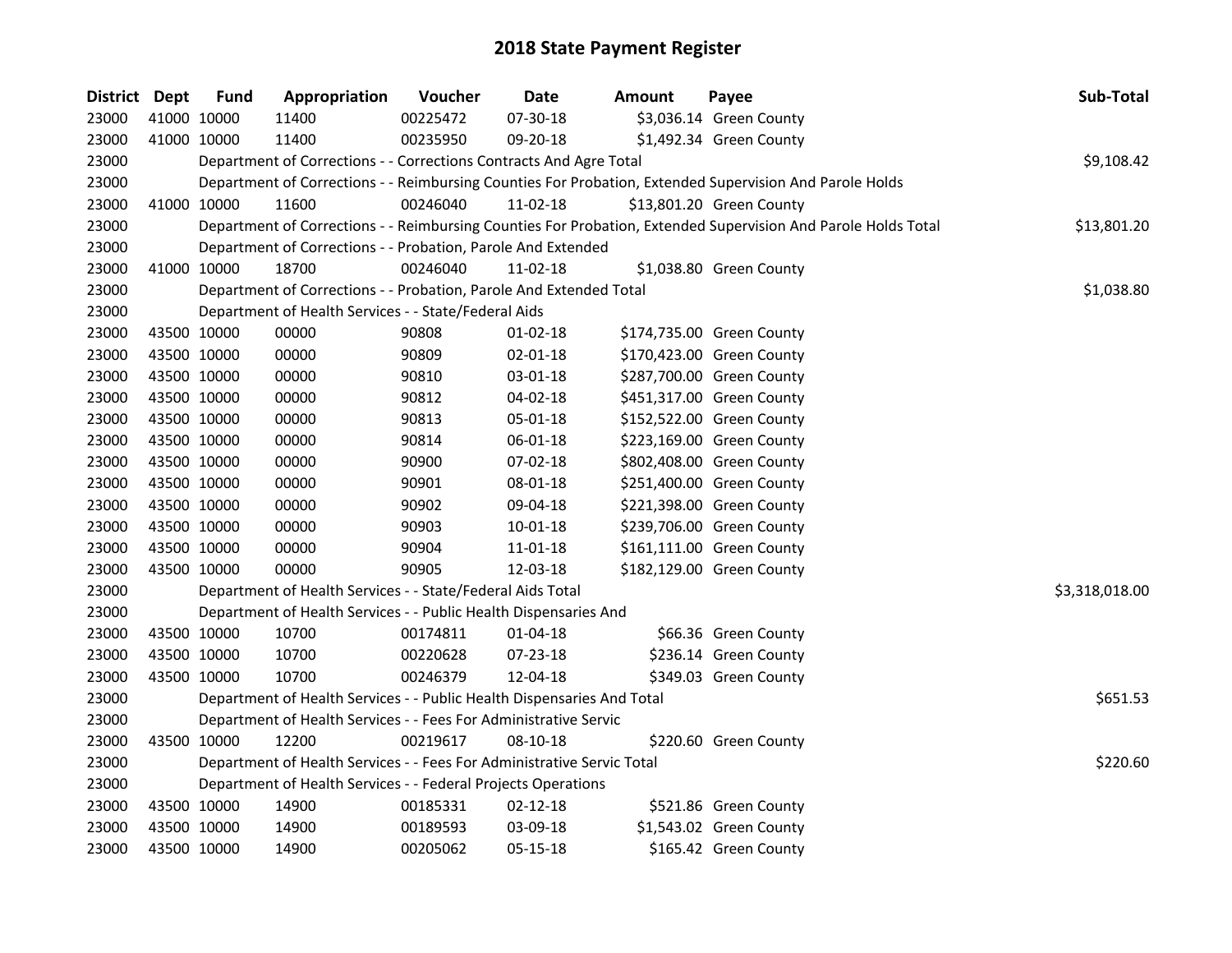| District Dept |             | Fund        | Appropriation                                                          | Voucher  | <b>Date</b>    | <b>Amount</b> | Payee                    | Sub-Total  |
|---------------|-------------|-------------|------------------------------------------------------------------------|----------|----------------|---------------|--------------------------|------------|
| 23000         |             | 43500 10000 | 14900                                                                  | 00212329 | 06-18-18       |               | \$616.63 Green County    |            |
| 23000         |             |             | Department of Health Services - - Federal Projects Operations Total    |          |                |               |                          | \$2,846.93 |
| 23000         |             |             | Department of Health Services - - Federal Project Aids                 |          |                |               |                          |            |
| 23000         | 43500 10000 |             | 15000                                                                  | 00197084 | 04-20-18       |               | \$870.83 Green County    |            |
| 23000         |             |             | Department of Health Services - - Federal Project Aids Total           |          |                |               |                          | \$870.83   |
| 23000         |             |             | Department of Health Services - - General Program Operations           |          |                |               |                          |            |
| 23000         | 43500 10000 |             | 40100                                                                  | 00185297 | $02 - 07 - 18$ |               | \$1.50 Green County      |            |
| 23000         | 43500 10000 |             | 40100                                                                  | 00186508 | $02 - 14 - 18$ |               | \$1.50 Green County      |            |
| 23000         | 43500 10000 |             | 40100                                                                  | 00212206 | 06-14-18       |               | \$1.50 Green County      |            |
| 23000         | 43500 10000 |             | 40100                                                                  | 00212209 | 06-14-18       |               | \$1.50 Green County      |            |
| 23000         |             |             | Department of Health Services - - General Program Operations Total     |          |                |               |                          | \$6.00     |
| 23000         |             |             | Department of Health Services - - Medical Assistance State Admin       |          |                |               |                          |            |
| 23000         | 43500 10000 |             | 44000                                                                  | 00185297 | 02-07-18       |               | \$1.50 Green County      |            |
| 23000         | 43500 10000 |             | 44000                                                                  | 00186508 | 02-14-18       |               | \$1.50 Green County      |            |
| 23000         | 43500 10000 |             | 44000                                                                  | 00212206 | 06-14-18       |               | \$1.50 Green County      |            |
| 23000         |             | 43500 10000 | 44000                                                                  | 00212209 | 06-14-18       |               | \$1.50 Green County      |            |
| 23000         |             |             | Department of Health Services - - Medical Assistance State Admin Total |          |                |               |                          | \$6.00     |
| 23000         |             |             | Department of Health Services - - Administrative And Support-Fis       |          |                |               |                          |            |
| 23000         | 43500 10000 |             | 82100                                                                  | 00192436 | 03-13-18       |               | \$5.00 Green County      |            |
| 23000         | 43500 10000 |             | 82100                                                                  | 00192847 | 03-15-18       |               | \$5.00 Green County      |            |
| 23000         | 43500 10000 |             | 82100                                                                  | 00195879 | 03-29-18       |               | \$5.00 Green County      |            |
| 23000         |             |             | Department of Health Services - - Administrative And Support-Fis Total |          |                |               |                          | \$15.00    |
| 23000         |             |             | Dept of Children and Families - - Fees For Administrative Servic       |          |                |               |                          |            |
| 23000         | 43700 10000 |             | 23100                                                                  | 00033789 | $01-19-18$     |               | \$70.00 Green County     |            |
| 23000         | 43700 10000 |             | 23100                                                                  | 00038247 | 04-18-18       |               | \$70.00 Green County     |            |
| 23000         | 43700 10000 |             | 23100                                                                  | 00042310 | $07-17-18$     |               | \$105.00 Green County    |            |
| 23000         | 43700 10000 |             | 23100                                                                  | 00045777 | 10-18-18       |               | \$45.00 Green County     |            |
| 23000         |             |             | Dept of Children and Families - - Fees For Administrative Servic Total |          |                |               |                          | \$290.00   |
| 23000         |             |             | Dept of Children and Families - - General Aids                         |          |                |               |                          |            |
| 23000         | 43700 10000 |             | 99000                                                                  | 00033192 | 01-05-18       |               | \$2,168.00 Green County  |            |
| 23000         | 43700 10000 |             | 99000                                                                  | 00033283 | 01-04-18       |               | \$1,145.49 Green County  |            |
| 23000         | 43700 10000 |             | 99000                                                                  | 00034103 | 01-30-18       |               | \$83,807.82 Green County |            |
| 23000         | 43700 10000 |             | 99000                                                                  | 00034303 | 02-05-18       |               | \$6,566.00 Green County  |            |
| 23000         | 43700 10000 |             | 99000                                                                  | 00034362 | 02-05-18       |               | \$2,240.00 Green County  |            |
| 23000         | 43700 10000 |             | 99000                                                                  | 00034633 | $02 - 12 - 18$ |               | \$4,833.03 Green County  |            |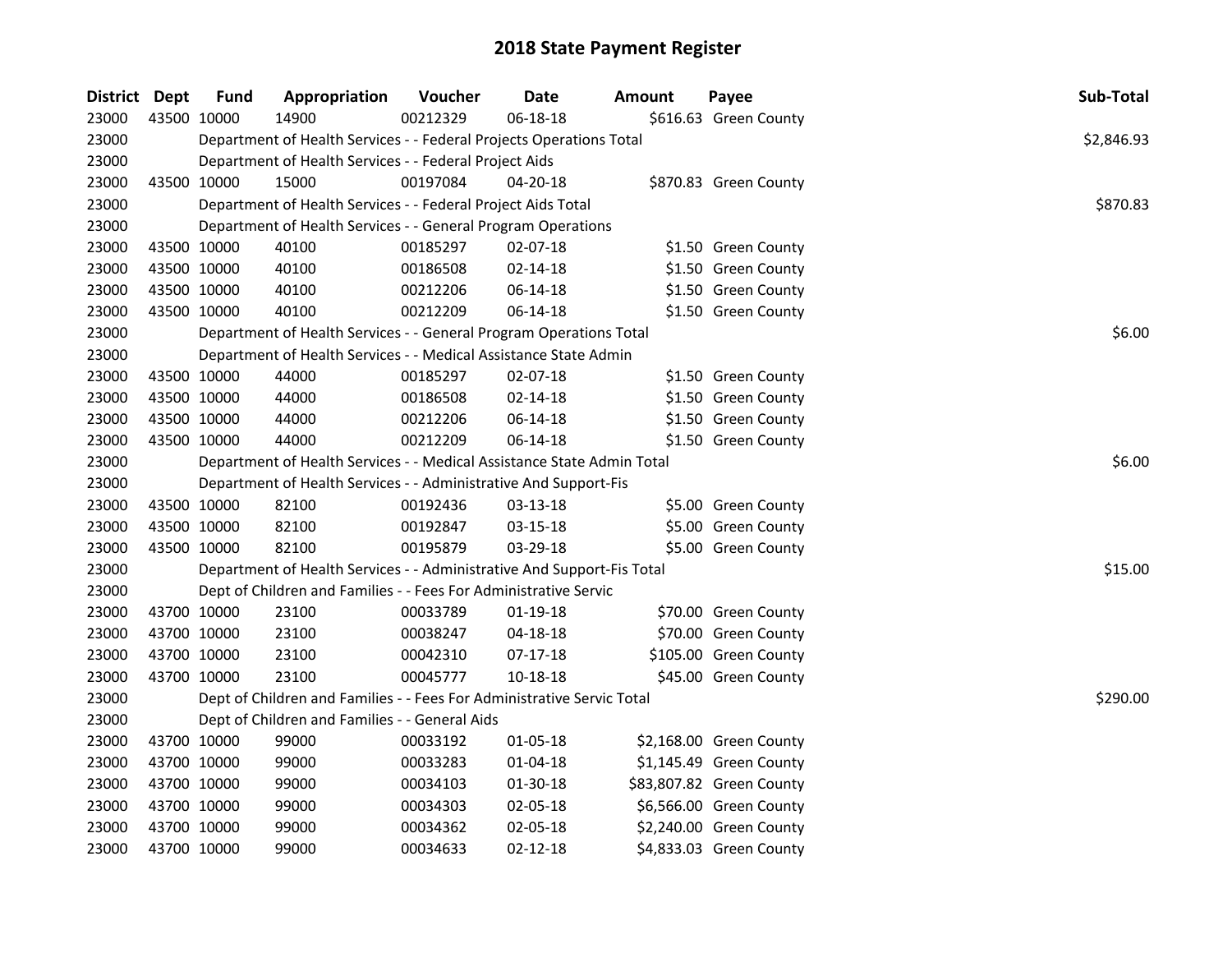| District Dept |             | <b>Fund</b> | Appropriation                                        | Voucher  | <b>Date</b>    | <b>Amount</b> | Payee                     | Sub-Total      |
|---------------|-------------|-------------|------------------------------------------------------|----------|----------------|---------------|---------------------------|----------------|
| 23000         | 43700 10000 |             | 99000                                                | 00034845 | $02 - 21 - 18$ |               | \$192.33 Green County     |                |
| 23000         | 43700 10000 |             | 99000                                                | 00034998 | $02 - 21 - 18$ |               | \$233.79 Green County     |                |
| 23000         | 43700 10000 |             | 99000                                                | 00035101 | $02 - 21 - 18$ |               | \$303.33 Green County     |                |
| 23000         | 43700 10000 |             | 99000                                                | 00035231 | 02-22-18       |               | \$36,659.15 Green County  |                |
| 23000         | 43700 10000 |             | 99000                                                | 00035634 | 03-05-18       |               | \$159,902.00 Green County |                |
| 23000         | 43700 10000 |             | 99000                                                | 00036168 | 03-19-18       |               | \$8,639.00 Green County   |                |
| 23000         | 43700 10000 |             | 99000                                                | 00037561 | 04-05-18       |               | \$26,923.13 Green County  |                |
| 23000         | 43700 10000 |             | 99000                                                | 00038797 | 04-30-18       |               | \$101,646.56 Green County |                |
| 23000         | 43700 10000 |             | 99000                                                | 00038866 | 04-30-18       |               | \$46.52 Green County      |                |
| 23000         | 43700 10000 |             | 99000                                                | 00039173 | 05-07-18       |               | \$67,648.13 Green County  |                |
| 23000         | 43700 10000 |             | 99000                                                | 00040592 | 06-05-18       |               | \$49,822.62 Green County  |                |
| 23000         | 43700 10000 |             | 99000                                                | 00041773 | 07-05-18       |               | \$27,578.06 Green County  |                |
| 23000         | 43700 10000 |             | 99000                                                | 00042787 | 07-31-18       |               | \$91,800.47 Green County  |                |
| 23000         | 43700 10000 |             | 99000                                                | 00042993 | 08-03-18       |               | \$1,146.00 Green County   |                |
| 23000         | 43700 10000 |             | 99000                                                | 00043083 | 08-06-18       |               | \$14,608.22 Green County  |                |
| 23000         | 43700 10000 |             | 99000                                                | 00043550 | 08-17-18       |               | \$11,959.00 Green County  |                |
| 23000         | 43700 10000 |             | 99000                                                | 00043961 | 08-29-18       |               | \$329,128.00 Green County |                |
| 23000         | 43700 10000 |             | 99000                                                | 00044046 | 08-30-18       |               | \$19,761.00 Green County  |                |
| 23000         | 43700 10000 |             | 99000                                                | 00044157 | 09-05-18       |               | \$62,604.33 Green County  |                |
| 23000         | 43700 10000 |             | 99000                                                | 00044427 | 09-11-18       |               | \$3,220.00 Green County   |                |
| 23000         | 43700 10000 |             | 99000                                                | 00044428 | 09-11-18       |               | \$3,252.00 Green County   |                |
| 23000         | 43700 10000 |             | 99000                                                | 00045365 | 10-05-18       |               | \$32,289.92 Green County  |                |
| 23000         | 43700 10000 |             | 99000                                                | 00046184 | 10-30-18       |               | \$80,394.17 Green County  |                |
| 23000         | 43700 10000 |             | 99000                                                | 00046498 | 11-05-18       |               | \$62,597.26 Green County  |                |
| 23000         | 43700 10000 |             | 99000                                                | 00046565 | 11-05-18       |               | \$759.00 Green County     |                |
| 23000         | 43700 10000 |             | 99000                                                | 00047555 | 12-05-18       |               | \$12,723.28 Green County  |                |
| 23000         | 43700 10000 |             | 99000                                                | 00048039 | 12-21-18       |               | \$31,943.20 Green County  |                |
| 23000         | 43700 10000 |             | 99000                                                | 00048159 | 12-27-18       |               | \$6,485.52 Green County   |                |
| 23000         |             |             | Dept of Children and Families - - General Aids Total |          |                |               |                           | \$1,345,026.33 |
| 23000         |             |             | Dept of Workforce Development - - Ui Admin Fed       |          |                |               |                           |                |
| 23000         | 44500 10000 |             | 15100                                                | 00142143 | 01-03-18       |               | \$65.00 Green County      |                |
| 23000         | 44500 10000 |             | 15100                                                | 00143835 | 02-08-18       |               | \$75.00 Green County      |                |
| 23000         | 44500 10000 |             | 15100                                                | 00146823 | 02-02-18       |               | \$40.00 Green County      |                |
| 23000         | 44500 10000 |             | 15100                                                | 00148035 | 02-23-18       |               | \$75.00 Green County      |                |
| 23000         | 44500 10000 |             | 15100                                                | 00152408 | 03-02-18       |               | \$60.00 Green County      |                |
|               |             |             |                                                      |          |                |               |                           |                |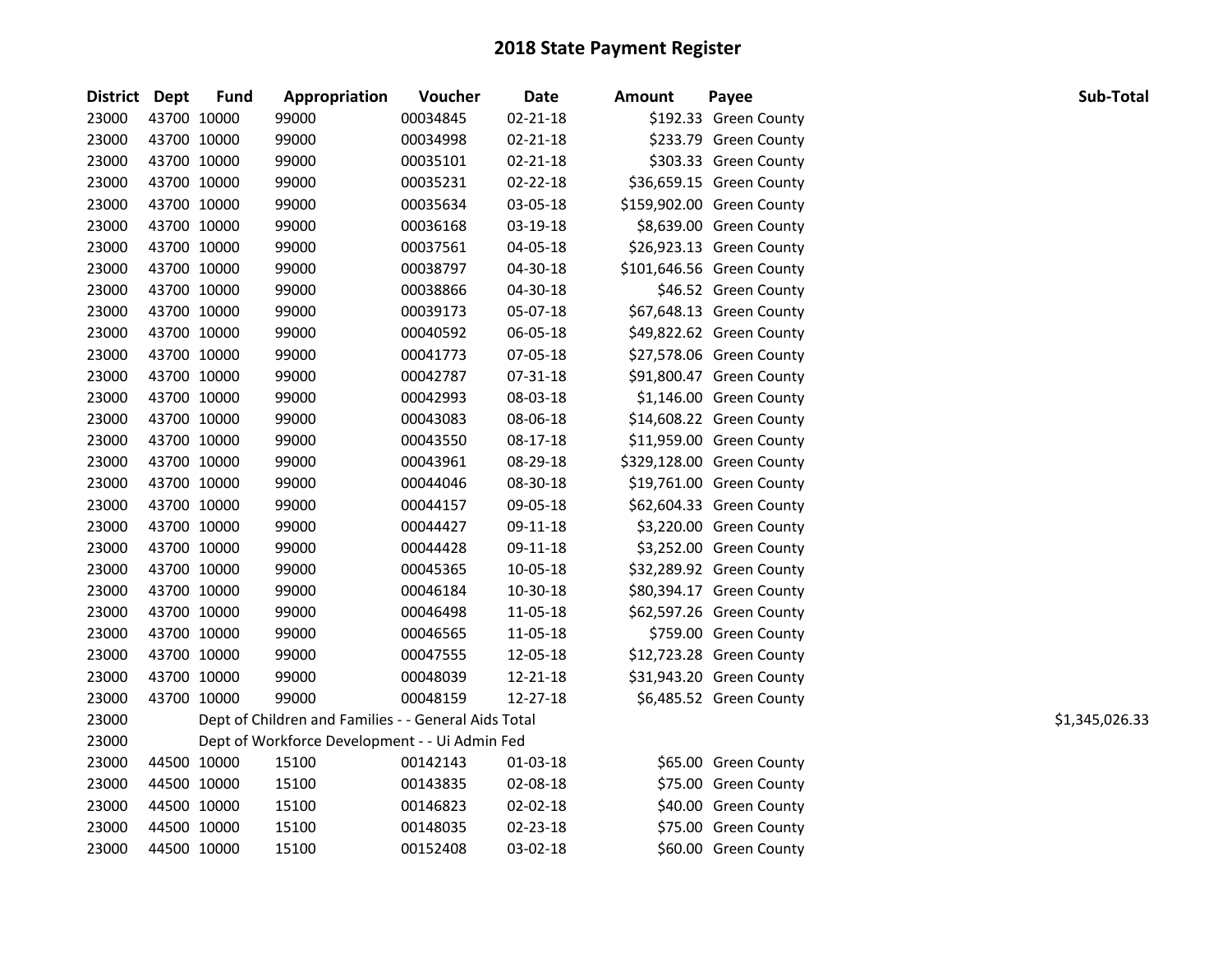| District Dept |             | <b>Fund</b> | Appropriation                                                         | Voucher  | <b>Date</b>    | <b>Amount</b> | Payee                    | Sub-Total    |
|---------------|-------------|-------------|-----------------------------------------------------------------------|----------|----------------|---------------|--------------------------|--------------|
| 23000         | 44500 10000 |             | 15100                                                                 | 00157720 | 04-03-18       |               | \$35.00 Green County     |              |
| 23000         | 44500 10000 |             | 15100                                                                 | 00163038 | 05-02-18       |               | \$35.00 Green County     |              |
| 23000         | 44500 10000 |             | 15100                                                                 | 00168114 | 06-04-18       |               | \$25.00 Green County     |              |
| 23000         | 44500 10000 |             | 15100                                                                 | 00173117 | 07-03-18       |               | \$15.00 Green County     |              |
| 23000         | 44500 10000 |             | 15100                                                                 | 00178362 | 08-02-18       |               | \$60.00 Green County     |              |
| 23000         | 44500 10000 |             | 15100                                                                 | 00183420 | 09-05-18       |               | \$35.00 Green County     |              |
| 23000         | 44500 10000 |             | 15100                                                                 | 00188566 | 10-02-18       |               | \$30.00 Green County     |              |
| 23000         | 44500 10000 |             | 15100                                                                 | 00194629 | 11-02-18       |               | \$65.00 Green County     |              |
| 23000         | 44500 10000 |             | 15100                                                                 | 00199610 | 12-04-18       |               | \$25.00 Green County     |              |
| 23000         |             |             | Dept of Workforce Development - - Ui Admin Fed Total                  |          |                |               |                          | \$640.00     |
| 23000         |             |             | Dept of Workforce Development - - Wc Ops Uninsured Emplyr Admin       |          |                |               |                          |              |
| 23000         | 44500 22700 |             | 17700                                                                 | 00149237 | $02 - 15 - 18$ |               | \$20.00 Green County     |              |
| 23000         | 44500 22700 |             | 17700                                                                 | 00149238 | $02 - 15 - 18$ |               | \$25.00 Green County     |              |
| 23000         |             |             | Dept of Workforce Development - - Wc Ops Uninsured Emplyr Admin Total |          |                |               |                          | \$45.00      |
| 23000         |             |             | Department of Justice - - Officer Training Reimbursement              |          |                |               |                          |              |
| 23000         | 45500 10000 |             | 20200                                                                 | 00040043 | 01-04-18       |               | \$2,034.21 Green County  |              |
| 23000         | 45500 10000 |             | 20200                                                                 | 00057195 | 12-20-18       |               | \$1,355.62 Green County  |              |
| 23000         |             |             | Department of Justice - - Officer Training Reimbursement Total        |          |                |               |                          | \$3,389.83   |
| 23000         |             |             | Department of Justice - - Drug Courts                                 |          |                |               |                          |              |
| 23000         | 45500 10000 |             | 21700                                                                 | 00040286 | 01-09-18       |               | \$28,605.00 Green County |              |
| 23000         | 45500 10000 |             | 21700                                                                 | 00041418 | 02-05-18       |               | \$41,078.50 Green County |              |
| 23000         | 45500 10000 |             | 21700                                                                 | 00045434 | 05-04-18       |               | \$27,433.42 Green County |              |
| 23000         | 45500 10000 |             | 21700                                                                 | 00052977 | 10-11-18       |               | \$28,941.76 Green County |              |
| 23000         |             | 45500 10000 | 21700                                                                 | 00054961 | 11-09-18       |               | \$24,016.91 Green County |              |
| 23000         |             |             | Department of Justice - - Drug Courts Total                           |          |                |               |                          | \$150,075.59 |
| 23000         |             |             | Department of Justice - - Crime Laboratories, Dna                     |          |                |               |                          |              |
| 23000         | 45500 10000 |             | 22100                                                                 | 00048977 | 07-19-18       |               | \$1,310.00 Green County  |              |
| 23000         |             |             | Department of Justice - - Crime Laboratories, Dna Total               |          |                |               |                          | \$1,310.00   |
| 23000         |             |             | Department of Justice - - Law Enforcement Train, Local                |          |                |               |                          |              |
| 23000         | 45500 10000 |             | 23100                                                                 | 00053139 | 10-11-18       |               | \$7,040.00 Green County  |              |
| 23000         |             |             | Department of Justice - - Law Enforcement Train, Local Total          |          |                |               |                          | \$7,040.00   |
| 23000         |             |             | Department of Justice - - Federal Aid, Local Assistance               |          |                |               |                          |              |
| 23000         | 45500 10000 |             | 25100                                                                 | 00040515 | 01-18-18       |               | \$1,690.24 Green County  |              |
| 23000         | 45500 10000 |             | 25100                                                                 | 00042976 | 03-08-18       |               | \$3,305.98 Green County  |              |
| 23000         | 45500 10000 |             | 25100                                                                 | 00044272 | 04-06-18       |               | \$1,656.87 Green County  |              |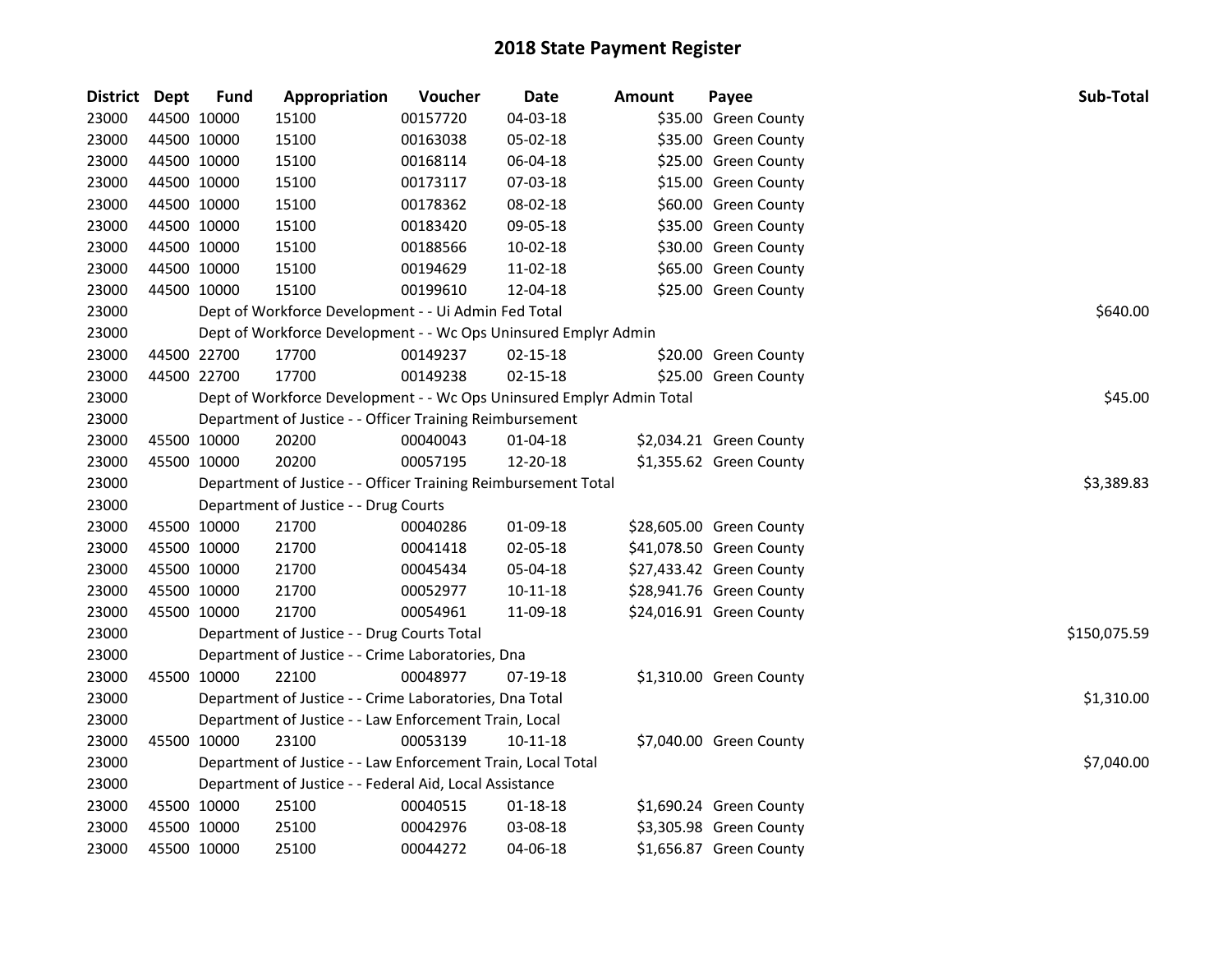| District Dept |             | <b>Fund</b> | Appropriation                                                         | Voucher  | <b>Date</b>    | Amount | Payee                    | Sub-Total   |
|---------------|-------------|-------------|-----------------------------------------------------------------------|----------|----------------|--------|--------------------------|-------------|
| 23000         | 45500 10000 |             | 25100                                                                 | 00044277 | 04-06-18       |        | \$592.03 Green County    |             |
| 23000         | 45500 10000 |             | 25100                                                                 | 00052138 | 09-25-18       |        | \$502.64 Green County    |             |
| 23000         | 45500 10000 |             | 25100                                                                 | 00057579 | 12-27-18       |        | \$530.61 Green County    |             |
| 23000         |             |             | Department of Justice - - Federal Aid, Local Assistance Total         |          |                |        |                          | \$8,278.37  |
| 23000         |             |             | Department of Justice - - Internet Crimes Against Childr              |          |                |        |                          |             |
| 23000         |             | 45500 10000 | 28400                                                                 | 00039466 | $01 - 02 - 18$ |        | \$563.00 Green County    |             |
| 23000         |             |             | Department of Justice - - Internet Crimes Against Childr Total        |          |                |        |                          | \$563.00    |
| 23000         |             |             | Department of Justice - - Child Advocacy Centers                      |          |                |        |                          |             |
| 23000         |             | 45500 10000 | 52300                                                                 | 00044304 | $04 - 11 - 18$ |        | \$8,500.00 Green County  |             |
| 23000         | 45500 10000 |             | 52300                                                                 | 00053076 | $10 - 11 - 18$ |        | \$8,500.00 Green County  |             |
| 23000         |             |             | Department of Justice - - Child Advocacy Centers Total                |          |                |        |                          | \$17,000.00 |
| 23000         |             |             | Department of Justice - - Crime Victim Witness Assist                 |          |                |        |                          |             |
| 23000         | 45500 10000 |             | 53200                                                                 | 00043044 | 03-06-18       |        | \$14,293.83 Green County |             |
| 23000         | 45500 10000 |             | 53200                                                                 | 00049103 | 07-19-18       |        | \$15,764.44 Green County |             |
| 23000         |             |             | Department of Justice - - Crime Victim Witness Assist Total           |          |                |        |                          | \$30,058.27 |
| 23000         |             |             | Department of Justice - - Federal Aid, Victim Assistance              |          |                |        |                          |             |
| 23000         | 45500 10000 |             | 54200                                                                 | 00042848 | 03-05-18       |        | \$19,305.00 Green County |             |
| 23000         | 45500 10000 |             | 54200                                                                 | 00045960 | 05-16-18       |        | \$20,282.00 Green County |             |
| 23000         | 45500 10000 |             | 54200                                                                 | 00046642 | 05-30-18       |        | \$2,350.00 Green County  |             |
| 23000         | 45500 10000 |             | 54200                                                                 | 00048540 | 07-19-18       |        | \$1,592.98 Green County  |             |
| 23000         | 45500 10000 |             | 54200                                                                 | 00048672 | 07-20-18       |        | \$1,186.98 Green County  |             |
| 23000         | 45500 10000 |             | 54200                                                                 | 00050696 | 08-23-18       |        | \$20,330.00 Green County |             |
| 23000         | 45500 10000 |             | 54200                                                                 | 00050739 | 08-23-18       |        | \$796.00 Green County    |             |
| 23000         | 45500 10000 |             | 54200                                                                 | 00055521 | 11-20-18       |        | \$19,942.00 Green County |             |
| 23000         |             |             | Department of Justice - - Federal Aid, Victim Assistance Total        |          |                |        |                          | \$85,784.96 |
| 23000         |             |             | Department of Military Affairs - - Emergency Response Equipment       |          |                |        |                          |             |
| 23000         | 46500 10000 |             | 30800                                                                 | 00039018 | $02 - 13 - 18$ |        | \$128.11 Green County    |             |
| 23000         | 46500 10000 |             | 30800                                                                 | 00051646 | 11-08-18       |        | \$1,662.04 Green County  |             |
| 23000         |             |             | Department of Military Affairs - - Emergency Response Equipment Total |          |                |        |                          | \$1,790.15  |
| 23000         |             |             | Department of Military Affairs - - Local Emer Planning Grants         |          |                |        |                          |             |
| 23000         | 46500 10000 |             | 33700                                                                 | 00045709 | $07 - 02 - 18$ |        | \$11,113.20 Green County |             |
| 23000         |             |             | Department of Military Affairs - - Local Emer Planning Grants Total   |          |                |        |                          | \$11,113.20 |
| 23000         |             |             | Department of Military Affairs - - Federal Aid, Local Assistance      |          |                |        |                          |             |
| 23000         |             | 46500 10000 | 34200                                                                 | 00038073 | 01-30-18       |        | \$18,157.57 Green County |             |
| 23000         | 46500 10000 |             | 34200                                                                 | 00042164 | 04-24-18       |        | \$9,106.48 Green County  |             |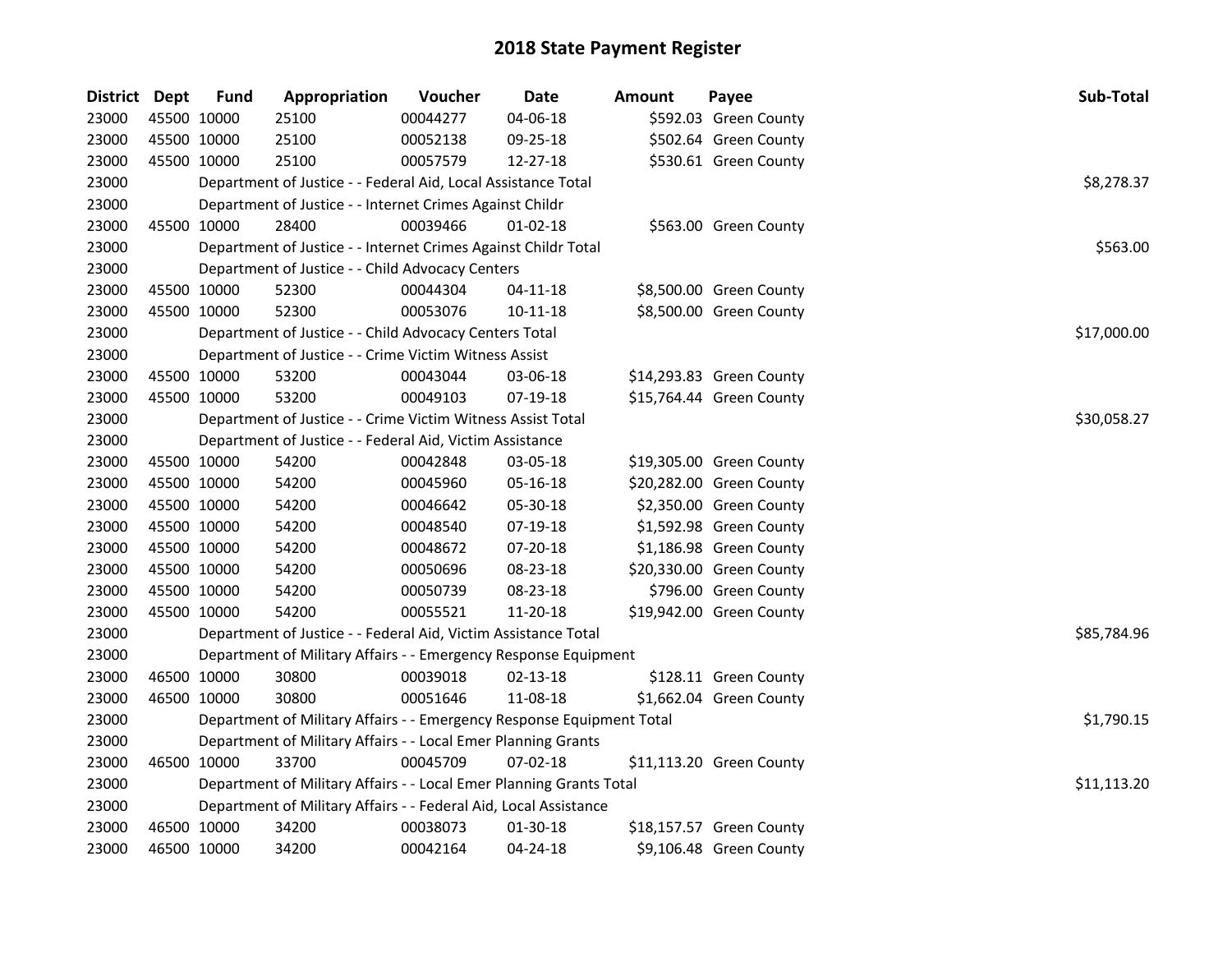| District Dept |             | <b>Fund</b> | Appropriation                                                           | Voucher  | <b>Date</b>    | <b>Amount</b> | Payee                    | Sub-Total   |
|---------------|-------------|-------------|-------------------------------------------------------------------------|----------|----------------|---------------|--------------------------|-------------|
| 23000         | 46500 10000 |             | 34200                                                                   | 00048184 | 08-29-18       |               | \$17,384.49 Green County |             |
| 23000         |             |             | Department of Military Affairs - - Federal Aid, Local Assistance Total  |          |                |               |                          | \$44,648.54 |
| 23000         |             |             | Department of Military Affairs - - Federal Aid, Homeland Security       |          |                |               |                          |             |
| 23000         | 46500 10000 |             | 35000                                                                   | 00046061 | 07-11-18       |               | \$3,839.72 Green County  |             |
| 23000         | 46500 10000 |             | 35000                                                                   | 00052807 | 12-11-18       |               | \$7,341.20 Green County  |             |
| 23000         |             |             | Department of Military Affairs - - Federal Aid, Homeland Security Total |          |                |               |                          | \$11,180.92 |
| 23000         |             |             | Department of Military Affairs - - St Emerg Response Bd Grant Pif       |          |                |               |                          |             |
| 23000         | 46500 27200 |             | 36400                                                                   | 00038189 | 01-30-18       |               | \$2,879.88 Green County  |             |
| 23000         |             |             | Department of Military Affairs - - St Emerg Response Bd Grant Pif Total |          |                |               |                          | \$2,879.88  |
| 23000         |             |             | Department of Veterans Affairs - - Grants To Counties                   |          |                |               |                          |             |
| 23000         | 48500 15200 |             | 12700                                                                   | 00043031 | 02-16-18       |               | \$1,000.00 Green County  |             |
| 23000         |             |             | Department of Veterans Affairs - - Grants To Counties Total             |          |                |               |                          | \$1,000.00  |
| 23000         |             |             | Department of Veterans Affairs - - County Grants                        |          |                |               |                          |             |
| 23000         | 48500 58200 |             | 26700                                                                   | 00043031 | 02-16-18       |               | \$4,500.00 Green County  |             |
| 23000         |             |             | Department of Veterans Affairs - - County Grants Total                  |          |                |               |                          | \$4,500.00  |
| 23000         |             |             | Department of Veterans Affairs - - County Grants                        |          |                |               |                          |             |
| 23000         | 48500 58300 |             | 37000                                                                   | 00043031 | $02 - 16 - 18$ |               | \$4,500.00 Green County  |             |
| 23000         |             |             | Department of Veterans Affairs - - County Grants Total                  |          |                |               |                          | \$4,500.00  |
| 23000         |             |             | Department of Administration - - Federal Aid, Local Assistance          |          |                |               |                          |             |
| 23000         | 50500 10000 |             | 15500                                                                   | 00071352 | 01-29-18       |               | \$2,735.00 Green County  |             |
| 23000         | 50500 10000 |             | 15500                                                                   | 00073918 | 02-28-18       |               | \$2,030.00 Green County  |             |
| 23000         | 50500 10000 |             | 15500                                                                   | 00076281 | 03-28-18       |               | \$2,967.00 Green County  |             |
| 23000         | 50500 10000 |             | 15500                                                                   | 00079093 | 04-30-18       |               | \$2,242.00 Green County  |             |
| 23000         | 50500 10000 |             | 15500                                                                   | 00081307 | 05-29-18       |               | \$2,337.00 Green County  |             |
| 23000         | 50500 10000 |             | 15500                                                                   | 00083965 | 06-28-18       |               | \$1,559.00 Green County  |             |
| 23000         | 50500 10000 |             | 15500                                                                   | 00085816 | 07-30-18       |               | \$7,572.51 Green County  |             |
| 23000         | 50500 10000 |             | 15500                                                                   | 00087417 | 08-28-18       |               | \$4,803.44 Green County  |             |
| 23000         | 50500 10000 |             | 15500                                                                   | 00092868 | 11-28-18       |               | \$1,177.05 Green County  |             |
| 23000         | 50500 10000 |             | 15500                                                                   | 00092875 | 11-28-18       |               | \$3,975.84 Green County  |             |
| 23000         |             |             | Department of Administration - - Federal Aid, Local Assistance Total    |          |                |               |                          | \$31,398.84 |
| 23000         |             |             | Department of Administration - - Low-Income Assistance Grants           |          |                |               |                          |             |
| 23000         | 50500 23500 |             | 37100                                                                   | 00071352 | 01-29-18       |               | \$1,476.00 Green County  |             |
| 23000         | 50500 23500 |             | 37100                                                                   | 00073918 | 02-28-18       |               | \$1,754.00 Green County  |             |
| 23000         | 50500 23500 |             | 37100                                                                   | 00076281 | 03-28-18       |               | \$3,272.00 Green County  |             |
| 23000         | 50500 23500 |             | 37100                                                                   | 00079093 | 04-30-18       |               | \$2,852.00 Green County  |             |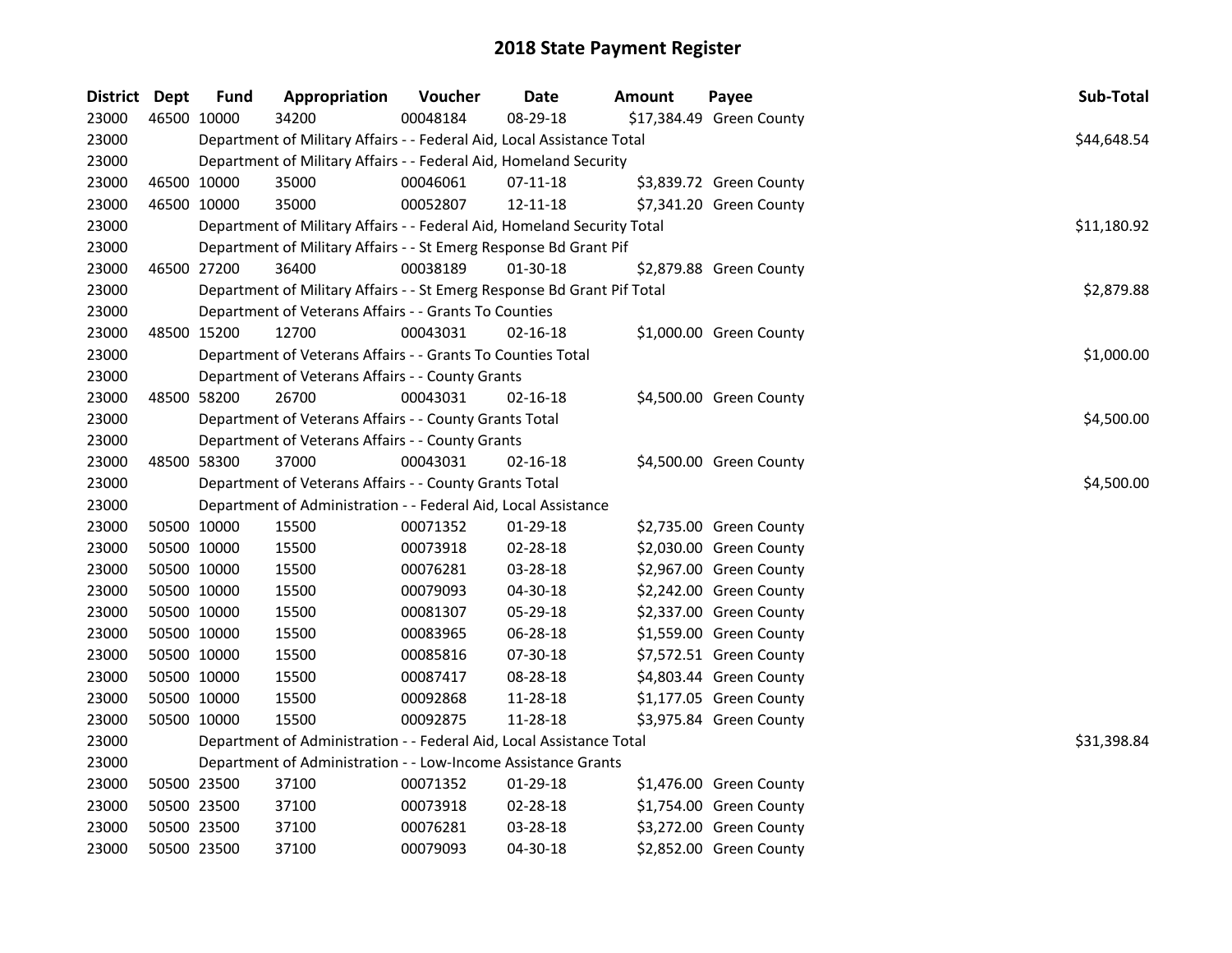| District Dept | <b>Fund</b> | Appropriation                                                         | Voucher  | <b>Date</b>    | <b>Amount</b> | Payee                    | Sub-Total   |
|---------------|-------------|-----------------------------------------------------------------------|----------|----------------|---------------|--------------------------|-------------|
| 23000         | 50500 23500 | 37100                                                                 | 00081307 | 05-29-18       |               | \$2,652.00 Green County  |             |
| 23000         | 50500 23500 | 37100                                                                 | 00083965 | 06-28-18       |               | \$875.00 Green County    |             |
| 23000         | 50500 23500 | 37100                                                                 | 00085816 | 07-30-18       |               | \$2,266.12 Green County  |             |
| 23000         | 50500 23500 | 37100                                                                 | 00087417 | 08-28-18       |               | \$1,317.59 Green County  |             |
| 23000         | 50500 23500 | 37100                                                                 | 00092868 | 11-28-18       |               | \$216.29 Green County    |             |
| 23000         | 50500 23500 | 37100                                                                 | 00092875 | 11-28-18       |               | \$2,786.08 Green County  |             |
| 23000         |             | Department of Administration - - Low-Income Assistance Grants Total   |          |                |               |                          | \$19,467.08 |
| 23000         |             | Department of Administration - - Land                                 |          |                |               |                          |             |
| 23000         | 50500 26900 | 16600                                                                 | 00077175 | $04 - 11 - 18$ |               | \$25,000.00 Green County |             |
| 23000         |             | Department of Administration - - Land Total                           |          |                |               |                          | \$25,000.00 |
| 23000         |             | Department of Administration - - Land Information Program; Loca       |          |                |               |                          |             |
| 23000         | 50500 26900 | 17300                                                                 | 00072913 | 02-22-18       |               | \$1,000.00 Green County  |             |
| 23000         | 50500 26900 | 17300                                                                 | 00075508 | 03-20-18       |               | \$45,032.00 Green County |             |
| 23000         | 50500 26900 | 17300                                                                 | 00081374 | 05-31-18       |               | \$25,000.00 Green County |             |
| 23000         |             | Department of Administration - - Land Information Program; Loca Total |          |                |               |                          | \$71,032.00 |
| 23000         |             | Public Defender Board - - Trial Representation                        |          |                |               |                          |             |
| 23000         | 55000 10000 | 10300                                                                 | 00124855 | 01-23-18       |               | \$1,607.74 Green County  |             |
| 23000         | 55000 10000 | 10300                                                                 | 00127536 | 02-08-18       |               | \$5.90 Green County      |             |
| 23000         | 55000 10000 | 10300                                                                 | 00129110 | 02-20-18       |               | \$1,607.74 Green County  |             |
| 23000         | 55000 10000 | 10300                                                                 | 00133393 | 03-21-18       |               | \$1,607.74 Green County  |             |
| 23000         | 55000 10000 | 10300                                                                 | 00139257 | 04-25-18       |               | \$1,607.74 Green County  |             |
| 23000         | 55000 10000 | 10300                                                                 | 00142020 | 05-23-18       |               | \$1,607.74 Green County  |             |
| 23000         | 55000 10000 | 10300                                                                 | 00150072 | 07-05-18       |               | \$1,607.74 Green County  |             |
| 23000         | 55000 10000 | 10300                                                                 | 00153960 | 07-26-18       |               | \$1,607.74 Green County  |             |
| 23000         | 55000 10000 | 10300                                                                 | 00157450 | 08-23-18       |               | \$1,655.97 Green County  |             |
| 23000         | 55000 10000 | 10300                                                                 | 00162549 | 09-24-18       |               | \$1,655.97 Green County  |             |
| 23000         | 55000 10000 | 10300                                                                 | 00165770 | 10-23-18       |               | \$1,655.97 Green County  |             |
| 23000         | 55000 10000 | 10300                                                                 | 00169819 | 11-23-18       |               | \$1,655.97 Green County  |             |
| 23000         | 55000 10000 | 10300                                                                 | 00172691 | 12-13-18       |               | \$5.50 Green County      |             |
| 23000         | 55000 10000 | 10300                                                                 | 00173536 | 12-26-18       |               | \$1,655.97 Green County  |             |
| 23000         |             | Public Defender Board - - Trial Representation Total                  |          |                |               |                          | \$19,545.43 |
| 23000         |             | Public Defender Board - - Transcript, Discovery And Int               |          |                |               |                          |             |
| 23000         | 55000 10000 | 10600                                                                 | 00123432 | 01-09-18       |               | \$30.49 Green County     |             |
| 23000         | 55000 10000 | 10600                                                                 | 00123433 | 01-09-18       |               | \$289.40 Green County    |             |
| 23000         | 55000 10000 | 10600                                                                 | 00123471 | 01-09-18       |               | \$25.46 Green County     |             |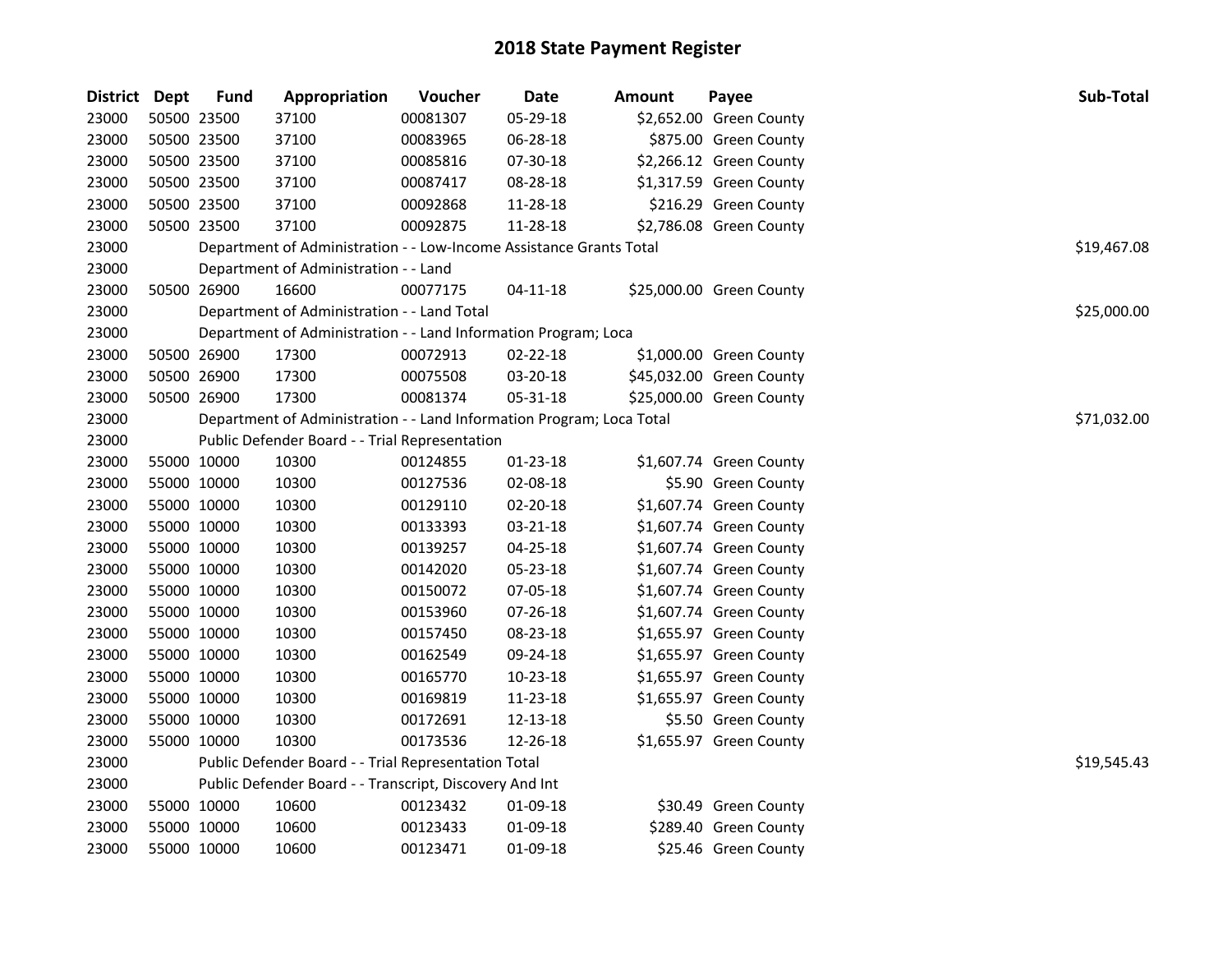| District Dept |             | <b>Fund</b> | Appropriation | Voucher  | <b>Date</b>    | <b>Amount</b> | Payee                 | Sub-Total |
|---------------|-------------|-------------|---------------|----------|----------------|---------------|-----------------------|-----------|
| 23000         | 55000 10000 |             | 10600         | 00123981 | $01 - 16 - 18$ |               | \$23.92 Green County  |           |
| 23000         | 55000 10000 |             | 10600         | 00126015 | 01-29-18       |               | \$74.92 Green County  |           |
| 23000         | 55000 10000 |             | 10600         | 00126237 | 01-30-18       |               | \$509.80 Green County |           |
| 23000         | 55000 10000 |             | 10600         | 00126238 | 01-30-18       |               | \$38.46 Green County  |           |
| 23000         | 55000 10000 |             | 10600         | 00127079 | 02-05-18       |               | \$23.46 Green County  |           |
| 23000         | 55000 10000 |             | 10600         | 00129503 | 02-21-18       |               | \$130.92 Green County |           |
| 23000         | 55000 10000 |             | 10600         | 00131602 | 03-07-18       |               | \$53.03 Green County  |           |
| 23000         | 55000 10000 |             | 10600         | 00133996 | 03-26-18       |               | \$31.47 Green County  |           |
| 23000         | 55000 10000 |             | 10600         | 00135289 | 04-04-18       |               | \$60.41 Green County  |           |
| 23000         | 55000 10000 |             | 10600         | 00135324 | 04-04-18       |               | \$22.66 Green County  |           |
| 23000         | 55000 10000 |             | 10600         | 00135356 | 04-04-18       |               | \$45.83 Green County  |           |
| 23000         | 55000 10000 |             | 10600         | 00135551 | 04-04-18       |               | \$19.56 Green County  |           |
| 23000         | 55000 10000 |             | 10600         | 00136747 | $04 - 11 - 18$ |               | \$38.13 Green County  |           |
| 23000         | 55000 10000 |             | 10600         | 00138165 | 04-23-18       |               | \$27.66 Green County  |           |
| 23000         | 55000 10000 |             | 10600         | 00138166 | 04-23-18       |               | \$394.05 Green County |           |
| 23000         | 55000 10000 |             | 10600         | 00139644 | 04-30-18       |               | \$42.07 Green County  |           |
| 23000         | 55000 10000 |             | 10600         | 00141057 | 05-08-18       |               | \$6.36 Green County   |           |
| 23000         | 55000 10000 |             | 10600         | 00142407 | 05-18-18       |               | \$40.94 Green County  |           |
| 23000         | 55000 10000 |             | 10600         | 00143529 | 05-23-18       |               | \$25.47 Green County  |           |
| 23000         | 55000 10000 |             | 10600         | 00143558 | 05-23-18       |               | \$30.47 Green County  |           |
| 23000         | 55000 10000 |             | 10600         | 00147481 | 06-15-18       |               | \$28.94 Green County  |           |
| 23000         | 55000 10000 |             | 10600         | 00147515 | 06-15-18       |               | \$15.47 Green County  |           |
| 23000         | 55000 10000 |             | 10600         | 00147984 | 06-22-18       |               | \$163.00 Green County |           |
| 23000         | 55000 10000 |             | 10600         | 00150671 | 07-10-18       |               | \$321.65 Green County |           |
| 23000         | 55000 10000 |             | 10600         | 00150672 | 07-10-18       |               | \$72.41 Green County  |           |
| 23000         | 55000 10000 |             | 10600         | 00151459 | $07-17-18$     |               | \$70.64 Green County  |           |
| 23000         | 55000 10000 |             | 10600         | 00154421 | 07-31-18       |               | \$35.47 Green County  |           |
| 23000         | 55000 10000 |             | 10600         | 00155073 | 08-02-18       |               | \$58.94 Green County  |           |
| 23000         | 55000 10000 |             | 10600         | 00157466 | 08-21-18       |               | \$10.47 Green County  |           |
| 23000         | 55000 10000 |             | 10600         | 00159507 | 09-04-18       |               | \$28.60 Green County  |           |
| 23000         | 55000 10000 |             | 10600         | 00160381 | 09-11-18       |               | \$38.94 Green County  |           |
| 23000         | 55000 10000 |             | 10600         | 00162873 | 09-26-18       |               | \$36.47 Green County  |           |
| 23000         | 55000 10000 |             | 10600         | 00164743 | 10-15-18       |               | \$5.00 Green County   |           |
| 23000         | 55000 10000 |             | 10600         | 00164744 | 10-15-18       |               | \$5.47 Green County   |           |
| 23000         | 55000 10000 |             | 10600         | 00167448 | 11-07-18       |               | \$37.70 Green County  |           |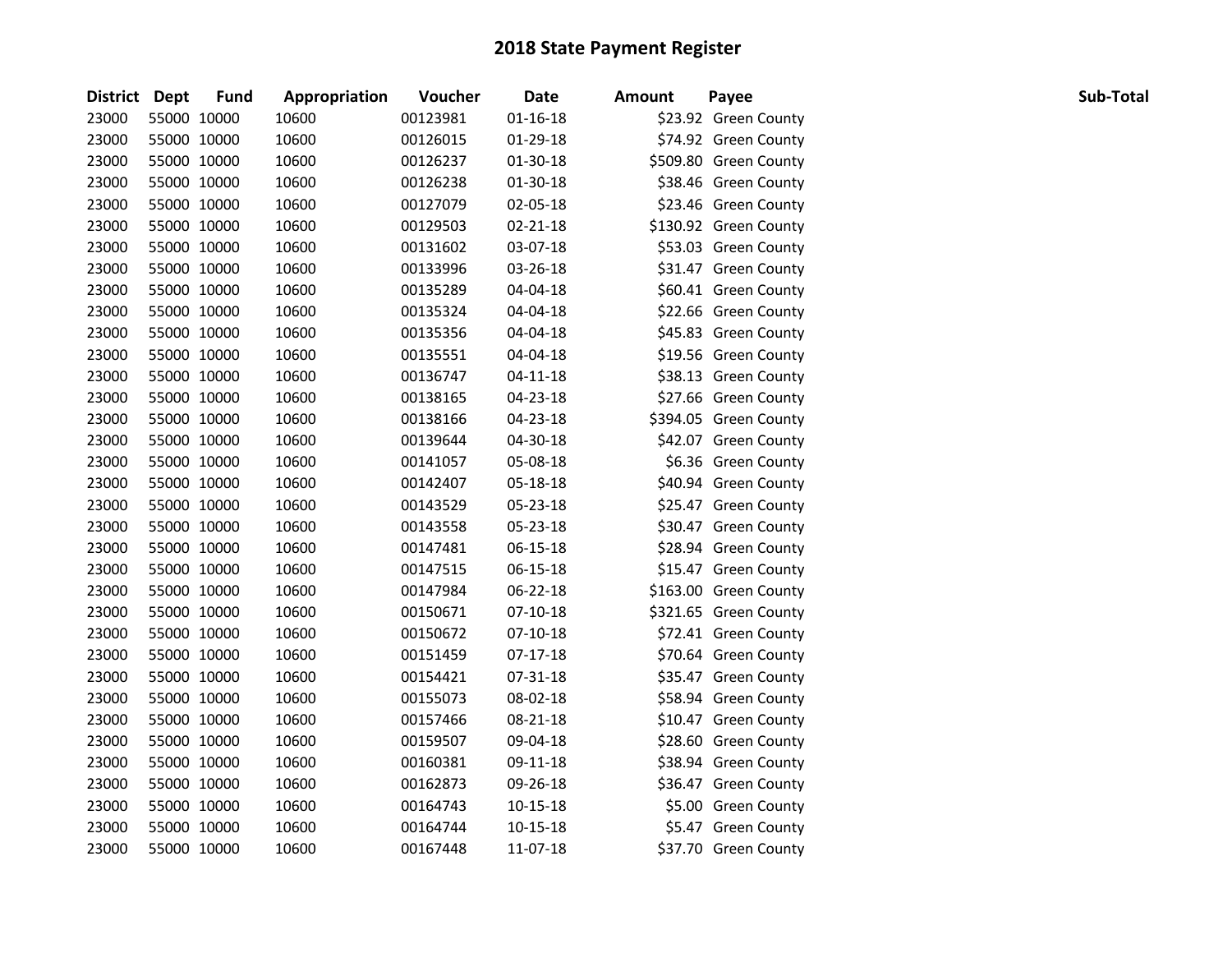| District Dept | <b>Fund</b>                                                     | Appropriation                                                               | Voucher  | <b>Date</b> | <b>Amount</b> | Payee                       | Sub-Total      |  |  |  |
|---------------|-----------------------------------------------------------------|-----------------------------------------------------------------------------|----------|-------------|---------------|-----------------------------|----------------|--|--|--|
| 23000         | 55000 10000                                                     | 10600                                                                       | 00167449 | 11-07-18    |               | \$455.80 Green County       |                |  |  |  |
| 23000         | 55000 10000                                                     | 10600                                                                       | 00167492 | 11-07-18    |               | \$18.47 Green County        |                |  |  |  |
| 23000         | 55000 10000                                                     | 10600                                                                       | 00168470 | 11-16-18    |               | \$63.94 Green County        |                |  |  |  |
| 23000         | 55000 10000                                                     | 10600                                                                       | 00171532 | 12-06-18    |               | \$29.60 Green County        |                |  |  |  |
| 23000         | 55000 10000                                                     | 10600                                                                       | 00171570 | 12-06-18    |               | \$57.47 Green County        |                |  |  |  |
| 23000         | 55000 10000                                                     | 10600                                                                       | 00171602 | 12-06-18    |               | \$35.94 Green County        |                |  |  |  |
| 23000         |                                                                 | Public Defender Board - - Transcript, Discovery And Int Total<br>\$3,575.33 |          |             |               |                             |                |  |  |  |
| 23000         |                                                                 | Department of Revenue - - General Program Operations                        |          |             |               |                             |                |  |  |  |
| 23000         | 56600 10000                                                     | 10100                                                                       | 00092911 | 04-18-18    |               | \$590.00 Green County       |                |  |  |  |
| 23000         |                                                                 | Department of Revenue - - General Program Operations Total                  |          |             |               |                             | \$590.00       |  |  |  |
| 23000         |                                                                 | Circuit Courts - - Circuit Court Costs                                      |          |             |               |                             |                |  |  |  |
| 23000         | 62500 10000                                                     | 10500                                                                       | 00000488 | 01-09-18    |               | \$69,787.00 Green County    |                |  |  |  |
| 23000         | 62500 10000                                                     | 10500                                                                       | 00000723 | 04-19-18    |               | \$659.90 Green County       |                |  |  |  |
| 23000         | 62500 10000                                                     | 10500                                                                       | 00000962 | 08-24-18    |               | \$104,186.48 Green County   |                |  |  |  |
| 23000         | 62500 10000                                                     | 10500                                                                       | 00001046 | 09-07-18    |               | \$933.50 Green County       |                |  |  |  |
| 23000         |                                                                 | \$175,566.88<br>Circuit Courts - - Circuit Court Costs Total                |          |             |               |                             |                |  |  |  |
| 23000         |                                                                 | Circuit Courts - - Court Interpreters                                       |          |             |               |                             |                |  |  |  |
| 23000         | 62500 10000                                                     | 12100                                                                       | 00000586 | 01-29-18    |               | \$951.83 Green County       |                |  |  |  |
| 23000         |                                                                 | Circuit Courts - - Court Interpreters Total                                 |          |             |               |                             | \$951.83       |  |  |  |
| 23000         |                                                                 | Shared Revenue and Tax Relief - - County And Municipal Aid                  |          |             |               |                             |                |  |  |  |
| 23000         | 83500 10000                                                     | 10500                                                                       | 00033266 | 07-23-18    |               | \$47,518.24 Green County    |                |  |  |  |
| 23000         | 83500 10000                                                     | 10500                                                                       | 00036152 | 11-19-18    |               | \$269,270.03 Green County   |                |  |  |  |
| 23000         |                                                                 | Shared Revenue and Tax Relief - - County And Municipal Aid Total            |          |             |               |                             | \$316,788.27   |  |  |  |
| 23000         |                                                                 | Shared Revenue and Tax Relief - - Exempt Computer Aid                       |          |             |               |                             |                |  |  |  |
| 23000         | 83500 10000                                                     | 10900                                                                       | 00029892 | 07-23-18    |               | \$107,416.14 Green County   |                |  |  |  |
| 23000         |                                                                 | Shared Revenue and Tax Relief - - Exempt Computer Aid Total                 |          |             |               |                             | \$107,416.14   |  |  |  |
| 23000         |                                                                 | Shared Revenue and Tax Relief - - Utility Aid                               |          |             |               |                             |                |  |  |  |
| 23000         | 83500 10000                                                     | 11000                                                                       | 00033266 | 07-23-18    |               | \$4,751.04 Green County     |                |  |  |  |
| 23000         | 83500 10000                                                     | 11000                                                                       | 00036152 | 11-19-18    |               | \$27,636.92 Green County    |                |  |  |  |
| 23000         |                                                                 | Shared Revenue and Tax Relief - - Utility Aid Total                         |          |             |               |                             | \$32,387.96    |  |  |  |
| 23000         | Shared Revenue and Tax Relief - - School Lvy Tx/First Dollar Cr |                                                                             |          |             |               |                             |                |  |  |  |
| 23000         | 83500 10000                                                     | 30200                                                                       | 00029607 | 07-23-18    |               | \$1,177,917.77 Green County |                |  |  |  |
| 23000         | 83500 10000                                                     | 30200                                                                       | 00029755 | 07-23-18    |               | \$5,805,793.73 Green County |                |  |  |  |
| 23000         |                                                                 | Shared Revenue and Tax Relief - - School Lvy Tx/First Dollar Cr Total       |          |             |               |                             | \$6,983,711.50 |  |  |  |
| 23000         |                                                                 | Shared Revenue and Tax Relief - - Lottery & Gaming Credit                   |          |             |               |                             |                |  |  |  |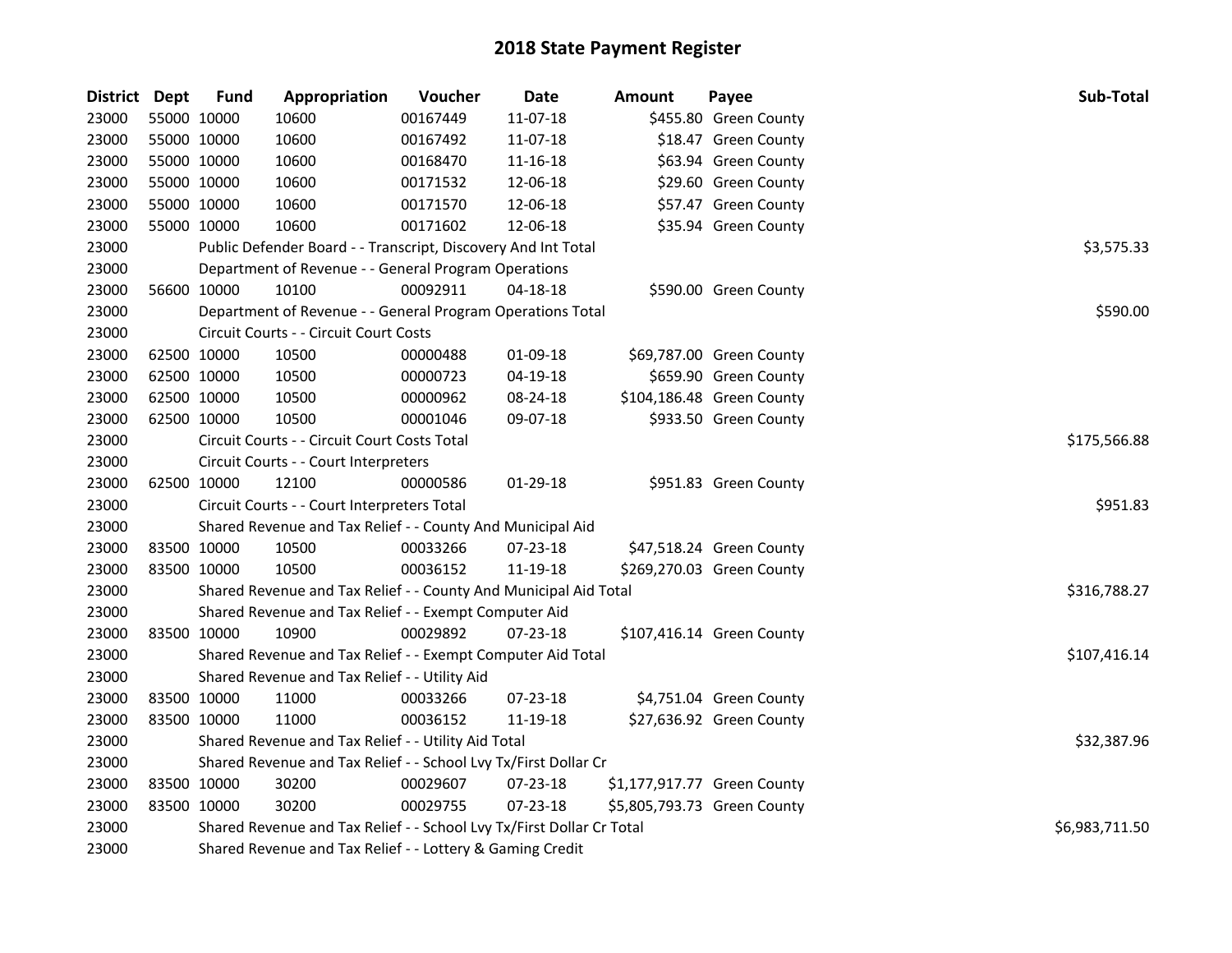| District Dept | Fund        | Appropriation                                                   | Voucher  | Date     | Amount | <b>Pavee</b>                | Sub-Total       |
|---------------|-------------|-----------------------------------------------------------------|----------|----------|--------|-----------------------------|-----------------|
| 23000         | 83500 52100 | 36300                                                           | 00027122 | 03-26-18 |        | \$1,453,193.05 Green County |                 |
| 23000         |             | Shared Revenue and Tax Relief - - Lottery & Gaming Credit Total |          |          |        |                             | \$1,453,193.05  |
| 23000 Total   |             |                                                                 |          |          |        |                             | \$14.722.599.49 |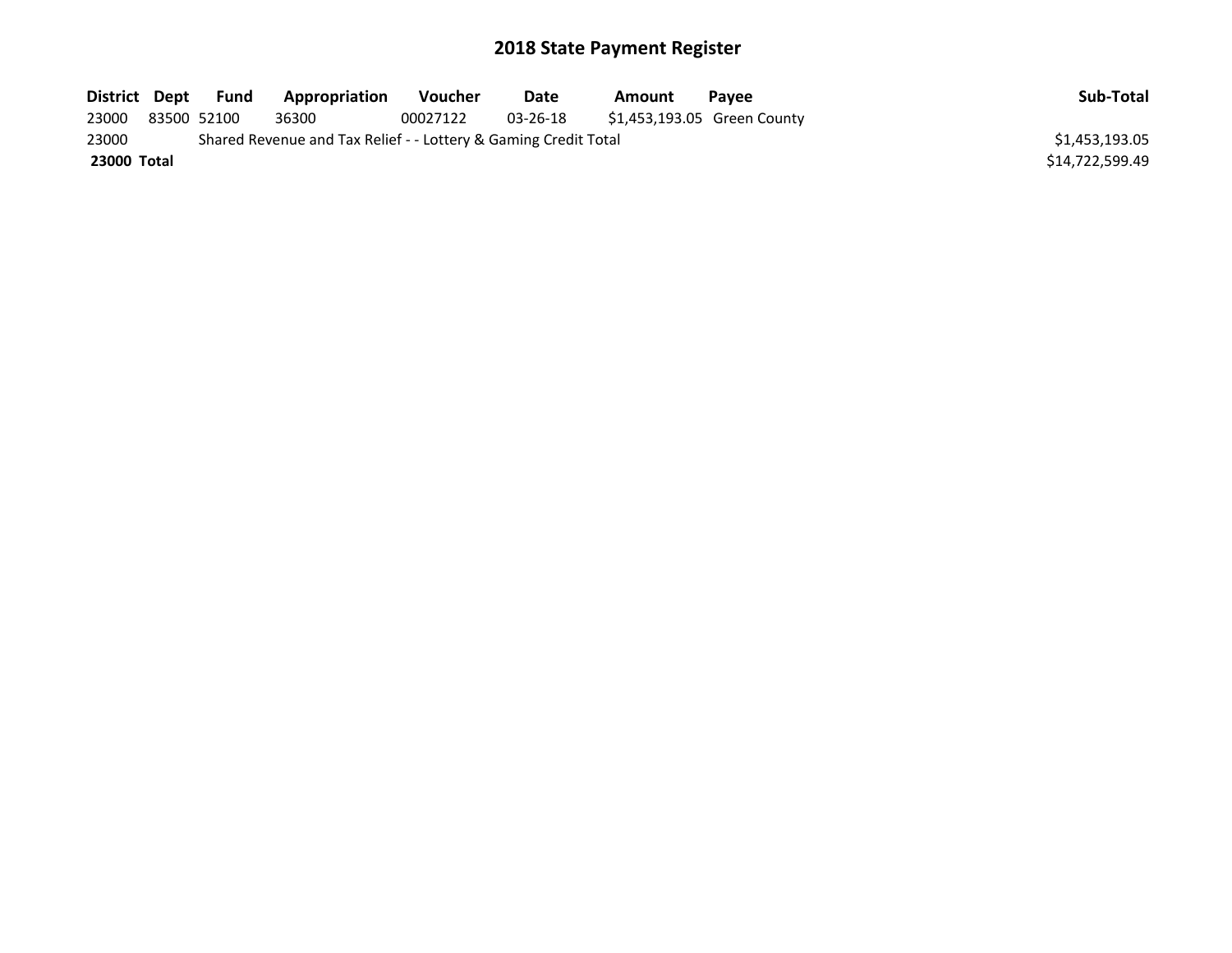| District Dept | <b>Fund</b> | Appropriation                                                      | <b>Voucher</b> | Date           | <b>Amount</b> | Payee                     | Sub-Total    |
|---------------|-------------|--------------------------------------------------------------------|----------------|----------------|---------------|---------------------------|--------------|
| 23002         |             | Dept of Safety & Prof Services - - Fire Dues Distribution          |                |                |               |                           |              |
| 23002         | 16500 10000 | 22500                                                              | 00024152       | $07 - 25 - 18$ |               | \$1,983.88 Town Of Adams  |              |
| 23002         |             | Dept of Safety & Prof Services - - Fire Dues Distribution Total    |                |                |               |                           | \$1,983.88   |
| 23002         |             | Dept of Natural Resources - - Resaids - Cnty Forst, CI & Mfl       |                |                |               |                           |              |
| 23002         | 37000 21200 | 57100                                                              | 00247511       | 06-28-18       |               | \$136.20 Town Of Adams    |              |
| 23002         |             | Dept of Natural Resources - - Resaids - Cnty Forst, Cl & Mfl Total |                |                |               |                           | \$136.20     |
| 23002         |             | Dept of Natural Resources - - Fin Asst For Responsible Units       |                |                |               |                           |              |
| 23002         | 37000 27400 | 67000                                                              | 00235053       | $05-11-18$     |               | \$1,720.00 Town Of Adams  |              |
| 23002         |             | Dept of Natural Resources - - Fin Asst For Responsible Units Total |                |                |               |                           | \$1,720.00   |
| 23002         |             | WI Dept of Transportation - - Trns Aids To Mnc.-Sf                 |                |                |               |                           |              |
| 23002         | 39500 21100 | 19100                                                              | 00204297       | $01-02-18$     |               | \$25,084.50 Town Of Adams |              |
| 23002         | 39500 21100 | 19100                                                              | 00234806       | 04-02-18       |               | \$25,084.50 Town Of Adams |              |
| 23002         | 39500 21100 | 19100                                                              | 00268505       | 07-02-18       |               | \$25,084.50 Town Of Adams |              |
| 23002         | 39500 21100 | 19100                                                              | 00302557       | 10-01-18       |               | \$25,084.50 Town Of Adams |              |
| 23002         |             | WI Dept of Transportation - - Trns Aids To Mnc.-Sf Total           |                |                |               |                           | \$100,338.00 |
| 23002         |             | Shared Revenue and Tax Relief - - County And Municipal Aid         |                |                |               |                           |              |
| 23002         | 83500 10000 | 10500                                                              | 00033243       | $07 - 23 - 18$ |               | \$1,883.14 Town Of Adams  |              |
| 23002         | 83500 10000 | 10500                                                              | 00036129       | 11-19-18       |               | \$10,671.14 Town Of Adams |              |
| 23002         |             | Shared Revenue and Tax Relief - - County And Municipal Aid Total   |                |                |               |                           | \$12,554.28  |
| 23002         |             | Shared Revenue and Tax Relief - - Exempt Computer Aid              |                |                |               |                           |              |
| 23002         | 83500 10000 | 10900                                                              | 00030520       | $07 - 23 - 18$ |               | \$2.03 Town Of Adams      |              |
| 23002         |             | Shared Revenue and Tax Relief - - Exempt Computer Aid Total        |                |                |               |                           | \$2.03       |
| 23002         |             | Shared Revenue and Tax Relief - - Utility Aid                      |                |                |               |                           |              |
| 23002         | 83500 10000 | 11000                                                              | 00033243       | $07 - 23 - 18$ |               | \$21.08 Town Of Adams     |              |
| 23002         | 83500 10000 | 11000                                                              | 00036129       | 11-19-18       |               | \$114.87 Town Of Adams    |              |
| 23002         |             | Shared Revenue and Tax Relief - - Utility Aid Total                | \$135.95       |                |               |                           |              |
| 23002 Total   |             |                                                                    |                |                |               |                           | \$116,870.34 |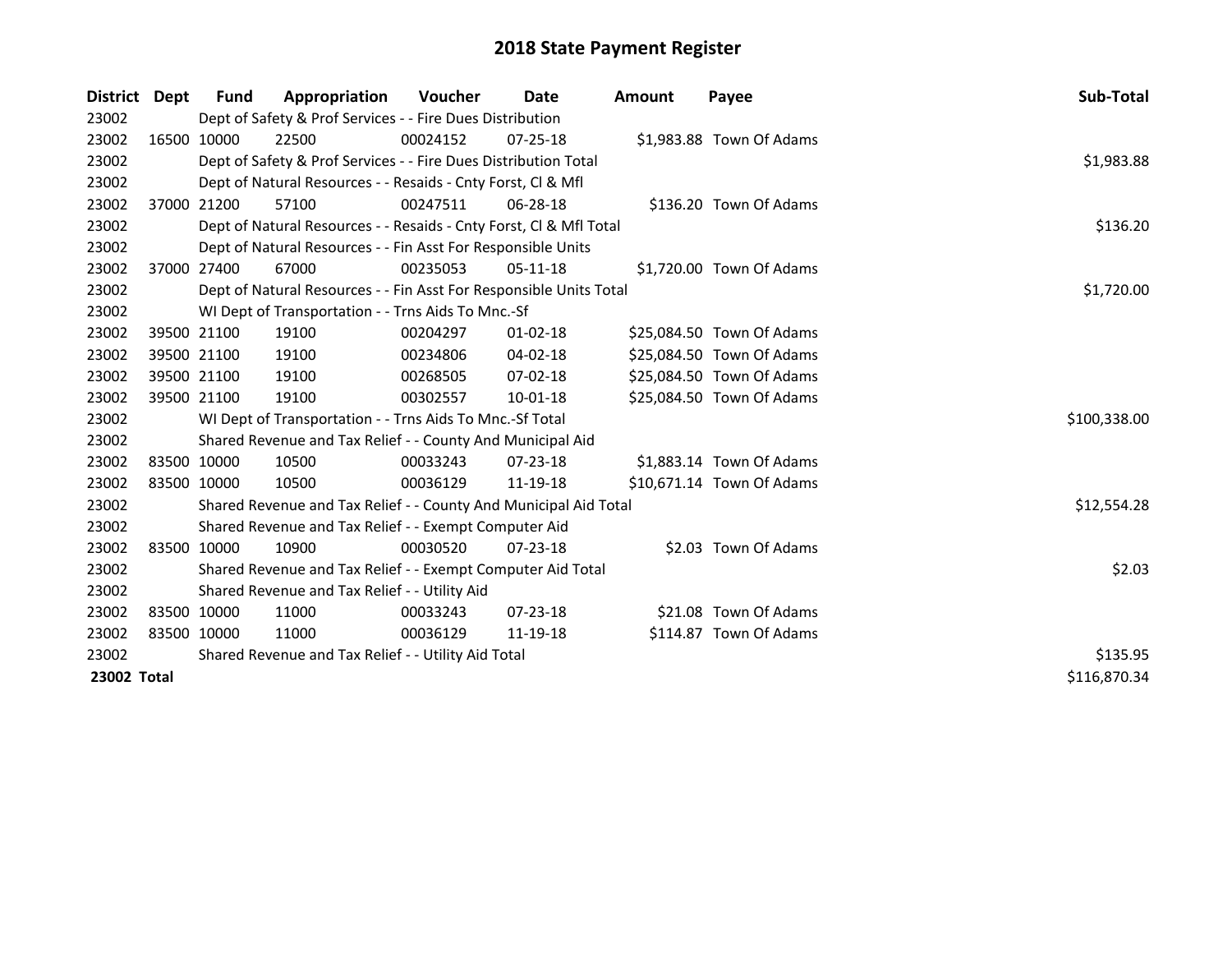| District Dept |             | <b>Fund</b> | Appropriation                                                      | <b>Voucher</b> | Date           | <b>Amount</b> | Payee                       | Sub-Total    |
|---------------|-------------|-------------|--------------------------------------------------------------------|----------------|----------------|---------------|-----------------------------|--------------|
| 23004         |             |             | Dept of Safety & Prof Services - - Fire Dues Distribution          |                |                |               |                             |              |
| 23004         |             | 16500 10000 | 22500                                                              | 00024153       | $07 - 24 - 18$ |               | \$4,064.71 Albany, Town Of  |              |
| 23004         |             |             | Dept of Safety & Prof Services - - Fire Dues Distribution Total    |                |                |               |                             | \$4,064.71   |
| 23004         |             |             | Dept of Natural Resources - - Aids In Lieu Of Taxes - Gener        |                |                |               |                             |              |
| 23004         |             | 37000 10000 | 50300                                                              | 00229589       | 04-20-18       |               | \$923.22 Albany, Town Of    |              |
| 23004         |             | 37000 10000 | 50300                                                              | 00229590       | 04-20-18       |               | \$32.76 Albany, Town Of     |              |
| 23004         |             |             | Dept of Natural Resources - - Aids In Lieu Of Taxes - Gener Total  |                |                |               |                             | \$955.98     |
| 23004         |             |             | Dept of Natural Resources - - Resaids - Cnty Forst, Cl & Mfl       |                |                |               |                             |              |
| 23004         |             | 37000 21200 | 57100                                                              | 00247512       | $06 - 28 - 18$ |               | \$27.30 Albany, Town Of     |              |
| 23004         |             |             | Dept of Natural Resources - - Resaids - Cnty Forst, Cl & Mfl Total |                |                |               |                             | \$27.30      |
| 23004         |             |             | Dept of Natural Resources - - Aids In Lieu Of Taxes - Sum S        |                |                |               |                             |              |
| 23004         |             | 37000 21200 | 57900                                                              | 00229588       | 04-20-18       |               | \$492.30 Albany, Town Of    |              |
| 23004         |             |             | Dept of Natural Resources - - Aids In Lieu Of Taxes - Sum S Total  | \$492.30       |                |               |                             |              |
| 23004         |             |             | WI Dept of Transportation - - Trns Aids To Mnc.-Sf                 |                |                |               |                             |              |
| 23004         |             | 39500 21100 | 19100                                                              | 00204298       | $01 - 02 - 18$ |               | \$24,320.02 Albany, Town Of |              |
| 23004         |             | 39500 21100 | 19100                                                              | 00234807       | 04-02-18       |               | \$24,320.02 Albany, Town Of |              |
| 23004         |             | 39500 21100 | 19100                                                              | 00268506       | $07 - 02 - 18$ |               | \$24,320.02 Albany, Town Of |              |
| 23004         |             | 39500 21100 | 19100                                                              | 00302558       | $10 - 01 - 18$ |               | \$24,320.02 Albany, Town Of |              |
| 23004         |             |             | WI Dept of Transportation - - Trns Aids To Mnc.-Sf Total           |                |                |               |                             | \$97,280.08  |
| 23004         |             |             | Shared Revenue and Tax Relief - - County And Municipal Aid         |                |                |               |                             |              |
| 23004         |             | 83500 10000 | 10500                                                              | 00033244       | $07 - 23 - 18$ |               | \$1,302.06 Albany, Town Of  |              |
| 23004         | 83500 10000 |             | 10500                                                              | 00036130       | 11-19-18       |               | \$7,378.37 Albany, Town Of  |              |
| 23004         |             |             | Shared Revenue and Tax Relief - - County And Municipal Aid Total   |                |                |               |                             | \$8,680.43   |
| 23004         |             |             | Shared Revenue and Tax Relief - - Exempt Computer Aid              |                |                |               |                             |              |
| 23004         |             | 83500 10000 | 10900                                                              | 00030521       | $07 - 23 - 18$ |               | \$3.04 Albany, Town Of      |              |
| 23004         |             |             | Shared Revenue and Tax Relief - - Exempt Computer Aid Total        |                |                |               |                             | \$3.04       |
| 23004 Total   |             |             |                                                                    |                |                |               |                             | \$111,503.84 |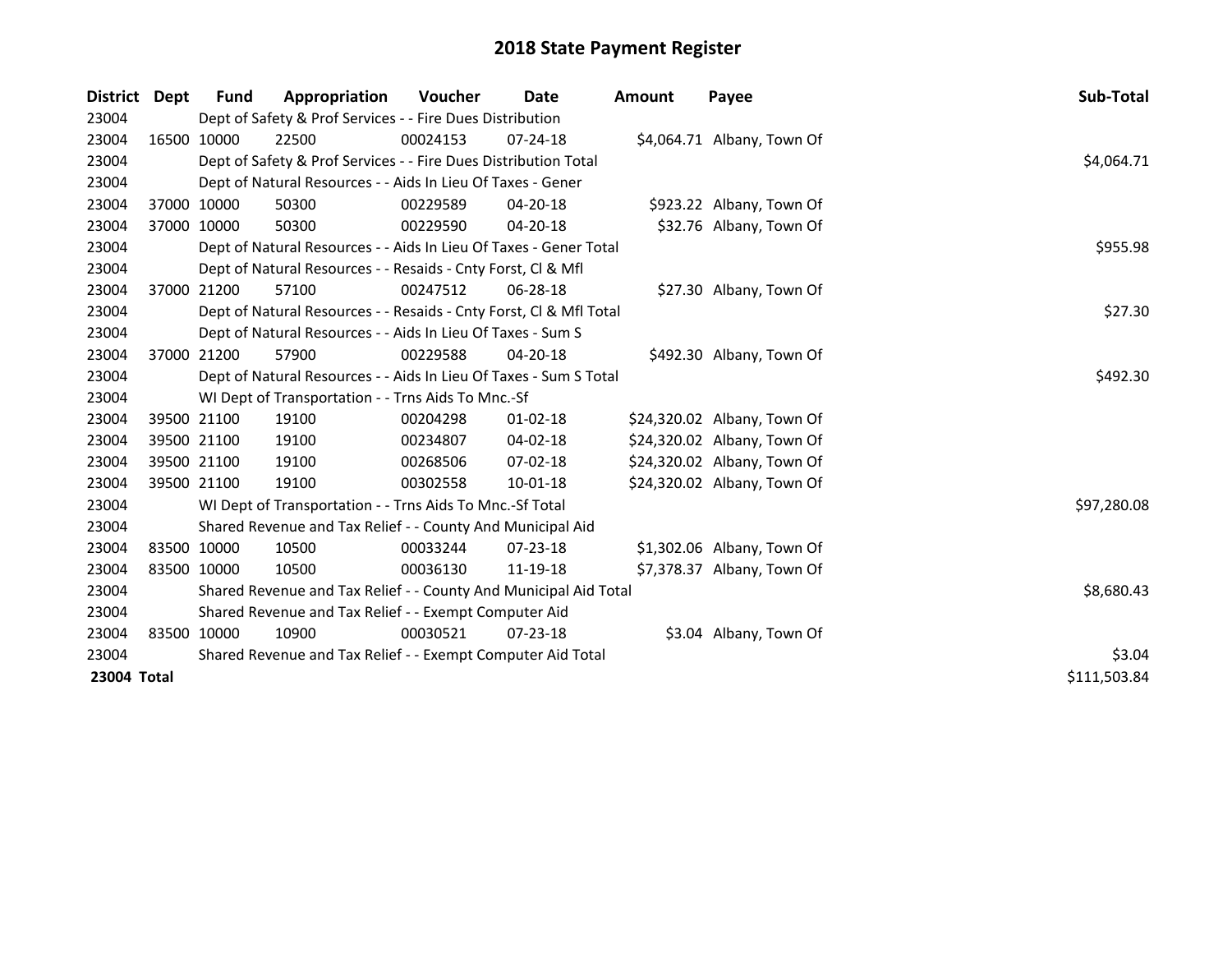| District Dept |             | <b>Fund</b>                                                                     | Appropriation                                                                 | Voucher  | <b>Date</b>    | <b>Amount</b> | Payee                        | Sub-Total    |  |  |  |
|---------------|-------------|---------------------------------------------------------------------------------|-------------------------------------------------------------------------------|----------|----------------|---------------|------------------------------|--------------|--|--|--|
| 23006         |             |                                                                                 | Dept of Safety & Prof Services - - Fire Dues Distribution                     |          |                |               |                              |              |  |  |  |
| 23006         | 16500 10000 |                                                                                 | 22500                                                                         | 00024154 | 07-24-18       |               | \$4,470.22 Town Of Brooklyn  |              |  |  |  |
| 23006         |             |                                                                                 | Dept of Safety & Prof Services - - Fire Dues Distribution Total               |          |                |               |                              | \$4,470.22   |  |  |  |
| 23006         |             |                                                                                 | Dept of Natural Resources - - Aids In Lieu Of Taxes - Gener                   |          |                |               |                              |              |  |  |  |
| 23006         |             | 37000 10000                                                                     | 50300                                                                         | 00211686 | 02-02-18       |               | \$6,872.36 Town Of Brooklyn  |              |  |  |  |
| 23006         |             | 37000 10000                                                                     | 50300                                                                         | 00229625 | 04-20-18       |               | \$579.22 Town Of Brooklyn    |              |  |  |  |
| 23006         |             |                                                                                 | Dept of Natural Resources - - Aids In Lieu Of Taxes - Gener Total             |          |                |               |                              | \$7,451.58   |  |  |  |
| 23006         |             |                                                                                 | Dept of Natural Resources - - Resaids - Cnty Forst, Cl & Mfl                  |          |                |               |                              |              |  |  |  |
| 23006         |             | 37000 21200                                                                     | 57100                                                                         | 00247513 | 06-28-18       |               | \$82.20 Town Of Brooklyn     |              |  |  |  |
| 23006         |             |                                                                                 | Dept of Natural Resources - - Resaids - Cnty Forst, Cl & Mfl Total<br>\$82.20 |          |                |               |                              |              |  |  |  |
| 23006         |             |                                                                                 | Dept of Natural Resources - - Aids In Lieu Of Taxes - Sum S                   |          |                |               |                              |              |  |  |  |
| 23006         |             | 37000 21200                                                                     | 57900                                                                         | 00229624 | 04-20-18       |               | \$72.00 Town Of Brooklyn     |              |  |  |  |
| 23006         |             |                                                                                 | Dept of Natural Resources - - Aids In Lieu Of Taxes - Sum S Total             |          |                |               |                              | \$72.00      |  |  |  |
| 23006         |             |                                                                                 | Dept of Natural Resources - - Fin Asst For Responsible Units                  |          |                |               |                              |              |  |  |  |
| 23006         |             | 37000 27400                                                                     | 67000                                                                         | 00235673 | 05-11-18       |               | \$5,027.63 Town Of Brooklyn  |              |  |  |  |
| 23006         |             | Dept of Natural Resources - - Fin Asst For Responsible Units Total              |                                                                               |          |                |               |                              |              |  |  |  |
| 23006         |             |                                                                                 | Dept of Natural Resources - - Recycling Consolidation Grants                  |          |                |               |                              |              |  |  |  |
| 23006         |             | 37000 27400                                                                     | 67300                                                                         | 00235673 | 05-11-18       |               | \$291.54 Town Of Brooklyn    |              |  |  |  |
| 23006         |             |                                                                                 | Dept of Natural Resources - - Recycling Consolidation Grants Total            |          |                |               |                              | \$291.54     |  |  |  |
| 23006         |             |                                                                                 | WI Dept of Transportation - - Trns Aids To Mnc.-Sf                            |          |                |               |                              |              |  |  |  |
| 23006         |             | 39500 21100                                                                     | 19100                                                                         | 00204299 | $01 - 02 - 18$ |               | \$25,323.40 Town Of Brooklyn |              |  |  |  |
| 23006         |             | 39500 21100                                                                     | 19100                                                                         | 00234808 | 04-02-18       |               | \$25,323.40 Town Of Brooklyn |              |  |  |  |
| 23006         |             | 39500 21100                                                                     | 19100                                                                         | 00268507 | 07-02-18       |               | \$25,323.40 Town Of Brooklyn |              |  |  |  |
| 23006         |             | 39500 21100                                                                     | 19100                                                                         | 00302559 | 10-01-18       |               | \$25,323.40 Town Of Brooklyn |              |  |  |  |
| 23006         |             |                                                                                 | WI Dept of Transportation - - Trns Aids To Mnc.-Sf Total                      |          |                |               |                              | \$101,293.60 |  |  |  |
| 23006         |             |                                                                                 | Shared Revenue and Tax Relief - - County And Municipal Aid                    |          |                |               |                              |              |  |  |  |
| 23006         | 83500 10000 |                                                                                 | 10500                                                                         | 00033245 | 07-23-18       |               | \$1,709.53 Town Of Brooklyn  |              |  |  |  |
| 23006         | 83500 10000 |                                                                                 | 10500                                                                         | 00036131 | 11-19-18       |               | \$9,687.36 Town Of Brooklyn  |              |  |  |  |
| 23006         |             | \$11,396.89<br>Shared Revenue and Tax Relief - - County And Municipal Aid Total |                                                                               |          |                |               |                              |              |  |  |  |
| 23006         |             | Shared Revenue and Tax Relief - - Exempt Computer Aid                           |                                                                               |          |                |               |                              |              |  |  |  |
| 23006         | 83500 10000 |                                                                                 | 10900                                                                         | 00030522 | 07-23-18       |               | \$15.22 Town Of Brooklyn     |              |  |  |  |
| 23006         |             |                                                                                 | Shared Revenue and Tax Relief - - Exempt Computer Aid Total                   |          |                |               |                              | \$15.22      |  |  |  |
| 23006 Total   |             |                                                                                 |                                                                               |          |                |               |                              | \$130,100.88 |  |  |  |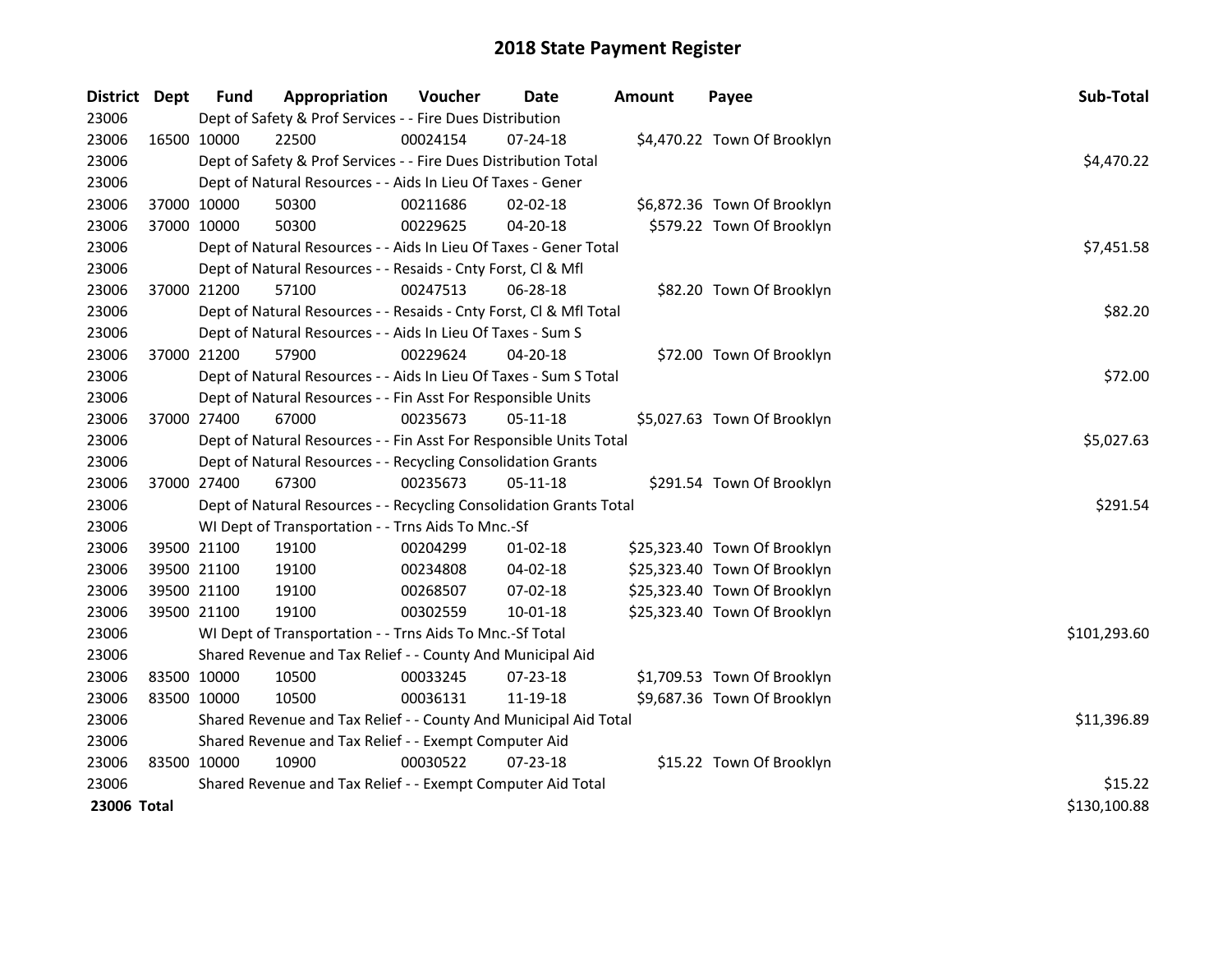| District Dept |             | <b>Fund</b> | Appropriation                                                       | Voucher  | Date           | <b>Amount</b> | Payee                     | Sub-Total    |  |  |  |
|---------------|-------------|-------------|---------------------------------------------------------------------|----------|----------------|---------------|---------------------------|--------------|--|--|--|
| 23008         |             |             | Dept of Safety & Prof Services - - Fire Dues Distribution           |          |                |               |                           |              |  |  |  |
| 23008         |             | 16500 10000 | 22500                                                               | 00024155 | 07-26-18       |               | \$2,642.66 Town Of Cadiz  |              |  |  |  |
| 23008         |             |             | Dept of Safety & Prof Services - - Fire Dues Distribution Total     |          |                |               |                           | \$2,642.66   |  |  |  |
| 23008         |             |             | Dept of Natural Resources - - Aids In Lieu Of Taxes - Gener         |          |                |               |                           |              |  |  |  |
| 23008         |             | 37000 10000 | 50300                                                               | 00230491 | 04-20-18       |               | \$20.36 Town Of Cadiz     |              |  |  |  |
| 23008         |             | 37000 10000 | 50300                                                               | 00230492 | $04 - 20 - 18$ |               | \$137.42 Town Of Cadiz    |              |  |  |  |
| 23008         |             |             | Dept of Natural Resources - - Aids In Lieu Of Taxes - Gener Total   |          |                |               |                           | \$157.78     |  |  |  |
| 23008         |             |             | Dept of Natural Resources - - Resaids - Cnty Forst, Cl & Mfl        |          |                |               |                           |              |  |  |  |
| 23008         |             | 37000 21200 | 57100                                                               | 00247514 | 06-28-18       |               | \$83.64 Town Of Cadiz     |              |  |  |  |
| 23008         |             |             | Dept of Natural Resources - - Resaids - Cnty Forst, Cl & Mfl Total  |          |                |               |                           | \$83.64      |  |  |  |
| 23008         |             |             | Dept of Natural Resources - - Aids In Lieu Of Taxes - Sum S         |          |                |               |                           |              |  |  |  |
| 23008         |             | 37000 21200 | 57900                                                               | 00230490 | 04-20-18       |               | \$103.50 Town Of Cadiz    |              |  |  |  |
| 23008         | 37000 21200 |             | 57900                                                               | 00230493 | 04-20-18       |               | \$186.74 Town Of Cadiz    |              |  |  |  |
| 23008         |             |             | Dept of Natural Resources - - Aids In Lieu Of Taxes - Sum S Total   |          |                |               |                           | \$290.24     |  |  |  |
| 23008         |             |             | Dept of Natural Resources - - Fin Asst For Responsible Units        |          |                |               |                           |              |  |  |  |
| 23008         |             | 37000 27400 | 67000                                                               | 00235819 | $05 - 11 - 18$ |               | \$1,777.50 Town Of Cadiz  |              |  |  |  |
| 23008         |             |             | Dept of Natural Resources - - Fin Asst For Responsible Units Total  |          |                |               |                           | \$1,777.50   |  |  |  |
| 23008         |             |             | WI Dept of Transportation - - Trns Aids To Mnc.-Sf                  |          |                |               |                           |              |  |  |  |
| 23008         |             | 39500 21100 | 19100                                                               | 00204300 | $01 - 02 - 18$ |               | \$33,004.03 Town Of Cadiz |              |  |  |  |
| 23008         |             | 39500 21100 | 19100                                                               | 00234809 | 04-02-18       |               | \$33,004.03 Town Of Cadiz |              |  |  |  |
| 23008         |             | 39500 21100 | 19100                                                               | 00268508 | 07-02-18       |               | \$33,004.03 Town Of Cadiz |              |  |  |  |
| 23008         |             | 39500 21100 | 19100                                                               | 00302560 | $10 - 01 - 18$ |               | \$33,004.05 Town Of Cadiz |              |  |  |  |
| 23008         |             |             | WI Dept of Transportation - - Trns Aids To Mnc.-Sf Total            |          |                |               |                           | \$132,016.14 |  |  |  |
| 23008         |             |             | Department of Military Affairs - - Major Disaster Assist; Pif       |          |                |               |                           |              |  |  |  |
| 23008         | 46500 27200 |             | 36500                                                               | 00048901 | 09-12-18       |               | \$8,079.01 Town Of Cadiz  |              |  |  |  |
| 23008         |             |             | Department of Military Affairs - - Major Disaster Assist; Pif Total |          |                |               |                           | \$8,079.01   |  |  |  |
| 23008         |             |             | Department of Revenue - - Payments For Municipal Svcs               |          |                |               |                           |              |  |  |  |
| 23008         | 56600 10000 |             | 50100                                                               | 00026777 | 01-31-18       |               | \$44.90 Town Of Cadiz     |              |  |  |  |
| 23008         |             |             | Department of Revenue - - Payments For Municipal Svcs Total         |          |                |               |                           | \$44.90      |  |  |  |
| 23008         |             |             | Shared Revenue and Tax Relief - - County And Municipal Aid          |          |                |               |                           |              |  |  |  |
| 23008         |             | 83500 10000 | 10500                                                               | 00033246 | 07-23-18       |               | \$4,603.01 Town Of Cadiz  |              |  |  |  |
| 23008         |             | 83500 10000 | 10500                                                               | 00036132 | 11-19-18       |               | \$26,083.73 Town Of Cadiz |              |  |  |  |
| 23008         |             |             | Shared Revenue and Tax Relief - - County And Municipal Aid Total    |          |                |               |                           | \$30,686.74  |  |  |  |
| 23008         |             |             | Shared Revenue and Tax Relief - - Exempt Computer Aid               |          |                |               |                           |              |  |  |  |
| 23008         |             | 83500 10000 | 10900                                                               | 00030523 | 07-23-18       |               | \$156.26 Town Of Cadiz    |              |  |  |  |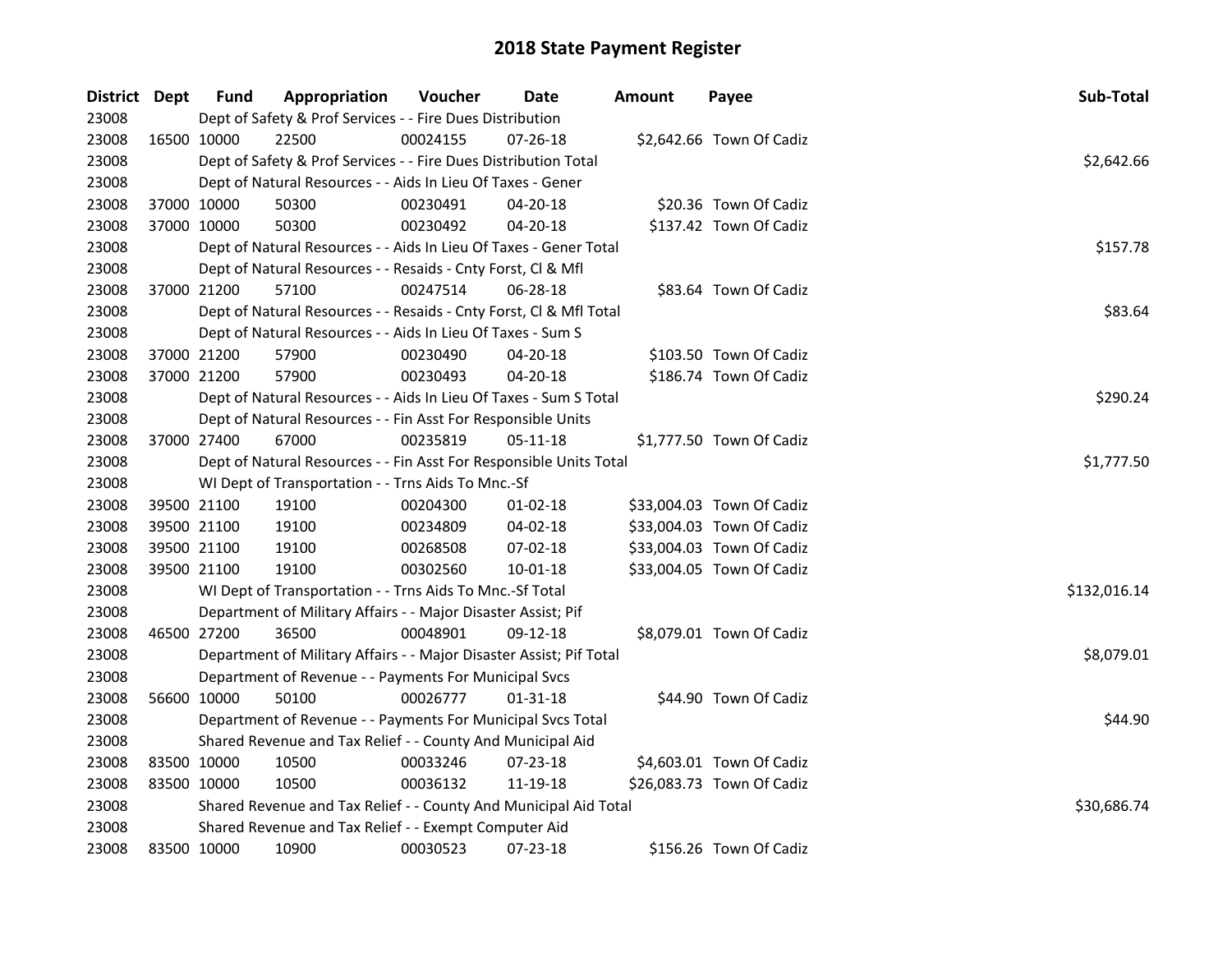| District Dept | <b>Fund</b> | Appropriation                                                   | Voucher  | Date           | Amount | Pavee                  | Sub-Total    |
|---------------|-------------|-----------------------------------------------------------------|----------|----------------|--------|------------------------|--------------|
| 23008         |             | Shared Revenue and Tax Relief - - Exempt Computer Aid Total     |          |                |        |                        | \$156.26     |
| 23008         |             | Shared Revenue and Tax Relief - - Lottery & Gaming Credit       |          |                |        |                        |              |
| 23008         | 83500 52100 | 36300                                                           | 00027393 | $03 - 26 - 18$ |        | \$935.16 Town Of Cadiz |              |
| 23008         |             | Shared Revenue and Tax Relief - - Lottery & Gaming Credit Total |          |                |        |                        | \$935.16     |
| 23008 Total   |             |                                                                 |          |                |        |                        | \$176,870.03 |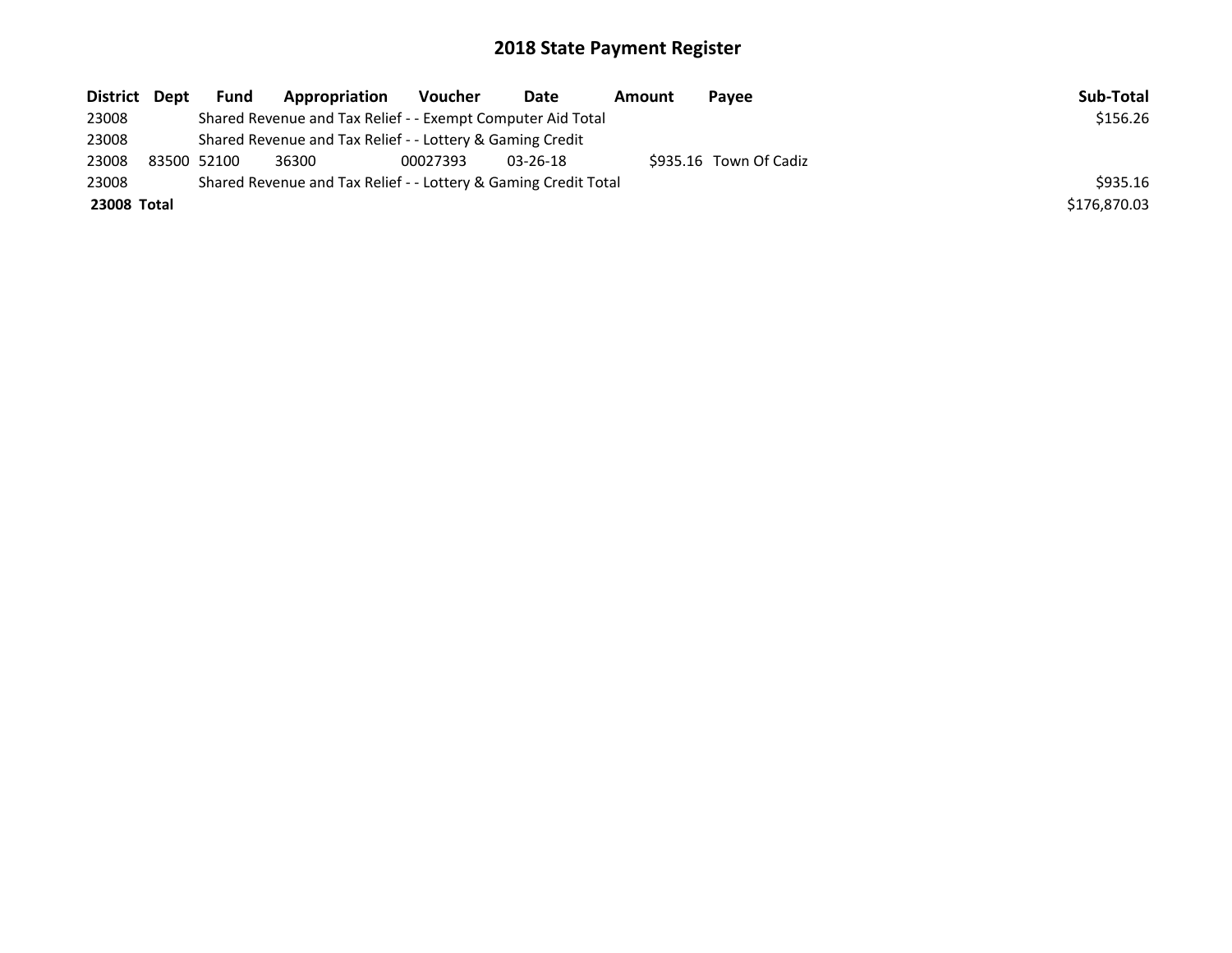| District Dept |             | Fund                                                            | Appropriation                                                      | <b>Voucher</b> | Date           | <b>Amount</b> | Payee                      | Sub-Total    |
|---------------|-------------|-----------------------------------------------------------------|--------------------------------------------------------------------|----------------|----------------|---------------|----------------------------|--------------|
| 23010         |             |                                                                 | Dept of Safety & Prof Services - - Fire Dues Distribution          |                |                |               |                            |              |
| 23010         |             | 16500 10000                                                     | 22500                                                              | 00024156       | $07 - 24 - 18$ |               | \$3,891.97 Town Of Clarno  |              |
| 23010         |             |                                                                 | Dept of Safety & Prof Services - - Fire Dues Distribution Total    | \$3,891.97     |                |               |                            |              |
| 23010         |             |                                                                 | Dept of Natural Resources - - Resaids - Cnty Forst, CI & Mfl       |                |                |               |                            |              |
| 23010         |             | 37000 21200                                                     | 57100                                                              | 00247515       | $06 - 28 - 18$ |               | \$15.60 Town Of Clarno     |              |
| 23010         |             |                                                                 | Dept of Natural Resources - - Resaids - Cnty Forst, Cl & Mfl Total |                |                |               |                            | \$15.60      |
| 23010         |             |                                                                 | Dept of Natural Resources - - Fin Asst For Responsible Units       |                |                |               |                            |              |
| 23010         |             | 37000 27400                                                     | 67000                                                              | 00235523       | $05-11-18$     |               | \$1,853.58 Town Of Clarno  |              |
| 23010         |             |                                                                 | Dept of Natural Resources - - Fin Asst For Responsible Units Total |                |                |               |                            | \$1,853.58   |
| 23010         |             |                                                                 | WI Dept of Transportation - - Trns Aids To Mnc.-Sf                 |                |                |               |                            |              |
| 23010         |             | 39500 21100                                                     | 19100                                                              | 00204301       | $01 - 02 - 18$ |               | \$36,993.66 Town Of Clarno |              |
| 23010         |             | 39500 21100                                                     | 19100                                                              | 00234810       | $04 - 02 - 18$ |               | \$36,993.66 Town Of Clarno |              |
| 23010         |             | 39500 21100                                                     | 19100                                                              | 00268509       | $07 - 02 - 18$ |               | \$36,993.66 Town Of Clarno |              |
| 23010         |             | 39500 21100                                                     | 19100                                                              | 00302561       | 10-01-18       |               | \$36,993.68 Town Of Clarno |              |
| 23010         |             |                                                                 | WI Dept of Transportation - - Trns Aids To Mnc.-Sf Total           |                |                |               |                            | \$147,974.66 |
| 23010         |             |                                                                 | Shared Revenue and Tax Relief - - County And Municipal Aid         |                |                |               |                            |              |
| 23010         |             | 83500 10000                                                     | 10500                                                              | 00033247       | 07-23-18       |               | \$3,228.78 Town Of Clarno  |              |
| 23010         | 83500 10000 |                                                                 | 10500                                                              | 00036133       | 11-19-18       |               | \$18,676.00 Town Of Clarno |              |
| 23010         |             |                                                                 | Shared Revenue and Tax Relief - - County And Municipal Aid Total   |                |                |               |                            | \$21,904.78  |
| 23010         |             |                                                                 | Shared Revenue and Tax Relief - - Exempt Computer Aid              |                |                |               |                            |              |
| 23010         |             | 83500 10000                                                     | 10900                                                              | 00030524       | $07 - 23 - 18$ |               | \$46.68 Town Of Clarno     |              |
| 23010         |             |                                                                 | Shared Revenue and Tax Relief - - Exempt Computer Aid Total        | \$46.68        |                |               |                            |              |
| 23010         |             |                                                                 | Shared Revenue and Tax Relief - - Lottery & Gaming Credit          |                |                |               |                            |              |
| 23010         |             | 83500 52100                                                     | 36300                                                              | 00027394       | $03 - 26 - 18$ |               | \$187.80 Town Of Clarno    |              |
| 23010         |             | Shared Revenue and Tax Relief - - Lottery & Gaming Credit Total | \$187.80                                                           |                |                |               |                            |              |
| 23010 Total   |             |                                                                 |                                                                    |                |                |               |                            | \$175,875.07 |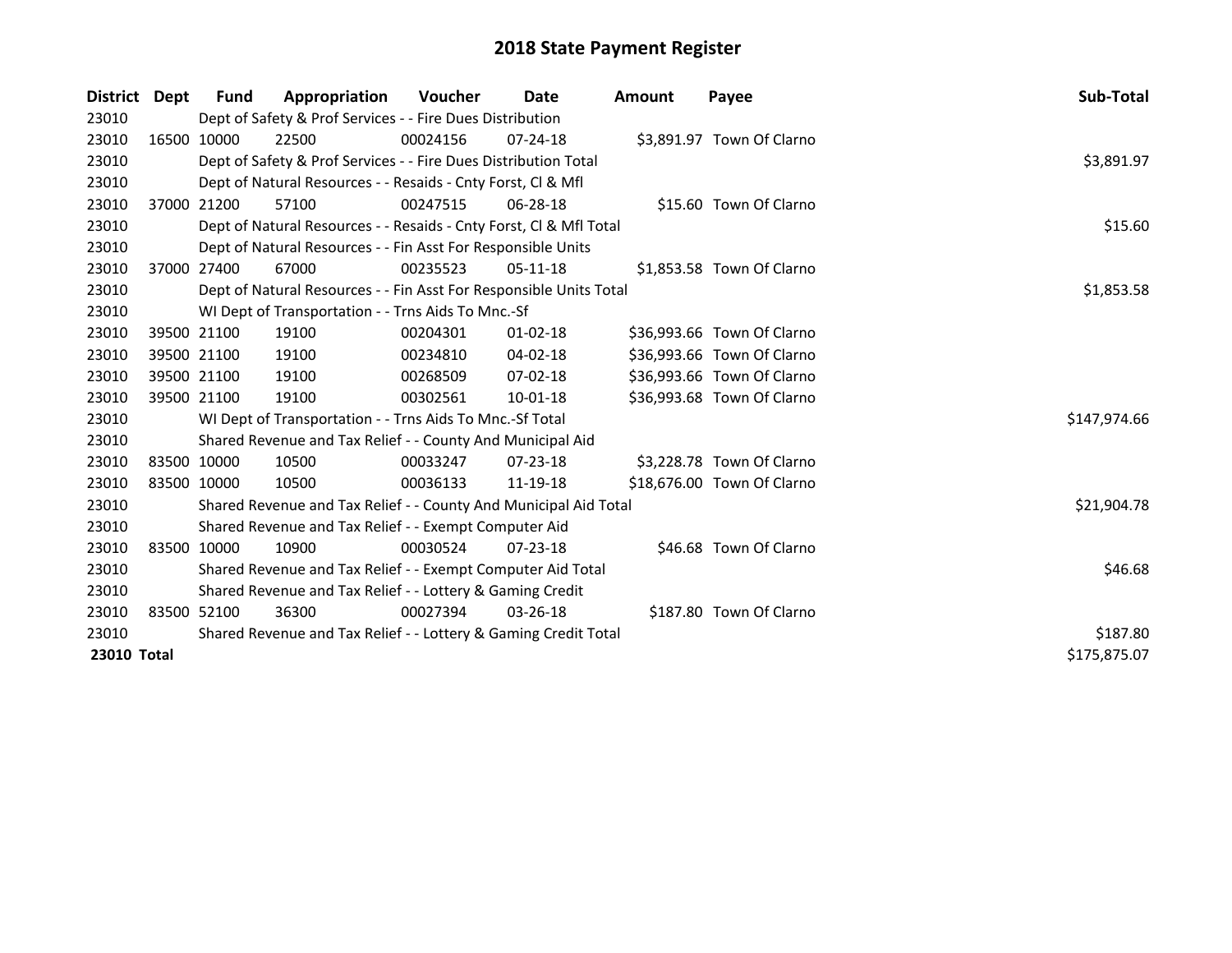| District Dept |             | <b>Fund</b> | Appropriation                                                      | Voucher    | Date           | <b>Amount</b> | Payee                       | Sub-Total    |
|---------------|-------------|-------------|--------------------------------------------------------------------|------------|----------------|---------------|-----------------------------|--------------|
| 23012         |             |             | Dept of Safety & Prof Services - - Fire Dues Distribution          |            |                |               |                             |              |
| 23012         | 16500 10000 |             | 22500                                                              | 00024157   | 07-25-18       |               | \$6,186.30 Town Of Decatur  |              |
| 23012         |             |             | Dept of Safety & Prof Services - - Fire Dues Distribution Total    |            |                |               |                             | \$6,186.30   |
| 23012         |             |             | Dept of Natural Resources - - Aids In Lieu Of Taxes - Gener        |            |                |               |                             |              |
| 23012         |             | 37000 10000 | 50300                                                              | 00211677   | $02 - 02 - 18$ |               | \$6,283.96 Town Of Decatur  |              |
| 23012         | 37000 10000 |             | 50300                                                              | 00229576   | 04-20-18       |               | \$31.44 Town Of Decatur     |              |
| 23012         |             |             | Dept of Natural Resources - - Aids In Lieu Of Taxes - Gener Total  |            |                |               |                             | \$6,315.40   |
| 23012         |             |             | Dept of Natural Resources - - Resaids - Cnty Forst, Cl & Mfl       |            |                |               |                             |              |
| 23012         | 37000 21200 |             | 57100                                                              | 00247516   | 06-28-18       |               | \$74.20 Town Of Decatur     |              |
| 23012         |             |             | Dept of Natural Resources - - Resaids - Cnty Forst, Cl & Mfl Total |            |                |               |                             | \$74.20      |
| 23012         |             |             | Dept of Natural Resources - - Fin Asst For Responsible Units       |            |                |               |                             |              |
| 23012         | 37000 27400 |             | 67000                                                              | 00235200   | $05 - 11 - 18$ |               | \$1,649.92 Town Of Decatur  |              |
| 23012         |             |             | Dept of Natural Resources - - Fin Asst For Responsible Units Total |            |                |               |                             | \$1,649.92   |
| 23012         |             |             | WI Dept of Transportation - - Trns Aids To Mnc.-Sf                 |            |                |               |                             |              |
| 23012         |             | 39500 21100 | 19100                                                              | 00204302   | $01 - 02 - 18$ |               | \$24,708.23 Town Of Decatur |              |
| 23012         |             | 39500 21100 | 19100                                                              | 00234811   | 04-02-18       |               | \$24,708.23 Town Of Decatur |              |
| 23012         |             | 39500 21100 | 19100                                                              | 00268510   | 07-02-18       |               | \$24,708.23 Town Of Decatur |              |
| 23012         | 39500 21100 |             | 19100                                                              | 00302562   | $10 - 01 - 18$ |               | \$24,708.24 Town Of Decatur |              |
| 23012         |             |             | WI Dept of Transportation - - Trns Aids To Mnc.-Sf Total           |            |                |               |                             | \$98,832.93  |
| 23012         |             |             | Shared Revenue and Tax Relief - - County And Municipal Aid         |            |                |               |                             |              |
| 23012         |             | 83500 10000 | 10500                                                              | 00033248   | 07-23-18       |               | \$2,430.98 Town Of Decatur  |              |
| 23012         | 83500 10000 |             | 10500                                                              | 00036134   | 11-19-18       |               | \$13,775.55 Town Of Decatur |              |
| 23012         |             |             | Shared Revenue and Tax Relief - - County And Municipal Aid Total   |            |                |               |                             | \$16,206.53  |
| 23012         |             |             | Shared Revenue and Tax Relief - - Exempt Computer Aid              |            |                |               |                             |              |
| 23012         | 83500 10000 |             | 10900                                                              | 00030525   | $07 - 23 - 18$ |               | \$31.46 Town Of Decatur     |              |
| 23012         |             |             | Shared Revenue and Tax Relief - - Exempt Computer Aid Total        |            |                |               |                             | \$31.46      |
| 23012         |             |             | Shared Revenue and Tax Relief - - Utility Aid                      |            |                |               |                             |              |
| 23012         |             | 83500 10000 | 11000                                                              | 00033248   | 07-23-18       |               | \$21.49 Town Of Decatur     |              |
| 23012         | 83500 10000 |             | 11000                                                              | 00036134   | 11-19-18       |               | \$120.44 Town Of Decatur    |              |
| 23012         |             |             | Shared Revenue and Tax Relief - - Utility Aid Total                |            |                |               |                             | \$141.93     |
| 23012         |             |             | Shared Revenue and Tax Relief - - Lottery & Gaming Credit          |            |                |               |                             |              |
| 23012         | 83500 52100 |             | 36300                                                              | 00027395   | 03-26-18       |               | \$1,051.56 Town Of Decatur  |              |
| 23012         |             |             | Shared Revenue and Tax Relief - - Lottery & Gaming Credit Total    | \$1,051.56 |                |               |                             |              |
| 23012 Total   |             |             |                                                                    |            |                |               |                             | \$130,490.23 |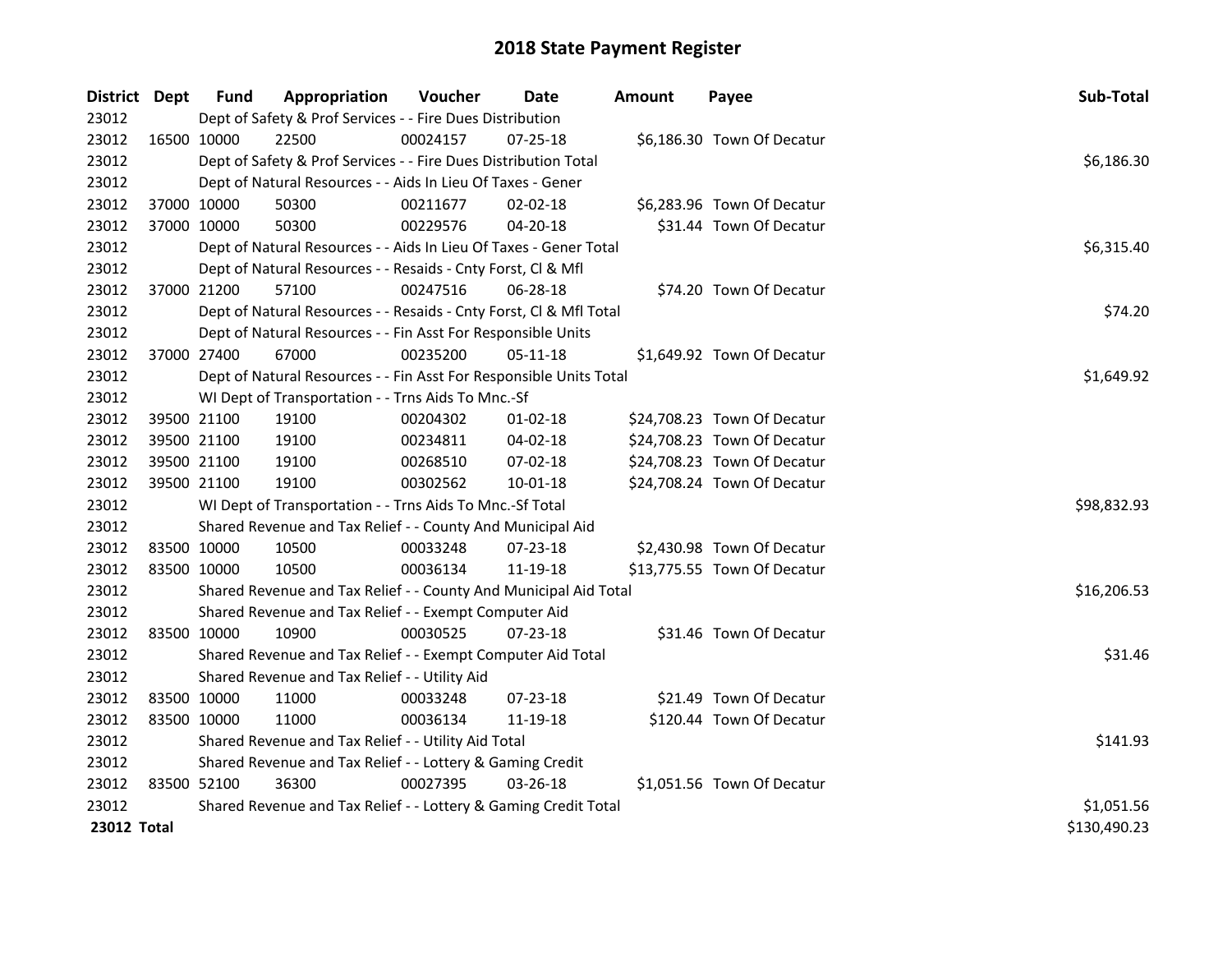| District Dept |             | <b>Fund</b> | Appropriation                                                      | Voucher  | Date           | <b>Amount</b> | Payee                      | Sub-Total    |  |  |  |
|---------------|-------------|-------------|--------------------------------------------------------------------|----------|----------------|---------------|----------------------------|--------------|--|--|--|
| 23014         |             |             | Dept of Safety & Prof Services - - Fire Dues Distribution          |          |                |               |                            |              |  |  |  |
| 23014         | 16500 10000 |             | 22500                                                              | 00024158 | 07-25-18       |               | \$8,705.85 Town Of Exeter  |              |  |  |  |
| 23014         |             |             | Dept of Safety & Prof Services - - Fire Dues Distribution Total    |          |                |               |                            | \$8,705.85   |  |  |  |
| 23014         |             |             | Dept of Natural Resources - - Aids In Lieu Of Taxes - Gener        |          |                |               |                            |              |  |  |  |
| 23014         |             | 37000 10000 | 50300                                                              | 00229735 | 04-20-18       |               | \$215.61 Town Of Exeter    |              |  |  |  |
| 23014         |             | 37000 10000 | 50300                                                              | 00229736 | 04-20-18       |               | \$16.88 Town Of Exeter     |              |  |  |  |
| 23014         | 37000 10000 |             | 50300                                                              | 00229738 | $04 - 20 - 18$ |               | \$112.53 Town Of Exeter    |              |  |  |  |
| 23014         |             |             | Dept of Natural Resources - - Aids In Lieu Of Taxes - Gener Total  |          |                |               |                            | \$345.02     |  |  |  |
| 23014         |             |             | Dept of Natural Resources - - Resaids - Cnty Forst, Cl & Mfl       |          |                |               |                            |              |  |  |  |
| 23014         |             | 37000 21200 | 57100                                                              | 00247517 | 06-28-18       |               | \$48.06 Town Of Exeter     |              |  |  |  |
| 23014         |             |             | Dept of Natural Resources - - Resaids - Cnty Forst, Cl & Mfl Total |          |                |               |                            | \$48.06      |  |  |  |
| 23014         |             |             | Dept of Natural Resources - - Aids In Lieu Of Taxes - Sum S        |          |                |               |                            |              |  |  |  |
| 23014         |             | 37000 21200 | 57900                                                              | 00229737 | 04-20-18       |               | \$211.20 Town Of Exeter    |              |  |  |  |
| 23014         |             |             | Dept of Natural Resources - - Aids In Lieu Of Taxes - Sum S Total  |          |                |               |                            | \$211.20     |  |  |  |
| 23014         |             |             | Dept of Natural Resources - - Fin Asst For Responsible Units       |          |                |               |                            |              |  |  |  |
| 23014         |             | 37000 27400 | 67000                                                              | 00235705 | 05-11-18       |               | \$2,264.87 Town Of Exeter  |              |  |  |  |
| 23014         |             |             | Dept of Natural Resources - - Fin Asst For Responsible Units Total |          |                |               |                            | \$2,264.87   |  |  |  |
| 23014         |             |             | WI Dept of Transportation - - Trns Aids To Mnc.-Sf                 |          |                |               |                            |              |  |  |  |
| 23014         |             | 39500 21100 | 19100                                                              | 00204303 | $01 - 02 - 18$ |               | \$25,221.86 Town Of Exeter |              |  |  |  |
| 23014         |             | 39500 21100 | 19100                                                              | 00234812 | 04-02-18       |               | \$25,221.86 Town Of Exeter |              |  |  |  |
| 23014         | 39500 21100 |             | 19100                                                              | 00268511 | 07-02-18       |               | \$25,221.86 Town Of Exeter |              |  |  |  |
| 23014         |             | 39500 21100 | 19100                                                              | 00302563 | $10 - 01 - 18$ |               | \$25,221.89 Town Of Exeter |              |  |  |  |
| 23014         |             |             | WI Dept of Transportation - - Trns Aids To Mnc.-Sf Total           |          |                |               |                            | \$100,887.47 |  |  |  |
| 23014         |             |             | WI Dept of Transportation - - Loc Rd Imp Prg St Fd                 |          |                |               |                            |              |  |  |  |
| 23014         | 39500 21100 |             | 27800                                                              | 00233888 | 03-27-18       |               | \$25,800.00 Town Of Exeter |              |  |  |  |
| 23014         |             |             | WI Dept of Transportation - - Loc Rd Imp Prg St Fd Total           |          |                |               |                            | \$25,800.00  |  |  |  |
| 23014         |             |             | Shared Revenue and Tax Relief - - County And Municipal Aid         |          |                |               |                            |              |  |  |  |
| 23014         | 83500 10000 |             | 10500                                                              | 00033249 | 07-23-18       |               | \$1,706.81 Town Of Exeter  |              |  |  |  |
| 23014         | 83500 10000 |             | 10500                                                              | 00036135 | 11-19-18       |               | \$9,671.93 Town Of Exeter  |              |  |  |  |
| 23014         |             |             | Shared Revenue and Tax Relief - - County And Municipal Aid Total   |          |                |               |                            | \$11,378.74  |  |  |  |
| 23014         |             |             | Shared Revenue and Tax Relief - - Exempt Computer Aid              |          |                |               |                            |              |  |  |  |
| 23014         |             | 83500 10000 | 10900                                                              | 00030526 | $07 - 23 - 18$ |               | \$13.19 Town Of Exeter     |              |  |  |  |
| 23014         |             |             | Shared Revenue and Tax Relief - - Exempt Computer Aid Total        |          |                |               |                            | \$13.19      |  |  |  |
| 23014         |             |             | Shared Revenue and Tax Relief - - Utility Aid                      |          |                |               |                            |              |  |  |  |
| 23014         | 83500 10000 |             | 11000                                                              | 00033249 | 07-23-18       |               | \$36.47 Town Of Exeter     |              |  |  |  |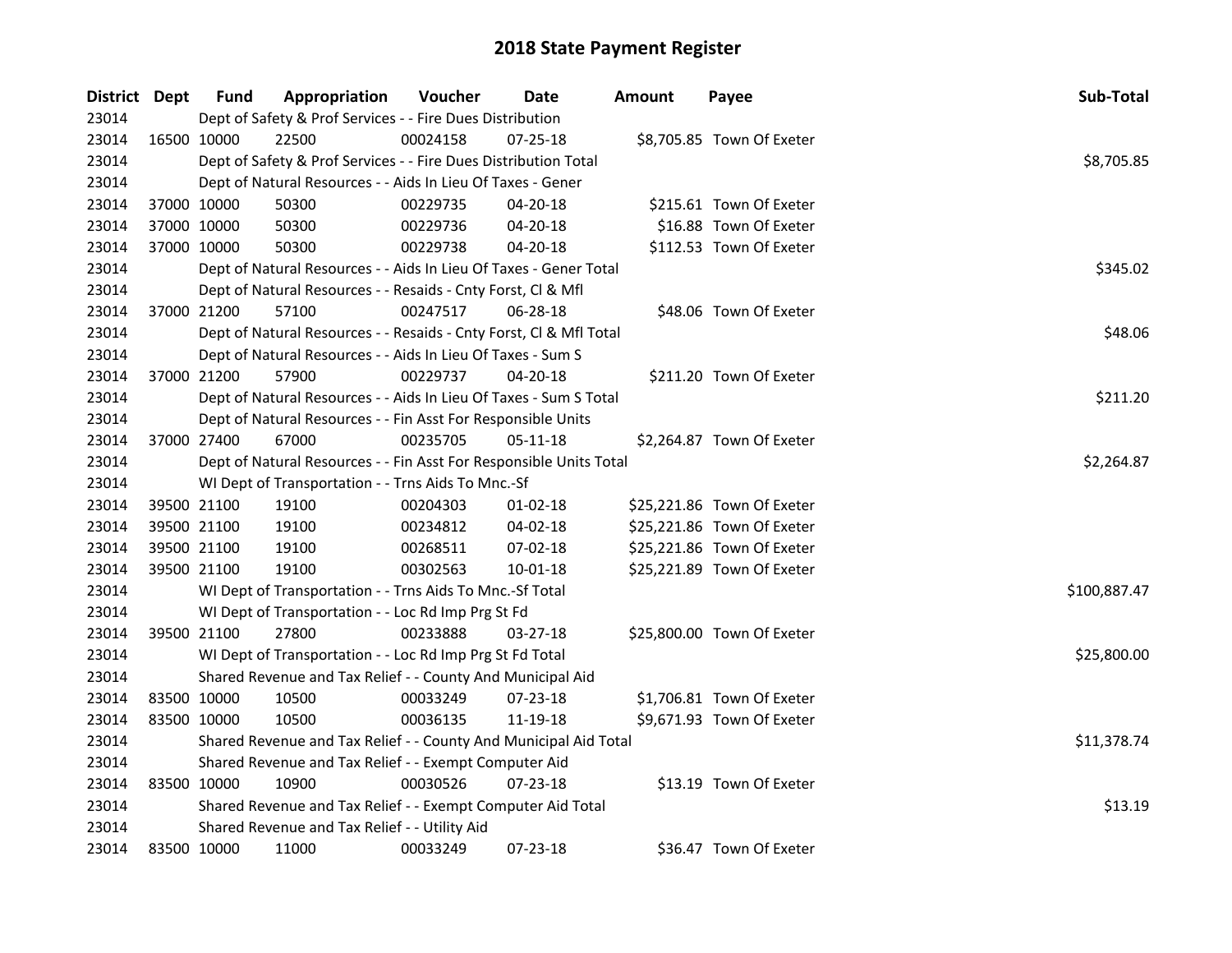| District Dept | Fund        | Appropriation                                       | <b>Voucher</b> | Date     | Amount | Pavee                   | Sub-Total    |
|---------------|-------------|-----------------------------------------------------|----------------|----------|--------|-------------------------|--------------|
| 23014         | 83500 10000 | 11000                                               | 00036135       | 11-19-18 |        | \$203.67 Town Of Exeter |              |
| 23014         |             | Shared Revenue and Tax Relief - - Utility Aid Total |                |          |        |                         | \$240.14     |
| 23014 Total   |             |                                                     |                |          |        |                         | \$149.894.54 |
|               |             |                                                     |                |          |        |                         |              |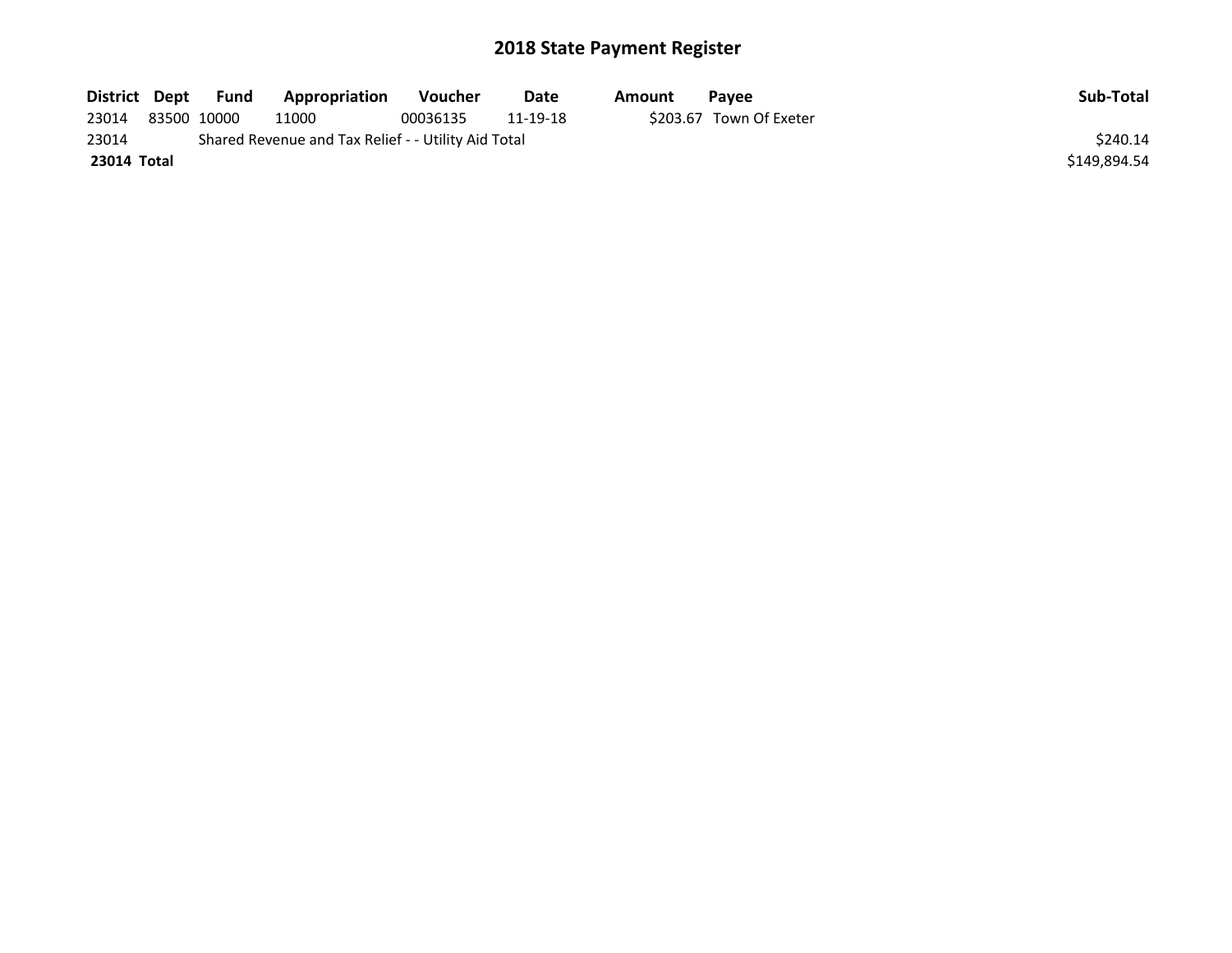| District    | Dept | <b>Fund</b> | Appropriation                                                      | Voucher  | Date           | <b>Amount</b> | Payee                         | Sub-Total    |
|-------------|------|-------------|--------------------------------------------------------------------|----------|----------------|---------------|-------------------------------|--------------|
| 23016       |      |             | Dept of Safety & Prof Services - - Fire Dues Distribution          |          |                |               |                               |              |
| 23016       |      | 16500 10000 | 22500                                                              | 00024159 | $07 - 24 - 18$ |               | \$3,830.18 Town Of Jefferson  |              |
| 23016       |      |             | Dept of Safety & Prof Services - - Fire Dues Distribution Total    |          |                |               |                               | \$3,830.18   |
| 23016       |      |             | Dept of Natural Resources - - Resaids - Cnty Forst, CI & Mfl       |          |                |               |                               |              |
| 23016       |      | 37000 21200 | 57100                                                              | 00247518 | 06-28-18       |               | \$16.10 Town Of Jefferson     |              |
| 23016       |      |             | Dept of Natural Resources - - Resaids - Cnty Forst, Cl & Mfl Total | \$16.10  |                |               |                               |              |
| 23016       |      |             | Dept of Natural Resources - - Fin Asst For Responsible Units       |          |                |               |                               |              |
| 23016       |      | 37000 27400 | 67000                                                              | 00235444 | $05-11-18$     |               | \$4,843.23 Town Of Jefferson  |              |
| 23016       |      |             | Dept of Natural Resources - - Fin Asst For Responsible Units Total |          |                |               |                               | \$4,843.23   |
| 23016       |      |             | WI Dept of Transportation - - Trns Aids To Mnc.-Sf                 |          |                |               |                               |              |
| 23016       |      | 39500 21100 | 19100                                                              | 00204304 | $01 - 02 - 18$ |               | \$34,736.06 Town Of Jefferson |              |
| 23016       |      | 39500 21100 | 19100                                                              | 00234813 | $04 - 02 - 18$ |               | \$34,736.06 Town Of Jefferson |              |
| 23016       |      | 39500 21100 | 19100                                                              | 00268512 | 07-02-18       |               | \$34,736.06 Town Of Jefferson |              |
| 23016       |      | 39500 21100 | 19100                                                              | 00302564 | 10-01-18       |               | \$34,736.06 Town Of Jefferson |              |
| 23016       |      |             | WI Dept of Transportation - - Trns Aids To Mnc.-Sf Total           |          |                |               |                               | \$138,944.24 |
| 23016       |      |             | Shared Revenue and Tax Relief - - County And Municipal Aid         |          |                |               |                               |              |
| 23016       |      | 83500 10000 | 10500                                                              | 00033250 | $07 - 23 - 18$ |               | \$4,121.89 Town Of Jefferson  |              |
| 23016       |      | 83500 10000 | 10500                                                              | 00036136 | 11-19-18       |               | \$23,357.37 Town Of Jefferson |              |
| 23016       |      |             | Shared Revenue and Tax Relief - - County And Municipal Aid Total   |          |                |               |                               | \$27,479.26  |
| 23016       |      |             | Shared Revenue and Tax Relief - - Exempt Computer Aid              |          |                |               |                               |              |
| 23016       |      | 83500 10000 | 10900                                                              | 00030527 | $07 - 23 - 18$ |               | \$160.32 Town Of Jefferson    |              |
| 23016       |      |             | Shared Revenue and Tax Relief - - Exempt Computer Aid Total        |          |                |               |                               | \$160.32     |
| 23016       |      |             | Shared Revenue and Tax Relief - - Utility Aid                      |          |                |               |                               |              |
| 23016       |      | 83500 10000 | 11000                                                              | 00033250 | $07 - 23 - 18$ |               | \$26.15 Town Of Jefferson     |              |
| 23016       |      | 83500 10000 | 11000                                                              | 00036136 | 11-19-18       |               | \$150.55 Town Of Jefferson    |              |
| 23016       |      |             | Shared Revenue and Tax Relief - - Utility Aid Total                | \$176.70 |                |               |                               |              |
| 23016 Total |      |             |                                                                    |          |                |               |                               | \$175,450.03 |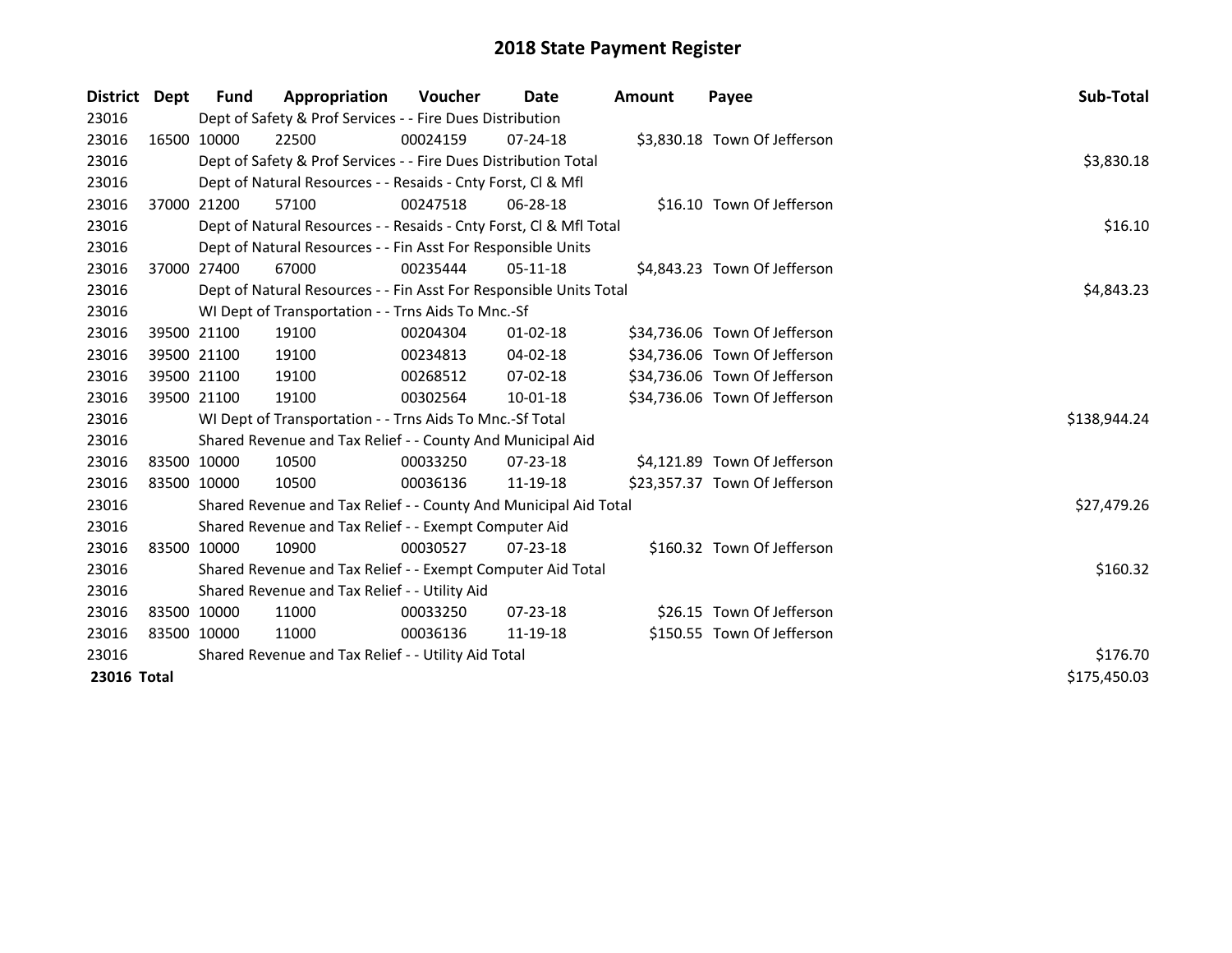| <b>District</b> | Dept | Fund                                                  | Appropriation                                                      | <b>Voucher</b> | Date           | Amount | Payee                      | Sub-Total    |  |  |
|-----------------|------|-------------------------------------------------------|--------------------------------------------------------------------|----------------|----------------|--------|----------------------------|--------------|--|--|
| 23018           |      |                                                       | Dept of Safety & Prof Services - - Fire Dues Distribution          |                |                |        |                            |              |  |  |
| 23018           |      | 16500 10000                                           | 22500                                                              | 00024160       | $07 - 25 - 18$ |        | \$2,443.21 Town Of Jordan  |              |  |  |
| 23018           |      |                                                       | Dept of Safety & Prof Services - - Fire Dues Distribution Total    |                |                |        |                            | \$2,443.21   |  |  |
| 23018           |      |                                                       | Dept of Natural Resources - - Resaids - Cnty Forst, CI & Mfl       |                |                |        |                            |              |  |  |
| 23018           |      | 37000 21200                                           | 57100                                                              | 00247519       | 06-28-18       |        | \$163.59 Town Of Jordan    |              |  |  |
| 23018           |      |                                                       | Dept of Natural Resources - - Resaids - Cnty Forst, Cl & Mfl Total |                |                |        |                            | \$163.59     |  |  |
| 23018           |      |                                                       | Dept of Natural Resources - - Fin Asst For Responsible Units       |                |                |        |                            |              |  |  |
| 23018           |      | 37000 27400                                           | 67000                                                              | 00235895       | 05-11-18       |        | \$2,003.36 Town Of Jordan  |              |  |  |
| 23018           |      |                                                       | Dept of Natural Resources - - Fin Asst For Responsible Units Total | \$2,003.36     |                |        |                            |              |  |  |
| 23018           |      |                                                       | WI Dept of Transportation - - Trns Aids To Mnc.-Sf                 |                |                |        |                            |              |  |  |
| 23018           |      | 39500 21100                                           | 19100                                                              | 00204305       | $01 - 02 - 18$ |        | \$26,386.50 Town Of Jordan |              |  |  |
| 23018           |      | 39500 21100                                           | 19100                                                              | 00234814       | 04-02-18       |        | \$26,386.50 Town Of Jordan |              |  |  |
| 23018           |      | 39500 21100                                           | 19100                                                              | 00268513       | 07-02-18       |        | \$26,386.50 Town Of Jordan |              |  |  |
| 23018           |      | 39500 21100                                           | 19100                                                              | 00302565       | $10-01-18$     |        | \$26,386.52 Town Of Jordan |              |  |  |
| 23018           |      |                                                       | WI Dept of Transportation - - Trns Aids To Mnc.-Sf Total           |                |                |        |                            | \$105,546.02 |  |  |
| 23018           |      |                                                       | Shared Revenue and Tax Relief - - County And Municipal Aid         |                |                |        |                            |              |  |  |
| 23018           |      | 83500 10000                                           | 10500                                                              | 00033251       | $07 - 23 - 18$ |        | \$2,249.65 Town Of Jordan  |              |  |  |
| 23018           |      | 83500 10000                                           | 10500                                                              | 00036137       | 11-19-18       |        | \$12,748.03 Town Of Jordan |              |  |  |
| 23018           |      |                                                       | Shared Revenue and Tax Relief - - County And Municipal Aid Total   |                |                |        |                            | \$14,997.68  |  |  |
| 23018           |      | Shared Revenue and Tax Relief - - Exempt Computer Aid |                                                                    |                |                |        |                            |              |  |  |
| 23018           |      | 83500 10000                                           | 10900                                                              | 00030528       | $07 - 23 - 18$ |        | \$216.13 Town Of Jordan    |              |  |  |
| 23018           |      |                                                       | Shared Revenue and Tax Relief - - Exempt Computer Aid Total        |                |                |        |                            | \$216.13     |  |  |
| 23018 Total     |      |                                                       |                                                                    |                |                |        |                            | \$125,369.99 |  |  |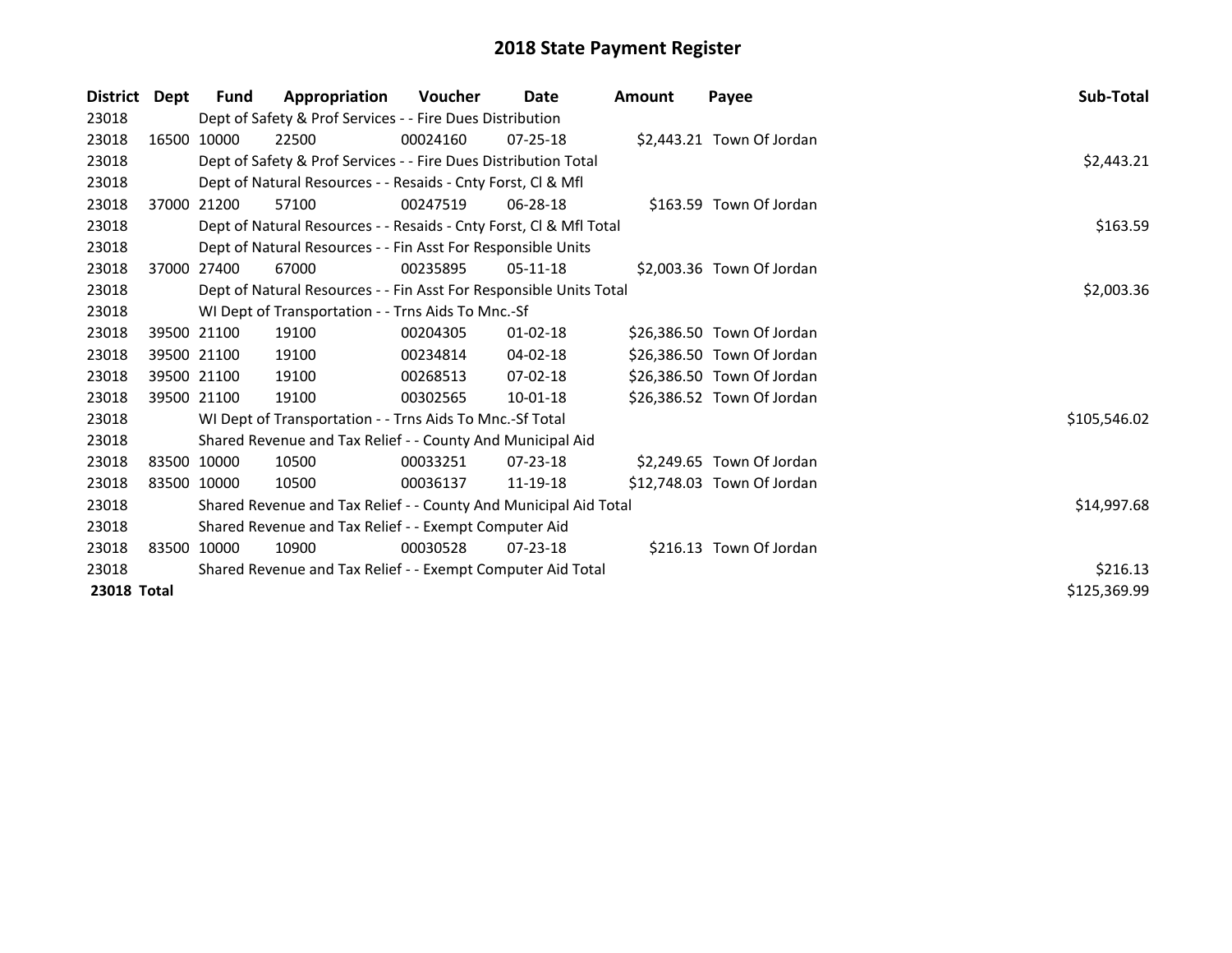| District Dept | <b>Fund</b> | Appropriation                                                      | <b>Voucher</b> | Date           | <b>Amount</b> | Payee                      | <b>Sub-Total</b> |
|---------------|-------------|--------------------------------------------------------------------|----------------|----------------|---------------|----------------------------|------------------|
| 23020         |             | Dept of Safety & Prof Services - - Fire Dues Distribution          |                |                |               |                            |                  |
| 23020         | 16500 10000 | 22500                                                              | 00024161       | $07 - 24 - 18$ |               | \$4,698.51 Town Of Monroe  |                  |
| 23020         |             | Dept of Safety & Prof Services - - Fire Dues Distribution Total    |                |                |               |                            | \$4,698.51       |
| 23020         |             | Dept of Natural Resources - - Resaids - Cnty Forst, CI & Mfl       |                |                |               |                            |                  |
| 23020         | 37000 21200 | 57100                                                              | 00247520       | 06-28-18       |               | \$40.03 Town Of Monroe     |                  |
| 23020         |             | Dept of Natural Resources - - Resaids - Cnty Forst, Cl & Mfl Total |                |                |               |                            | \$40.03          |
| 23020         |             | Dept of Natural Resources - - Fin Asst For Responsible Units       |                |                |               |                            |                  |
| 23020         | 37000 27400 | 67000                                                              | 00235938       | $05-11-18$     |               | \$1,858.34 Town Of Monroe  |                  |
| 23020         |             | Dept of Natural Resources - - Fin Asst For Responsible Units Total |                |                |               |                            | \$1,858.34       |
| 23020         |             | WI Dept of Transportation - - Trns Aids To Mnc.-Sf                 |                |                |               |                            |                  |
| 23020         | 39500 21100 | 19100                                                              | 00204306       | $01 - 02 - 18$ |               | \$19,506.18 Town Of Monroe |                  |
| 23020         | 39500 21100 | 19100                                                              | 00234815       | 04-02-18       |               | \$19,506.18 Town Of Monroe |                  |
| 23020         | 39500 21100 | 19100                                                              | 00268514       | 07-02-18       |               | \$19,506.18 Town Of Monroe |                  |
| 23020         | 39500 21100 | 19100                                                              | 00302566       | 10-01-18       |               | \$19,506.20 Town Of Monroe |                  |
| 23020         |             | WI Dept of Transportation - - Trns Aids To Mnc.-Sf Total           |                |                |               |                            | \$78,024.74      |
| 23020         |             | Shared Revenue and Tax Relief - - County And Municipal Aid         |                |                |               |                            |                  |
| 23020         | 83500 10000 | 10500                                                              | 00033252       | $07 - 23 - 18$ |               | \$2,181.81 Town Of Monroe  |                  |
| 23020         | 83500 10000 | 10500                                                              | 00036138       | 11-19-18       |               | \$12,363.56 Town Of Monroe |                  |
| 23020         |             | Shared Revenue and Tax Relief - - County And Municipal Aid Total   |                |                |               |                            | \$14,545.37      |
| 23020         |             | Shared Revenue and Tax Relief - - Exempt Computer Aid              |                |                |               |                            |                  |
| 23020         | 83500 10000 | 10900                                                              | 00030529       | $07 - 23 - 18$ |               | \$30.44 Town Of Monroe     |                  |
| 23020         |             | Shared Revenue and Tax Relief - - Exempt Computer Aid Total        |                |                |               |                            | \$30.44          |
| 23020         |             | Shared Revenue and Tax Relief - - Utility Aid                      |                |                |               |                            |                  |
| 23020         | 83500 10000 | 11000                                                              | 00033252       | $07 - 23 - 18$ |               | \$946.44 Town Of Monroe    |                  |
| 23020         | 83500 10000 | 11000                                                              | 00036138       | 11-19-18       |               | \$5,338.04 Town Of Monroe  |                  |
| 23020         |             | Shared Revenue and Tax Relief - - Utility Aid Total                | \$6,284.48     |                |               |                            |                  |
| 23020 Total   |             |                                                                    |                |                |               |                            | \$105,481.91     |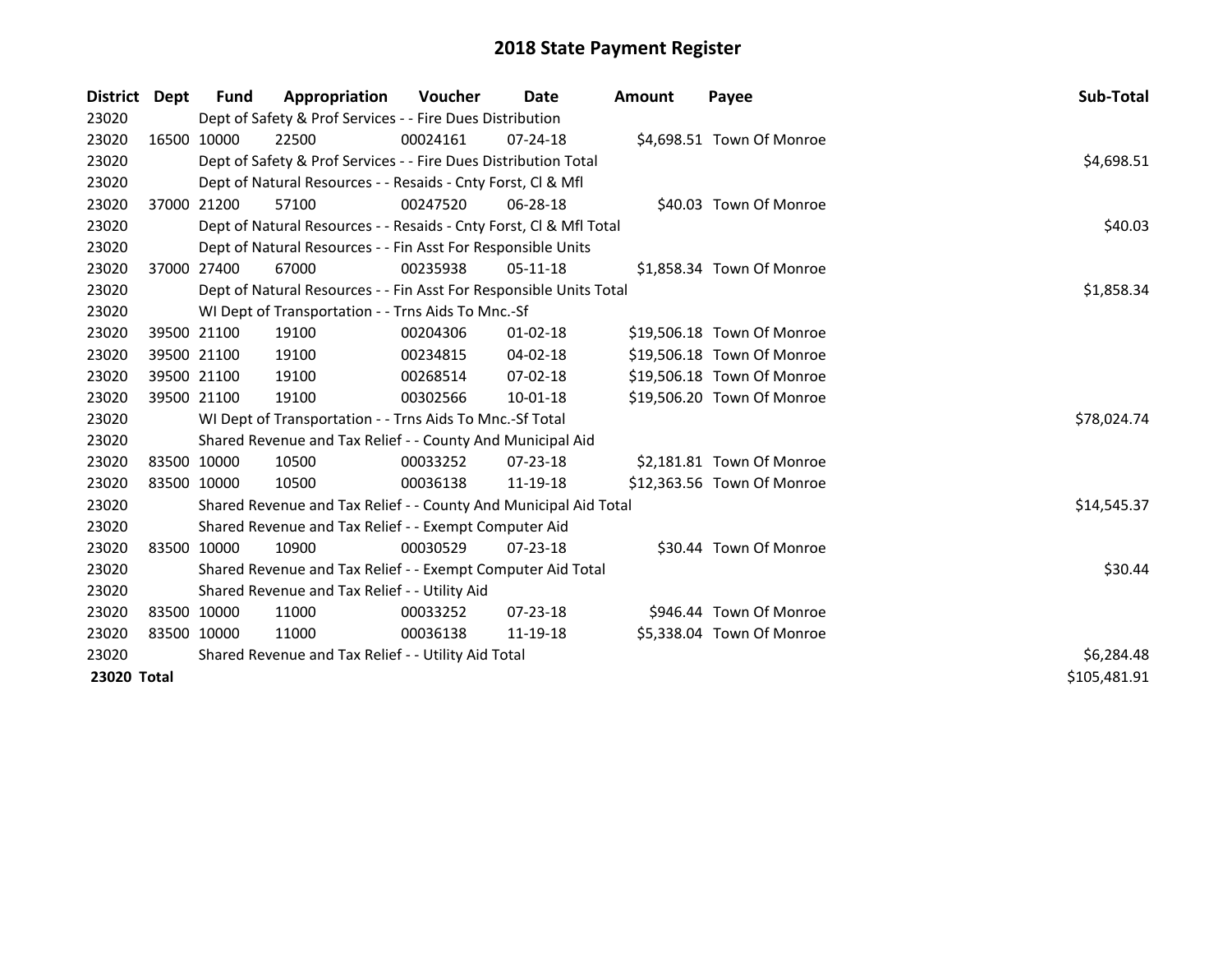| District Dept |             | <b>Fund</b>                                         | Appropriation                                                       | Voucher  | Date           | Amount | Payee                           | Sub-Total    |
|---------------|-------------|-----------------------------------------------------|---------------------------------------------------------------------|----------|----------------|--------|---------------------------------|--------------|
| 23022         |             |                                                     | Dept of Safety & Prof Services - - Fire Dues Distribution           |          |                |        |                                 |              |
| 23022         |             | 16500 10000                                         | 22500                                                               | 00024162 | 07-25-18       |        | \$2,149.12 Town Of Mt Pleasant  |              |
| 23022         |             |                                                     | Dept of Safety & Prof Services - - Fire Dues Distribution Total     |          |                |        |                                 | \$2,149.12   |
| 23022         |             |                                                     | Dept of Natural Resources - - Aids In Lieu Of Taxes - Gener         |          |                |        |                                 |              |
| 23022         |             | 37000 10000                                         | 50300                                                               | 00211704 | 02-02-18       |        | \$70.86 Town Of Mt Pleasant     |              |
| 23022         |             | 37000 10000                                         | 50300                                                               | 00229713 | $04 - 20 - 18$ |        | \$43.49 Town Of Mt Pleasant     |              |
| 23022         |             | 37000 10000                                         | 50300                                                               | 00229714 | 04-20-18       |        | \$445.77 Town Of Mt Pleasant    |              |
| 23022         |             |                                                     | Dept of Natural Resources - - Aids In Lieu Of Taxes - Gener Total   |          |                |        |                                 | \$560.12     |
| 23022         |             |                                                     | Dept of Natural Resources - - Resaids - Cnty Forst, Cl & Mfl        |          |                |        |                                 |              |
| 23022         |             | 37000 21200                                         | 57100                                                               | 00247521 | 06-28-18       |        | \$31.77 Town Of Mt Pleasant     |              |
| 23022         |             |                                                     | Dept of Natural Resources - - Resaids - Cnty Forst, Cl & Mfl Total  |          |                |        |                                 | \$31.77      |
| 23022         |             |                                                     | Dept of Natural Resources - - Fin Asst For Responsible Units        |          |                |        |                                 |              |
| 23022         | 37000 27400 |                                                     | 67000                                                               | 00235305 | 05-11-18       |        | \$1,157.00 Town Of Mt Pleasant  |              |
| 23022         |             |                                                     | Dept of Natural Resources - - Fin Asst For Responsible Units Total  |          |                |        |                                 | \$1,157.00   |
| 23022         |             |                                                     | WI Dept of Transportation - - Trns Aids To Mnc.-Sf                  |          |                |        |                                 |              |
| 23022         |             | 39500 21100                                         | 19100                                                               | 00204307 | $01 - 02 - 18$ |        | \$23,012.04 Town Of Mt Pleasant |              |
| 23022         |             | 39500 21100                                         | 19100                                                               | 00234816 | 04-02-18       |        | \$23,012.04 Town Of Mt Pleasant |              |
| 23022         |             | 39500 21100                                         | 19100                                                               | 00268515 | 07-02-18       |        | \$23,012.04 Town Of Mt Pleasant |              |
| 23022         |             | 39500 21100                                         | 19100                                                               | 00302567 | $10 - 01 - 18$ |        | \$23,012.05 Town Of Mt Pleasant |              |
| 23022         |             |                                                     | WI Dept of Transportation - - Trns Aids To Mnc.-Sf Total            |          |                |        |                                 | \$92,048.17  |
| 23022         |             |                                                     | Department of Military Affairs - - Major Disaster Assist; Pif       |          |                |        |                                 |              |
| 23022         |             | 46500 27200                                         | 36500                                                               | 00050105 | 10-09-18       |        | \$5,304.74 Town Of Mt Pleasant  |              |
| 23022         |             |                                                     | Department of Military Affairs - - Major Disaster Assist; Pif Total |          |                |        |                                 | \$5,304.74   |
| 23022         |             |                                                     | Shared Revenue and Tax Relief - - County And Municipal Aid          |          |                |        |                                 |              |
| 23022         |             | 83500 10000                                         | 10500                                                               | 00033253 | 07-23-18       |        | \$2,203.57 Town Of Mt Pleasant  |              |
| 23022         |             | 83500 10000                                         | 10500                                                               | 00036139 | 11-19-18       |        | \$12,486.92 Town Of Mt Pleasant |              |
| 23022         |             |                                                     | Shared Revenue and Tax Relief - - County And Municipal Aid Total    |          |                |        |                                 | \$14,690.49  |
| 23022         |             |                                                     | Shared Revenue and Tax Relief - - Exempt Computer Aid               |          |                |        |                                 |              |
| 23022         |             | 83500 10000                                         | 10900                                                               | 00030530 | $07 - 23 - 18$ |        | \$46.68 Town Of Mt Pleasant     |              |
| 23022         |             |                                                     | Shared Revenue and Tax Relief - - Exempt Computer Aid Total         |          |                |        |                                 | \$46.68      |
| 23022         |             |                                                     | Shared Revenue and Tax Relief - - Utility Aid                       |          |                |        |                                 |              |
| 23022         |             | 83500 10000                                         | 11000                                                               | 00033253 | $07 - 23 - 18$ |        | \$12.54 Town Of Mt Pleasant     |              |
| 23022         | 83500 10000 |                                                     | 11000                                                               | 00036139 | 11-19-18       |        | \$148.84 Town Of Mt Pleasant    |              |
| 23022         |             | Shared Revenue and Tax Relief - - Utility Aid Total | \$161.38                                                            |          |                |        |                                 |              |
| 23022 Total   |             |                                                     |                                                                     |          |                |        |                                 | \$116,149.47 |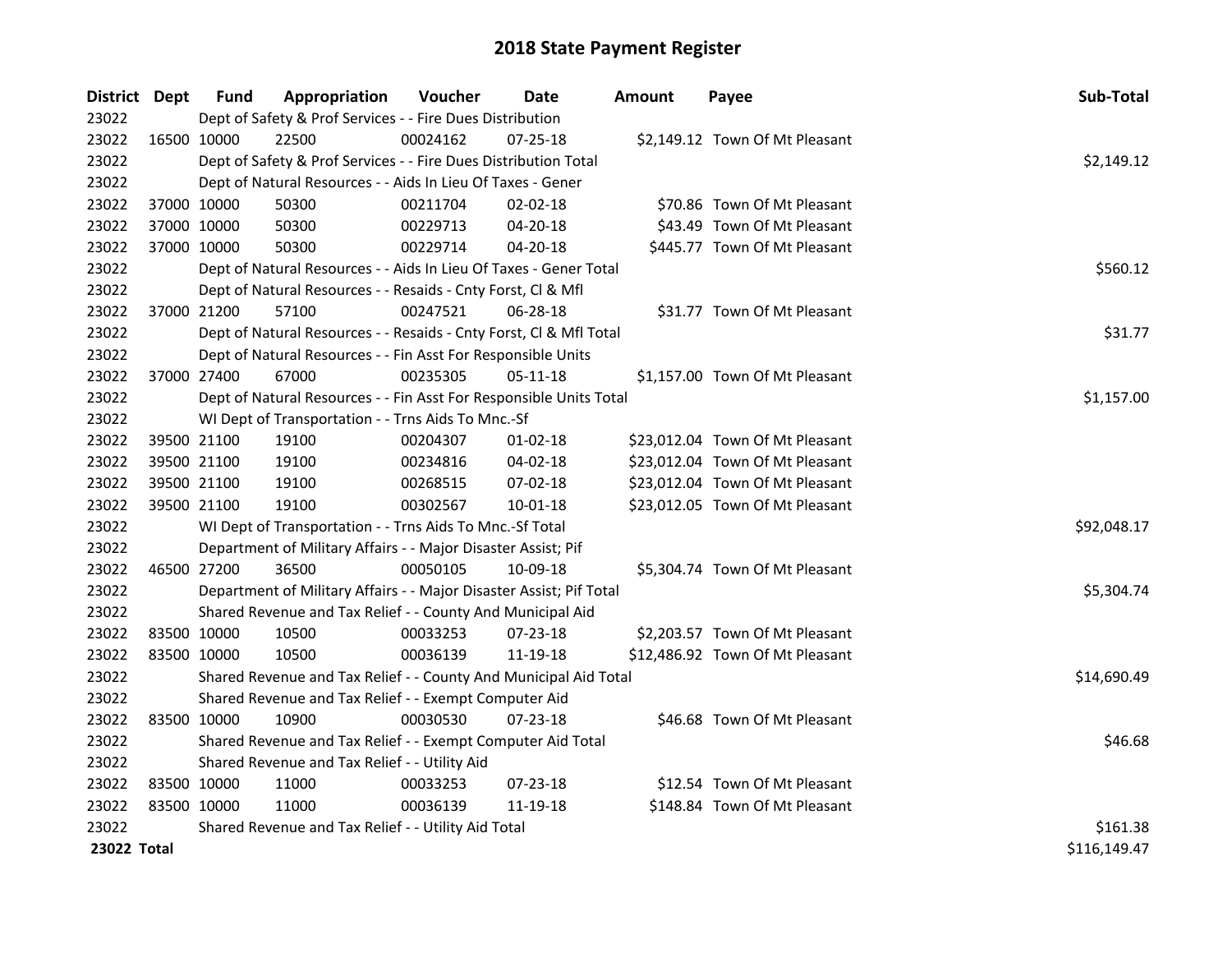| District Dept |             | <b>Fund</b> | Appropriation                                                      | Voucher  | <b>Date</b>    | Amount | Payee                          | Sub-Total   |
|---------------|-------------|-------------|--------------------------------------------------------------------|----------|----------------|--------|--------------------------------|-------------|
| 23024         |             |             | Dept of Safety & Prof Services - - Fire Dues Distribution          |          |                |        |                                |             |
| 23024         | 16500 10000 |             | 22500                                                              | 00024163 | $07 - 25 - 18$ |        | \$6,729.27 Town Of New Glarus  |             |
| 23024         |             |             | Dept of Safety & Prof Services - - Fire Dues Distribution Total    |          |                |        |                                | \$6,729.27  |
| 23024         |             |             | Dept of Natural Resources - - Aids In Lieu Of Taxes - Gener        |          |                |        |                                |             |
| 23024         |             | 37000 10000 | 50300                                                              | 00211814 | $02 - 02 - 18$ |        | \$5,447.54 Town Of New Glarus  |             |
| 23024         | 37000 10000 |             | 50300                                                              | 00230116 | $04 - 20 - 18$ |        | \$368.66 Town Of New Glarus    |             |
| 23024         |             |             | Dept of Natural Resources - - Aids In Lieu Of Taxes - Gener Total  |          |                |        |                                | \$5,816.20  |
| 23024         |             |             | Dept of Natural Resources - - Resaids - Cnty Forst, Cl & Mfl       |          |                |        |                                |             |
| 23024         | 37000 21200 |             | 57100                                                              | 00247522 | $06 - 28 - 18$ |        | \$159.51 Town Of New Glarus    |             |
| 23024         |             |             | Dept of Natural Resources - - Resaids - Cnty Forst, Cl & Mfl Total |          |                |        |                                | \$159.51    |
| 23024         |             |             | Dept of Natural Resources - - Aids In Lieu Of Taxes - Sum S        |          |                |        |                                |             |
| 23024         | 37000 21200 |             | 57900                                                              | 00230115 | 04-20-18       |        | \$73.81 Town Of New Glarus     |             |
| 23024         |             |             | Dept of Natural Resources - - Aids In Lieu Of Taxes - Sum S Total  |          |                |        |                                | \$73.81     |
| 23024         |             |             | Dept of Natural Resources - - Fin Asst For Responsible Units       |          |                |        |                                |             |
| 23024         | 37000 27400 |             | 67000                                                              | 00235491 | 05-11-18       |        | \$998.51 Town Of New Glarus    |             |
| 23024         |             |             | Dept of Natural Resources - - Fin Asst For Responsible Units Total |          | \$998.51       |        |                                |             |
| 23024         |             |             | WI Dept of Transportation - - Trns Aids To Mnc.-Sf                 |          |                |        |                                |             |
| 23024         | 39500 21100 |             | 19100                                                              | 00204308 | $01 - 02 - 18$ |        | \$24,767.95 Town Of New Glarus |             |
| 23024         | 39500 21100 |             | 19100                                                              | 00234817 | $04 - 02 - 18$ |        | \$24,767.95 Town Of New Glarus |             |
| 23024         | 39500 21100 |             | 19100                                                              | 00268516 | 07-02-18       |        | \$24,767.95 Town Of New Glarus |             |
| 23024         | 39500 21100 |             | 19100                                                              | 00302568 | 10-01-18       |        | \$24,767.98 Town Of New Glarus |             |
| 23024         |             |             | WI Dept of Transportation - - Trns Aids To Mnc.-Sf Total           |          |                |        |                                | \$99,071.83 |
| 23024         |             |             | Department of Revenue - - Payments For Municipal Svcs              |          |                |        |                                |             |
| 23024         | 56600 10000 |             | 50100                                                              | 00026778 | 01-31-18       |        | \$61.53 Town Of New Glarus     |             |
| 23024         |             |             | Department of Revenue - - Payments For Municipal Svcs Total        |          |                |        |                                | \$61.53     |
| 23024         |             |             | Shared Revenue and Tax Relief - - County And Municipal Aid         |          |                |        |                                |             |
| 23024         | 83500 10000 |             | 10500                                                              | 00033254 | 07-23-18       |        | \$1,371.43 Town Of New Glarus  |             |
| 23024         |             | 83500 10000 | 10500                                                              | 00036140 | 11-19-18       |        | \$7,771.45 Town Of New Glarus  |             |
| 23024         |             |             | Shared Revenue and Tax Relief - - County And Municipal Aid Total   |          |                |        |                                | \$9,142.88  |
| 23024         |             |             | Shared Revenue and Tax Relief - - Exempt Computer Aid              |          |                |        |                                |             |
| 23024         | 83500 10000 |             | 10900                                                              | 00030531 | 07-23-18       |        | \$54.79 Town Of New Glarus     |             |
| 23024         |             |             | Shared Revenue and Tax Relief - - Exempt Computer Aid Total        |          | \$54.79        |        |                                |             |
| 23024         |             |             | Shared Revenue and Tax Relief - - Utility Aid                      |          |                |        |                                |             |
| 23024         | 83500 10000 |             | 11000                                                              | 00033254 | 07-23-18       |        | \$82.34 Town Of New Glarus     |             |
| 23024         | 83500 10000 |             | 11000                                                              | 00036140 | 11-19-18       |        | \$469.01 Town Of New Glarus    |             |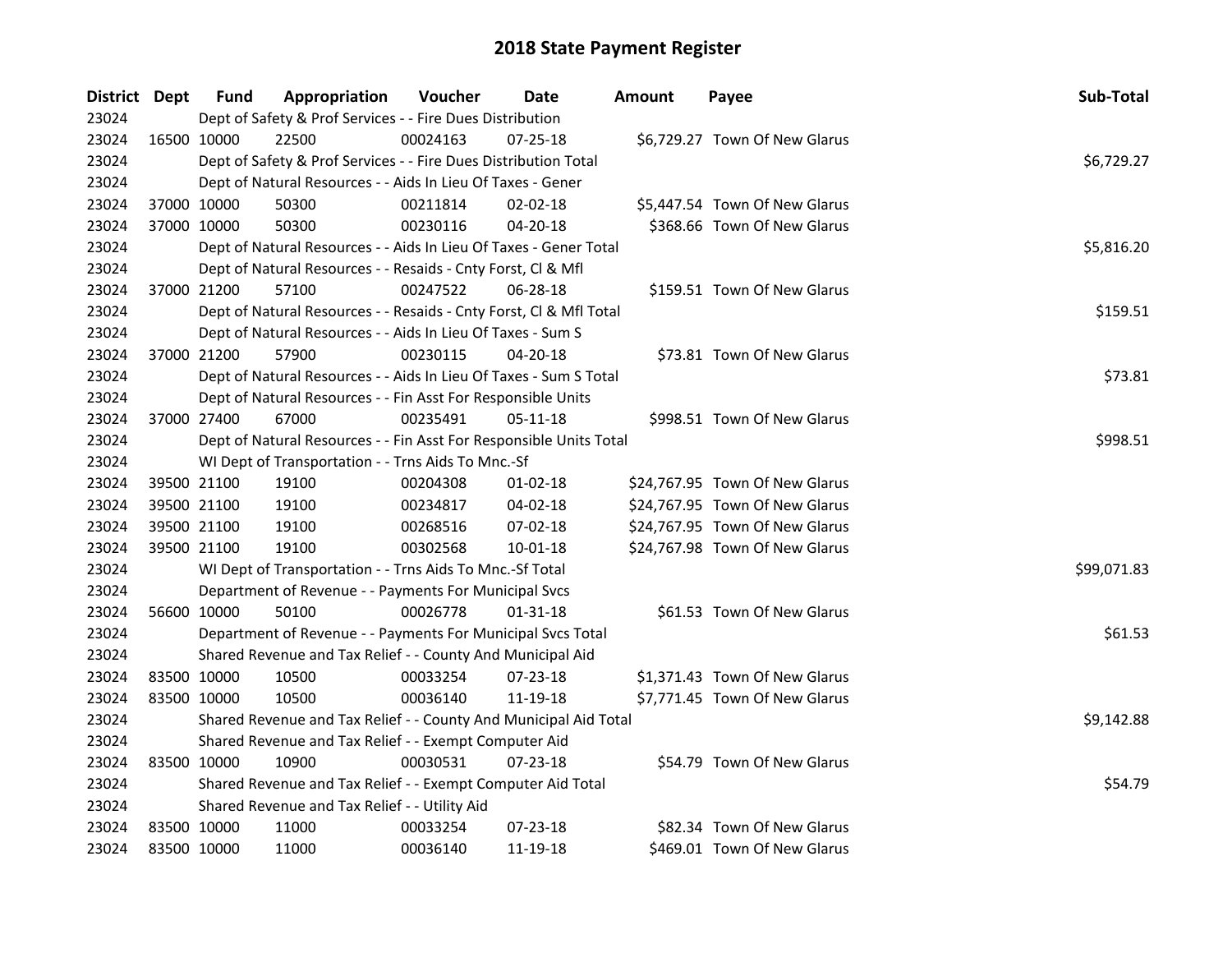| District Dept | Fund | Appropriation                                       | Voucher | Date | Amount | <b>Pavee</b> | Sub-Total    |
|---------------|------|-----------------------------------------------------|---------|------|--------|--------------|--------------|
| 23024         |      | Shared Revenue and Tax Relief - - Utility Aid Total |         |      |        |              | \$551.35     |
| 23024 Total   |      |                                                     |         |      |        |              | \$122,659.68 |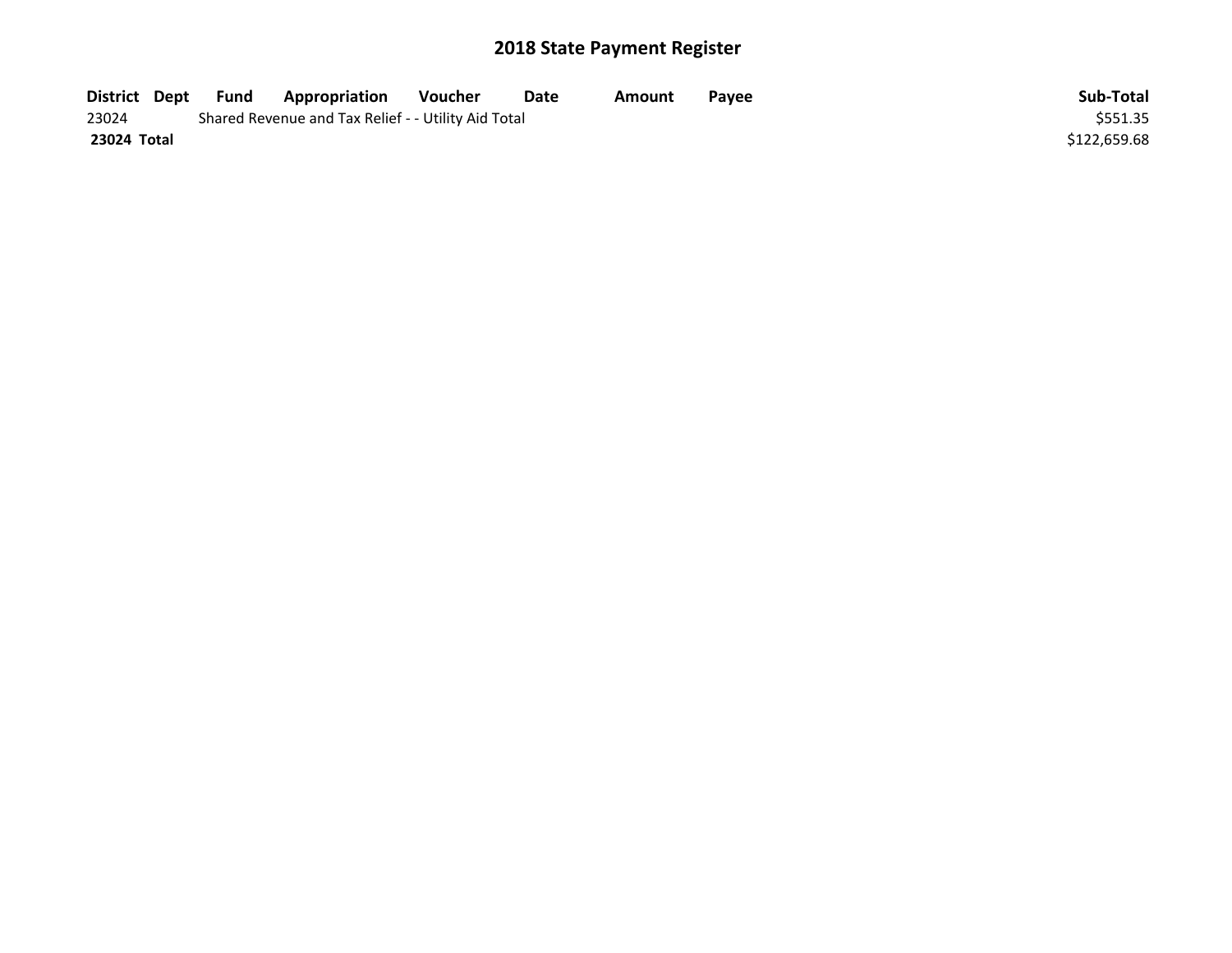| <b>District</b> | Dept        | <b>Fund</b> | Appropriation                                                      | Voucher  | Date           | Amount | Payee                            | Sub-Total    |
|-----------------|-------------|-------------|--------------------------------------------------------------------|----------|----------------|--------|----------------------------------|--------------|
| 23026           |             |             | Dept of Safety & Prof Services - - Fire Dues Distribution          |          |                |        |                                  |              |
| 23026           | 16500 10000 |             | 22500                                                              | 00024164 | 07-24-18       |        | \$3,371.80 Town Of Spring Grove  |              |
| 23026           |             |             | Dept of Safety & Prof Services - - Fire Dues Distribution Total    |          |                |        |                                  | \$3,371.80   |
| 23026           |             |             | Dept of Natural Resources - - Aids In Lieu Of Taxes - Gener        |          |                |        |                                  |              |
| 23026           |             | 37000 10000 | 50300                                                              | 00230524 | 04-20-18       |        | \$32.30 Town Of Spring Grove     |              |
| 23026           |             |             | Dept of Natural Resources - - Aids In Lieu Of Taxes - Gener Total  |          |                |        |                                  | \$32.30      |
| 23026           |             |             | Dept of Natural Resources - - Resaids - Cnty Forst, CI & Mfl       |          |                |        |                                  |              |
| 23026           |             | 37000 21200 | 57100                                                              | 00247523 | 06-28-18       |        | \$42.53 Town Of Spring Grove     |              |
| 23026           |             |             | Dept of Natural Resources - - Resaids - Cnty Forst, Cl & Mfl Total |          | \$42.53        |        |                                  |              |
| 23026           |             |             | Dept of Natural Resources - - Fin Asst For Responsible Units       |          |                |        |                                  |              |
| 23026           |             | 37000 27400 | 67000                                                              | 00235730 | 05-11-18       |        | \$1,554.82 Town Of Spring Grove  |              |
| 23026           |             |             | Dept of Natural Resources - - Fin Asst For Responsible Units Total |          |                |        |                                  | \$1,554.82   |
| 23026           |             |             | WI Dept of Transportation - - Trns Aids To Mnc.-Sf                 |          |                |        |                                  |              |
| 23026           | 39500 21100 |             | 19100                                                              | 00204309 | $01 - 02 - 18$ |        | \$30,579.20 Town Of Spring Grove |              |
| 23026           | 39500 21100 |             | 19100                                                              | 00234818 | 04-02-18       |        | \$30,579.20 Town Of Spring Grove |              |
| 23026           | 39500 21100 |             | 19100                                                              | 00268517 | 07-02-18       |        | \$30,579.20 Town Of Spring Grove |              |
| 23026           | 39500 21100 |             | 19100                                                              | 00302569 | $10 - 01 - 18$ |        | \$30,579.20 Town Of Spring Grove |              |
| 23026           |             |             | WI Dept of Transportation - - Trns Aids To Mnc.-Sf Total           |          |                |        |                                  | \$122,316.80 |
| 23026           |             |             | Shared Revenue and Tax Relief - - County And Municipal Aid         |          |                |        |                                  |              |
| 23026           | 83500 10000 |             | 10500                                                              | 00033255 | 07-23-18       |        | \$1,468.87 Town Of Spring Grove  |              |
| 23026           | 83500 10000 |             | 10500                                                              | 00036141 | 11-19-18       |        | \$8,323.61 Town Of Spring Grove  |              |
| 23026           |             |             | Shared Revenue and Tax Relief - - County And Municipal Aid Total   |          |                |        |                                  | \$9,792.48   |
| 23026           |             |             | Shared Revenue and Tax Relief - - Exempt Computer Aid              |          |                |        |                                  |              |
| 23026           | 83500 10000 |             | 10900                                                              | 00030532 | 07-23-18       |        | \$134.96 Town Of Spring Grove    |              |
| 23026           |             |             | Shared Revenue and Tax Relief - - Exempt Computer Aid Total        |          |                |        |                                  | \$134.96     |
| 23026           |             |             | Shared Revenue and Tax Relief - - Utility Aid                      |          |                |        |                                  |              |
| 23026           | 83500 10000 |             | 11000                                                              | 00033255 | 07-23-18       |        | \$68.28 Town Of Spring Grove     |              |
| 23026           | 83500 10000 |             | 11000                                                              | 00036141 | 11-19-18       |        | \$395.84 Town Of Spring Grove    |              |
| 23026           |             |             | Shared Revenue and Tax Relief - - Utility Aid Total                | \$464.12 |                |        |                                  |              |
| 23026 Total     |             |             |                                                                    |          |                |        |                                  | \$137,709.81 |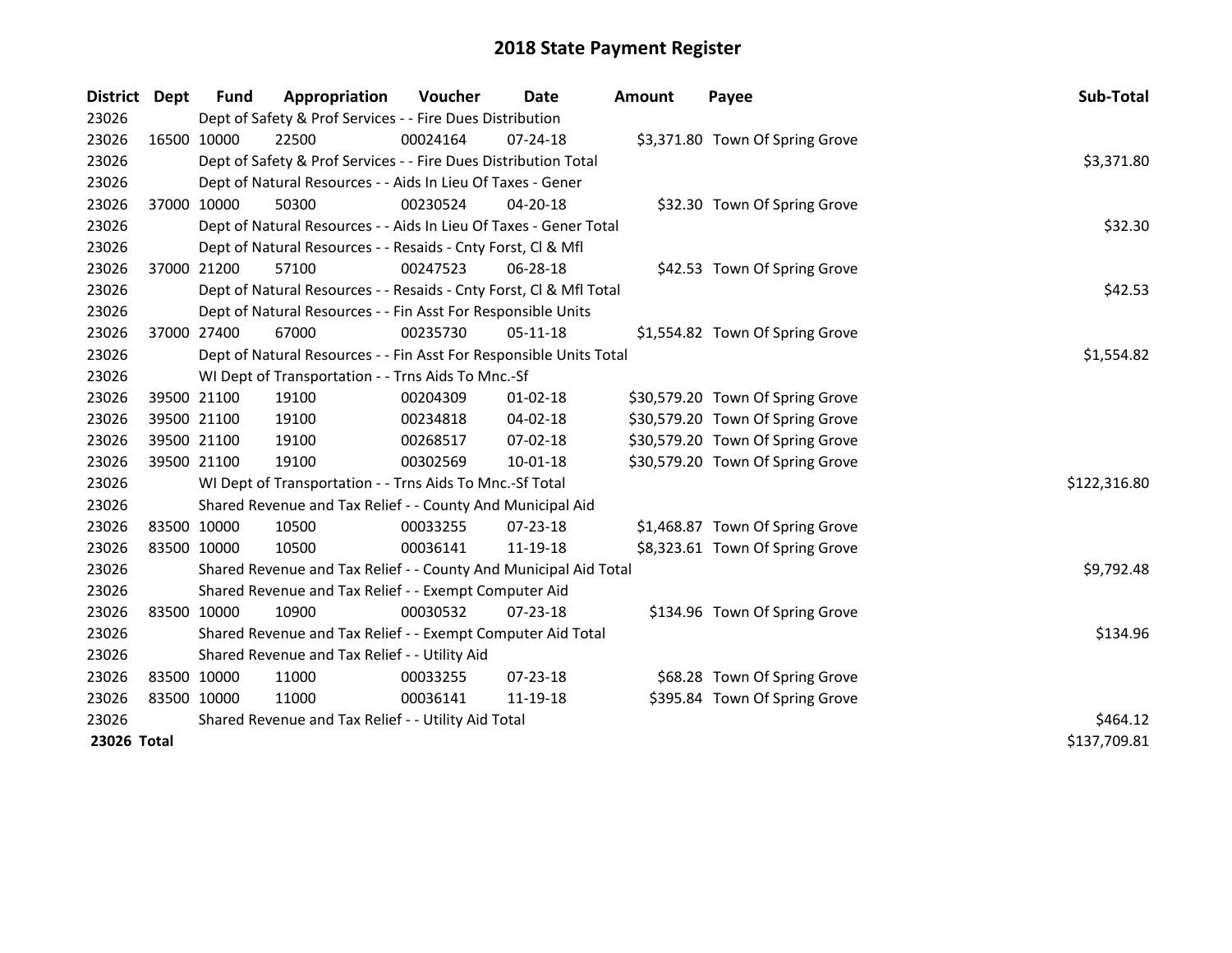| <b>District</b> | Dept        | Fund                                                | Appropriation                                                      | Voucher  | Date           | <b>Amount</b> | Payee                          | Sub-Total    |
|-----------------|-------------|-----------------------------------------------------|--------------------------------------------------------------------|----------|----------------|---------------|--------------------------------|--------------|
| 23028           |             |                                                     | Dept of Safety & Prof Services - - Fire Dues Distribution          |          |                |               |                                |              |
| 23028           |             | 16500 10000                                         | 22500                                                              | 00024165 | $07 - 25 - 18$ |               | \$4,831.44 Sylvester, Town Of  |              |
| 23028           |             |                                                     | Dept of Safety & Prof Services - - Fire Dues Distribution Total    |          |                |               |                                | \$4,831.44   |
| 23028           |             |                                                     | Dept of Natural Resources - - Resaids - Cnty Forst, CI & Mfl       |          |                |               |                                |              |
| 23028           |             | 37000 21200                                         | 57100                                                              | 00247524 | 06-28-18       |               | \$22.00 Sylvester, Town Of     |              |
| 23028           |             |                                                     | Dept of Natural Resources - - Resaids - Cnty Forst, Cl & Mfl Total |          |                |               |                                | \$22.00      |
| 23028           |             |                                                     | Dept of Natural Resources - - Fin Asst For Responsible Units       |          |                |               |                                |              |
| 23028           |             | 37000 27400                                         | 67000                                                              | 00235952 | $05-11-18$     |               | \$1,123.72 Sylvester, Town Of  |              |
| 23028           |             |                                                     | Dept of Natural Resources - - Fin Asst For Responsible Units Total |          |                |               |                                | \$1,123.72   |
| 23028           |             |                                                     | WI Dept of Transportation - - Trns Aids To Mnc.-Sf                 |          |                |               |                                |              |
| 23028           |             | 39500 21100                                         | 19100                                                              | 00204310 | $01 - 02 - 18$ |               | \$26,404.42 Sylvester, Town Of |              |
| 23028           | 39500 21100 |                                                     | 19100                                                              | 00234819 | $04 - 02 - 18$ |               | \$26,404.42 Sylvester, Town Of |              |
| 23028           | 39500 21100 |                                                     | 19100                                                              | 00268518 | $07 - 02 - 18$ |               | \$26,404.42 Sylvester, Town Of |              |
| 23028           | 39500 21100 |                                                     | 19100                                                              | 00302570 | 10-01-18       |               | \$26,404.43 Sylvester, Town Of |              |
| 23028           |             |                                                     | WI Dept of Transportation - - Trns Aids To Mnc.-Sf Total           |          |                |               |                                | \$105,617.69 |
| 23028           |             |                                                     | Shared Revenue and Tax Relief - - County And Municipal Aid         |          |                |               |                                |              |
| 23028           | 83500 10000 |                                                     | 10500                                                              | 00033256 | 07-23-18       |               | \$1,495.01 Sylvester, Town Of  |              |
| 23028           | 83500 10000 |                                                     | 10500                                                              | 00036142 | 11-19-18       |               | \$8,471.71 Sylvester, Town Of  |              |
| 23028           |             |                                                     | Shared Revenue and Tax Relief - - County And Municipal Aid Total   |          |                |               |                                | \$9,966.72   |
| 23028           |             |                                                     | Shared Revenue and Tax Relief - - Exempt Computer Aid              |          |                |               |                                |              |
| 23028           |             | 83500 10000                                         | 10900                                                              | 00030533 | $07 - 23 - 18$ |               | \$98.43 Sylvester, Town Of     |              |
| 23028           |             |                                                     | Shared Revenue and Tax Relief - - Exempt Computer Aid Total        |          |                |               |                                | \$98.43      |
| 23028           |             |                                                     | Shared Revenue and Tax Relief - - Utility Aid                      |          |                |               |                                |              |
| 23028           |             | 83500 10000                                         | 11000                                                              | 00036142 | 11-19-18       |               | \$26.45 Sylvester, Town Of     |              |
| 23028           |             | Shared Revenue and Tax Relief - - Utility Aid Total | \$26.45                                                            |          |                |               |                                |              |
| 23028 Total     |             |                                                     |                                                                    |          |                |               |                                | \$121,686.45 |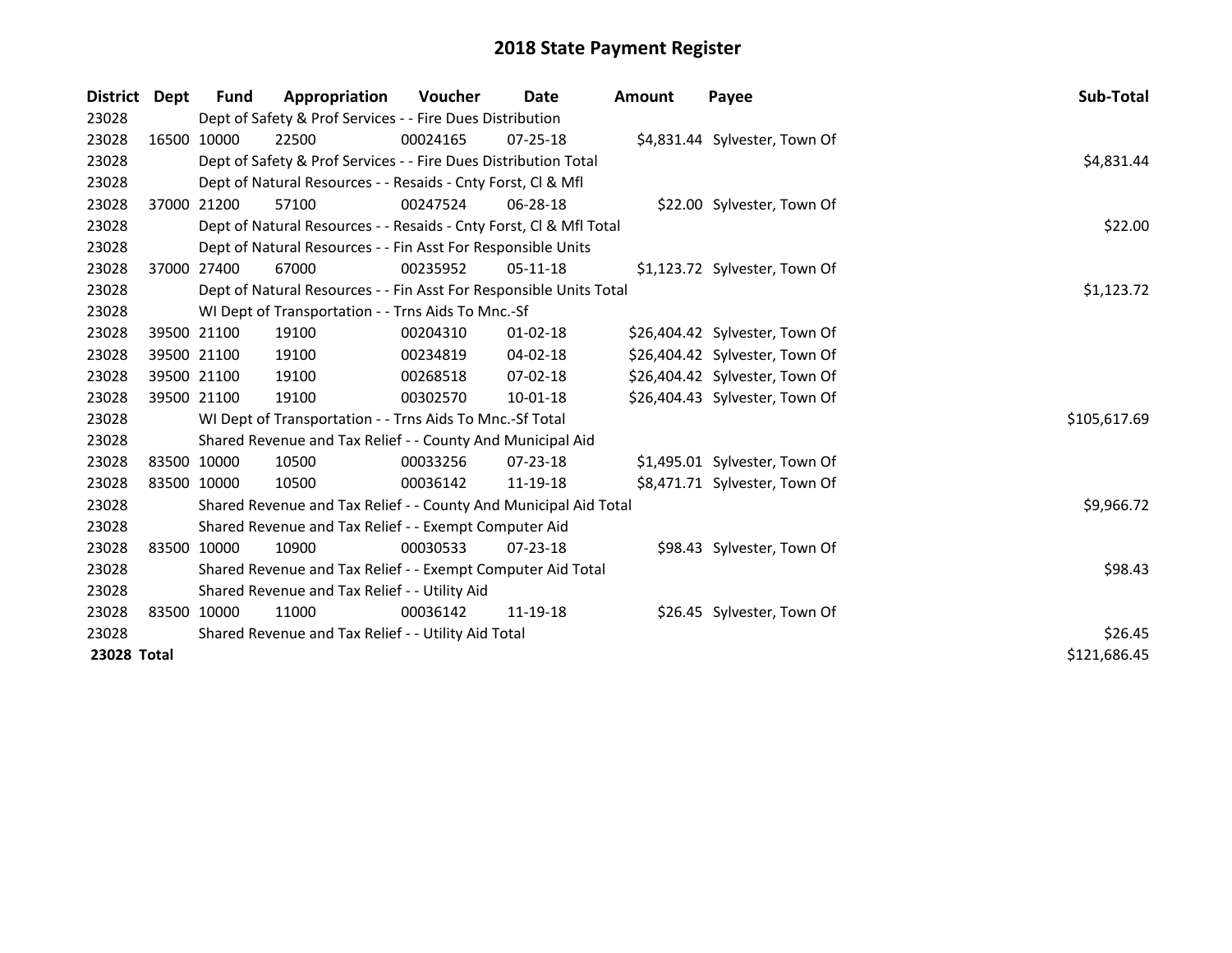| <b>District</b> | Dept  | Fund        | Appropriation                                                      | <b>Voucher</b> | Date           | <b>Amount</b> | Payee                          | Sub-Total    |
|-----------------|-------|-------------|--------------------------------------------------------------------|----------------|----------------|---------------|--------------------------------|--------------|
| 23030           |       |             | Dept of Safety & Prof Services - - Fire Dues Distribution          |                |                |               |                                |              |
| 23030           |       | 16500 10000 | 22500                                                              | 00024166       | $07 - 24 - 18$ |               | \$3,104.02 Town Of Washington  |              |
| 23030           |       |             | Dept of Safety & Prof Services - - Fire Dues Distribution Total    |                |                |               |                                | \$3,104.02   |
| 23030           |       |             | Dept of Natural Resources - - Resaids - Cnty Forst, CI & Mfl       |                |                |               |                                |              |
| 23030           |       | 37000 21200 | 57100                                                              | 00247525       | $06 - 28 - 18$ |               | \$86.59 Town Of Washington     |              |
| 23030           |       |             | Dept of Natural Resources - - Resaids - Cnty Forst, Cl & Mfl Total |                |                |               |                                | \$86.59      |
| 23030           |       |             | Dept of Natural Resources - - Fin Asst For Responsible Units       |                |                |               |                                |              |
| 23030           | 37000 | 27400       | 67000                                                              | 00235151       | $10-17-18$     |               | \$2,112.72 Town Of Washington  |              |
| 23030           |       |             | Dept of Natural Resources - - Fin Asst For Responsible Units Total |                |                |               |                                | \$2,112.72   |
| 23030           |       |             | WI Dept of Transportation - - Trns Aids To Mnc.-Sf                 |                |                |               |                                |              |
| 23030           |       | 39500 21100 | 19100                                                              | 00204311       | $01 - 02 - 18$ |               | \$25,884.81 Town Of Washington |              |
| 23030           |       | 39500 21100 | 19100                                                              | 00234820       | 04-02-18       |               | \$25,884.81 Town Of Washington |              |
| 23030           |       | 39500 21100 | 19100                                                              | 00268519       | 07-02-18       |               | \$25,884.81 Town Of Washington |              |
| 23030           |       | 39500 21100 | 19100                                                              | 00302571       | $10 - 01 - 18$ |               | \$25,884.83 Town Of Washington |              |
| 23030           |       |             | WI Dept of Transportation - - Trns Aids To Mnc.-Sf Total           |                |                |               |                                | \$103,539.26 |
| 23030           |       |             | Shared Revenue and Tax Relief - - County And Municipal Aid         |                |                |               |                                |              |
| 23030           |       | 83500 10000 | 10500                                                              | 00033257       | $07 - 23 - 18$ |               | \$1,164.16 Town Of Washington  |              |
| 23030           |       | 83500 10000 | 10500                                                              | 00036143       | 11-19-18       |               | \$6,596.91 Town Of Washington  |              |
| 23030           |       |             | Shared Revenue and Tax Relief - - County And Municipal Aid Total   |                |                |               |                                | \$7,761.07   |
| 23030           |       |             | Shared Revenue and Tax Relief - - Exempt Computer Aid              |                |                |               |                                |              |
| 23030           |       | 83500 10000 | 10900                                                              | 00030534       | $07 - 23 - 18$ |               | \$56.82 Town Of Washington     |              |
| 23030           |       |             | Shared Revenue and Tax Relief - - Exempt Computer Aid Total        | \$56.82        |                |               |                                |              |
| 23030 Total     |       |             |                                                                    |                |                |               |                                | \$116,660.48 |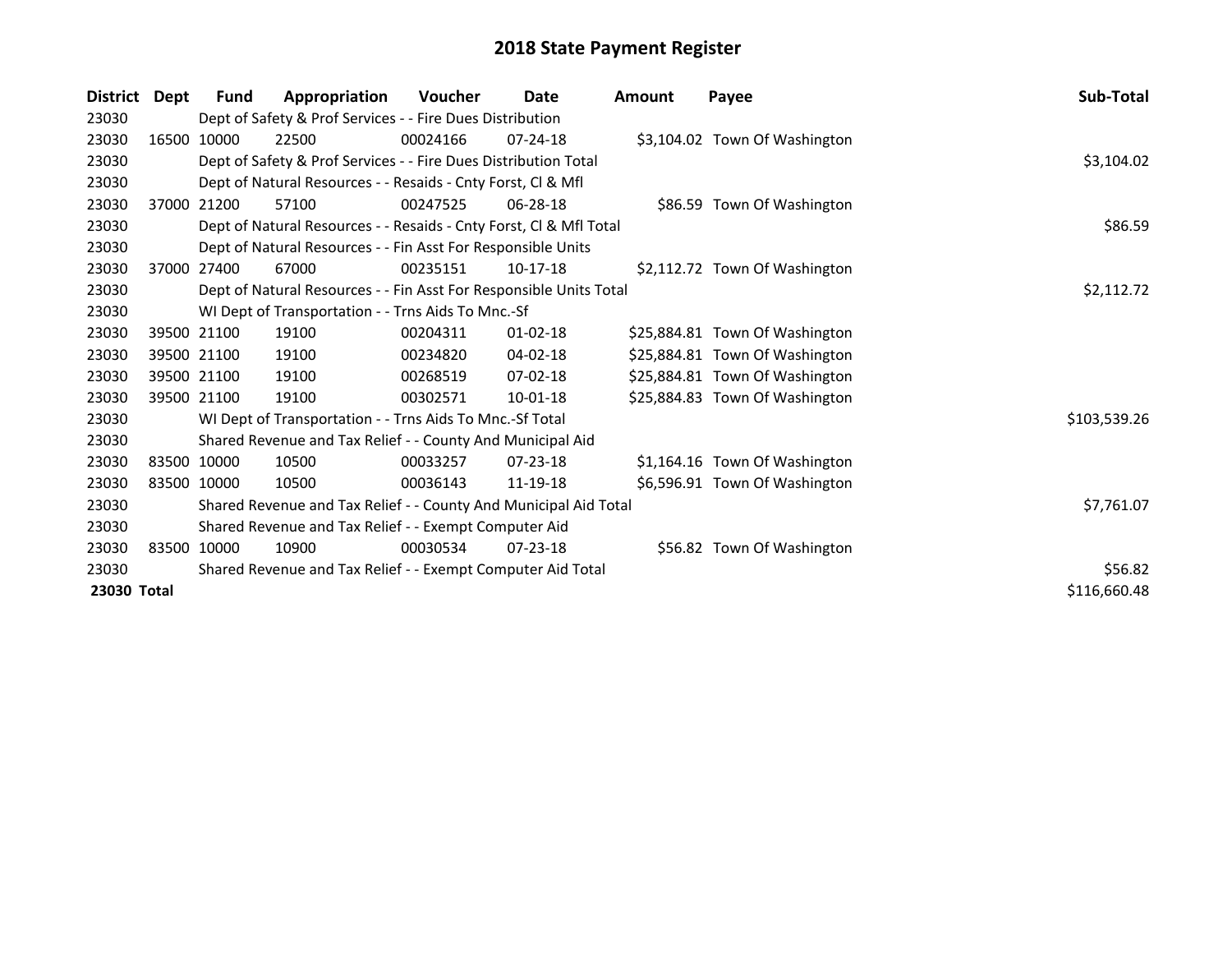| District Dept |             | Fund                                                        | Appropriation                                                      | <b>Voucher</b> | Date           | Amount | Payee                    | Sub-Total    |
|---------------|-------------|-------------------------------------------------------------|--------------------------------------------------------------------|----------------|----------------|--------|--------------------------|--------------|
| 23032         |             |                                                             | Dept of Safety & Prof Services - - Fire Dues Distribution          |                |                |        |                          |              |
| 23032         |             | 16500 10000                                                 | 22500                                                              | 00024167       | $07 - 24 - 18$ |        | \$4,016.55 Town Of York  |              |
| 23032         |             |                                                             | Dept of Safety & Prof Services - - Fire Dues Distribution Total    |                |                |        |                          | \$4,016.55   |
| 23032         |             |                                                             | Dept of Natural Resources - - Aids In Lieu Of Taxes - Gener        |                |                |        |                          |              |
| 23032         |             | 37000 10000                                                 | 50300                                                              | 00211882       | $02 - 02 - 18$ |        | \$8,869.59 Town Of York  |              |
| 23032         |             |                                                             | Dept of Natural Resources - - Aids In Lieu Of Taxes - Gener Total  |                |                |        |                          | \$8,869.59   |
| 23032         |             |                                                             | Dept of Natural Resources - - Resaids - Cnty Forst, CI & Mfl       |                |                |        |                          |              |
| 23032         |             | 37000 21200                                                 | 57100                                                              | 00247526       | $06 - 28 - 18$ |        | \$195.22 Town Of York    |              |
| 23032         |             |                                                             | Dept of Natural Resources - - Resaids - Cnty Forst, Cl & Mfl Total |                |                |        |                          | \$195.22     |
| 23032         |             |                                                             | Dept of Natural Resources - - Fin Asst For Responsible Units       |                |                |        |                          |              |
| 23032         |             | 37000 27400                                                 | 67000                                                              | 00235109       | $05-11-18$     |        | \$881.22 Town Of York    |              |
| 23032         |             |                                                             | Dept of Natural Resources - - Fin Asst For Responsible Units Total |                |                |        |                          | \$881.22     |
| 23032         |             |                                                             | WI Dept of Transportation - - Trns Aids To Mnc.-Sf                 |                |                |        |                          |              |
| 23032         |             | 39500 21100                                                 | 19100                                                              | 00204312       | $01 - 02 - 18$ |        | \$24,588.78 Town Of York |              |
| 23032         |             | 39500 21100                                                 | 19100                                                              | 00234821       | 04-02-18       |        | \$24,588.78 Town Of York |              |
| 23032         |             | 39500 21100                                                 | 19100                                                              | 00268520       | 07-02-18       |        | \$24,588.78 Town Of York |              |
| 23032         |             | 39500 21100                                                 | 19100                                                              | 00302572       | 10-01-18       |        | \$24,588.79 Town Of York |              |
| 23032         |             |                                                             | WI Dept of Transportation - - Trns Aids To Mnc.-Sf Total           |                |                |        |                          | \$98,355.13  |
| 23032         |             |                                                             | Shared Revenue and Tax Relief - - County And Municipal Aid         |                |                |        |                          |              |
| 23032         |             | 83500 10000                                                 | 10500                                                              | 00033258       | $07 - 23 - 18$ |        | \$1,077.93 Town Of York  |              |
| 23032         | 83500 10000 |                                                             | 10500                                                              | 00036144       | 11-19-18       |        | \$6,108.30 Town Of York  |              |
| 23032         |             |                                                             | Shared Revenue and Tax Relief - - County And Municipal Aid Total   |                |                |        |                          | \$7,186.23   |
| 23032         |             |                                                             | Shared Revenue and Tax Relief - - Exempt Computer Aid              |                |                |        |                          |              |
| 23032         |             | 83500 10000                                                 | 10900                                                              | 00030535       | $07 - 23 - 18$ |        | \$1.01 Town Of York      |              |
| 23032         |             | Shared Revenue and Tax Relief - - Exempt Computer Aid Total | \$1.01                                                             |                |                |        |                          |              |
| 23032 Total   |             |                                                             |                                                                    |                |                |        |                          | \$119,504.95 |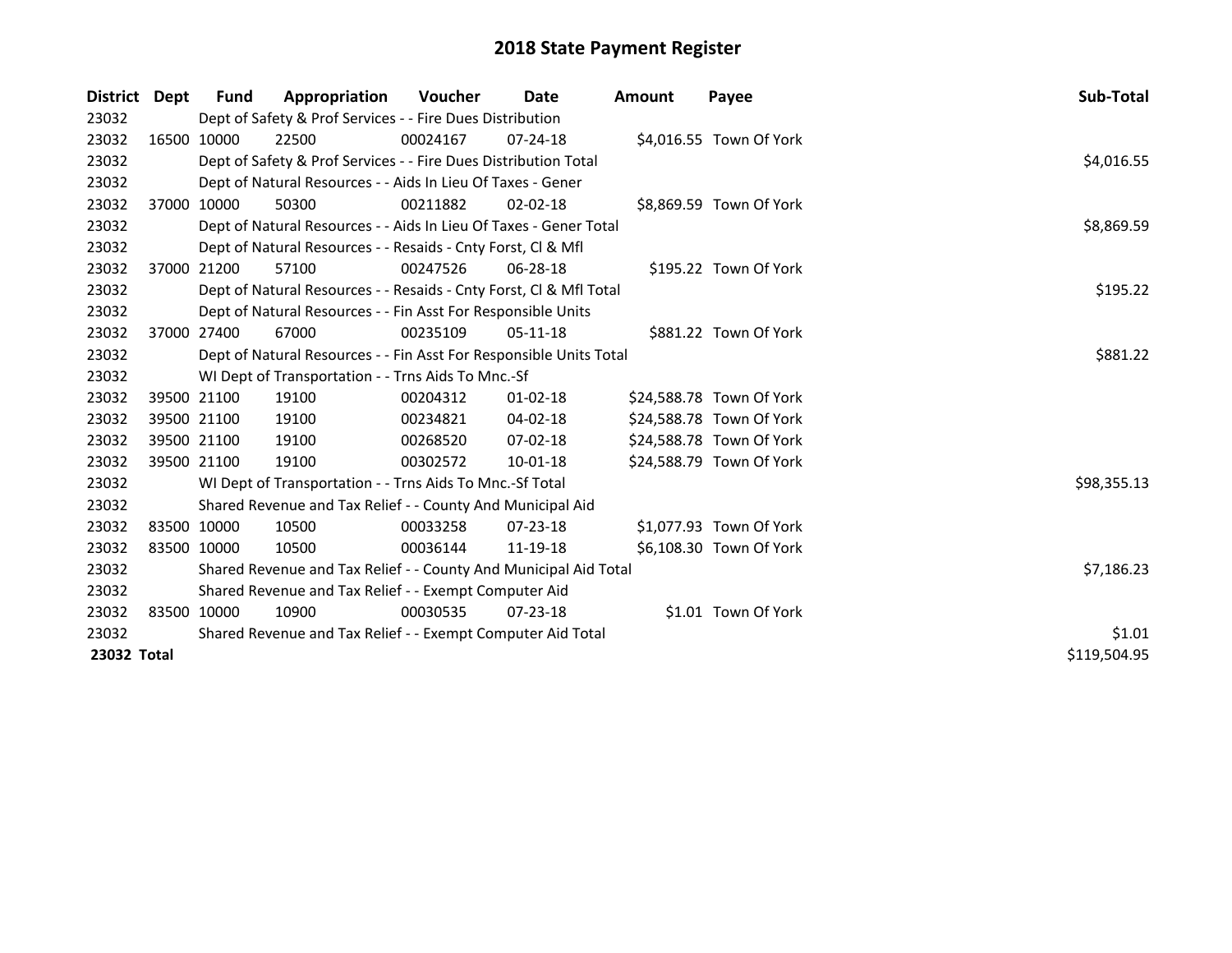| District Dept |             | <b>Fund</b> | Appropriation                                                      | Voucher    | Date           | <b>Amount</b> | Payee                         | Sub-Total    |
|---------------|-------------|-------------|--------------------------------------------------------------------|------------|----------------|---------------|-------------------------------|--------------|
| 23101         |             |             | Dept of Safety & Prof Services - - Fire Dues Distribution          |            |                |               |                               |              |
| 23101         | 16500 10000 |             | 22500                                                              | 00024168   | $07 - 25 - 18$ |               | \$2,191.59 Village Of Albany  |              |
| 23101         |             |             | Dept of Safety & Prof Services - - Fire Dues Distribution Total    |            |                |               |                               | \$2,191.59   |
| 23101         |             |             | Dept of Natural Resources - - Aids In Lieu Of Taxes - Gener        |            |                |               |                               |              |
| 23101         |             | 37000 10000 | 50300                                                              | 00230326   | 04-20-18       |               | \$30.07 Village Of Albany     |              |
| 23101         |             |             | Dept of Natural Resources - - Aids In Lieu Of Taxes - Gener Total  |            |                |               |                               | \$30.07      |
| 23101         |             |             | Dept of Natural Resources - - Gen Program Ops-State Funds          |            |                |               |                               |              |
| 23101         |             | 37000 21200 | 16100                                                              | 00207219   | $01 - 16 - 18$ |               | \$100.63 Village Of Albany    |              |
| 23101         | 37000 21200 |             | 16100                                                              | 00225410   | 04-09-18       |               | \$74.83 Village Of Albany     |              |
| 23101         | 37000 21200 |             | 16100                                                              | 00251907   | $07-12-18$     |               | \$74.83 Village Of Albany     |              |
| 23101         |             | 37000 21200 | 16100                                                              | 00251913   | $07-12-18$     |               | \$74.83 Village Of Albany     |              |
| 23101         |             | 37000 21200 | 16100                                                              | 00270969   | 10-04-18       |               | \$67.01 Village Of Albany     |              |
| 23101         |             |             | Dept of Natural Resources - - Gen Program Ops-State Funds Total    |            |                |               |                               | \$392.13     |
| 23101         |             |             | Dept of Natural Resources - - Resaids - Urban Forestry Grant       |            |                |               |                               |              |
| 23101         |             | 37000 21200 | 58700                                                              | 00225572   | 04-09-18       |               | \$3,562.71 Village Of Albany  |              |
| 23101         |             |             | Dept of Natural Resources - - Resaids - Urban Forestry Grant Total | \$3,562.71 |                |               |                               |              |
| 23101         |             |             | Dept of Natural Resources - - Fin Asst For Responsible Units       |            |                |               |                               |              |
| 23101         |             | 37000 27400 | 67000                                                              | 00235759   | $05 - 11 - 18$ |               | \$9,695.90 Village Of Albany  |              |
| 23101         |             |             | Dept of Natural Resources - - Fin Asst For Responsible Units Total |            |                |               |                               | \$9,695.90   |
| 23101         |             |             | WI Dept of Transportation - - Hwy Sfty Loc Aid Ffd                 |            |                |               |                               |              |
| 23101         |             | 39500 21100 | 18500                                                              | 00291939   | 08-29-18       |               | \$5,097.00 Village Of Albany  |              |
| 23101         |             |             | WI Dept of Transportation - - Hwy Sfty Loc Aid Ffd Total           |            |                |               |                               | \$5,097.00   |
| 23101         |             |             | WI Dept of Transportation - - Trns Aids To Mnc.-Sf                 |            |                |               |                               |              |
| 23101         | 39500 21100 |             | 19100                                                              | 00204313   | $01-02-18$     |               | \$25,326.66 Village Of Albany |              |
| 23101         | 39500 21100 |             | 19100                                                              | 00234822   | 04-02-18       |               | \$25,326.66 Village Of Albany |              |
| 23101         |             | 39500 21100 | 19100                                                              | 00268521   | 07-02-18       |               | \$25,326.66 Village Of Albany |              |
| 23101         |             | 39500 21100 | 19100                                                              | 00302573   | 10-01-18       |               | \$25,326.68 Village Of Albany |              |
| 23101         |             |             | WI Dept of Transportation - - Trns Aids To Mnc.-Sf Total           |            |                |               |                               | \$101,306.66 |
| 23101         |             |             | Department of Justice - - Law Enforcement Train, Local             |            |                |               |                               |              |
| 23101         | 45500 10000 |             | 23100                                                              | 00051880   | 09-21-18       |               | \$1,280.00 Village Of Albany  |              |
| 23101         |             |             | Department of Justice - - Law Enforcement Train, Local Total       |            |                |               |                               | \$1,280.00   |
| 23101         |             |             | Department of Revenue - - Payments For Municipal Svcs              |            |                |               |                               |              |
| 23101         |             | 56600 10000 | 50100                                                              | 00026779   | 01-31-18       |               | \$109.44 Village Of Albany    |              |
| 23101         |             |             | Department of Revenue - - Payments For Municipal Svcs Total        |            |                |               |                               | \$109.44     |
| 23101         |             |             | Shared Revenue and Tax Relief - - Expenditure Restraint Program    |            |                |               |                               |              |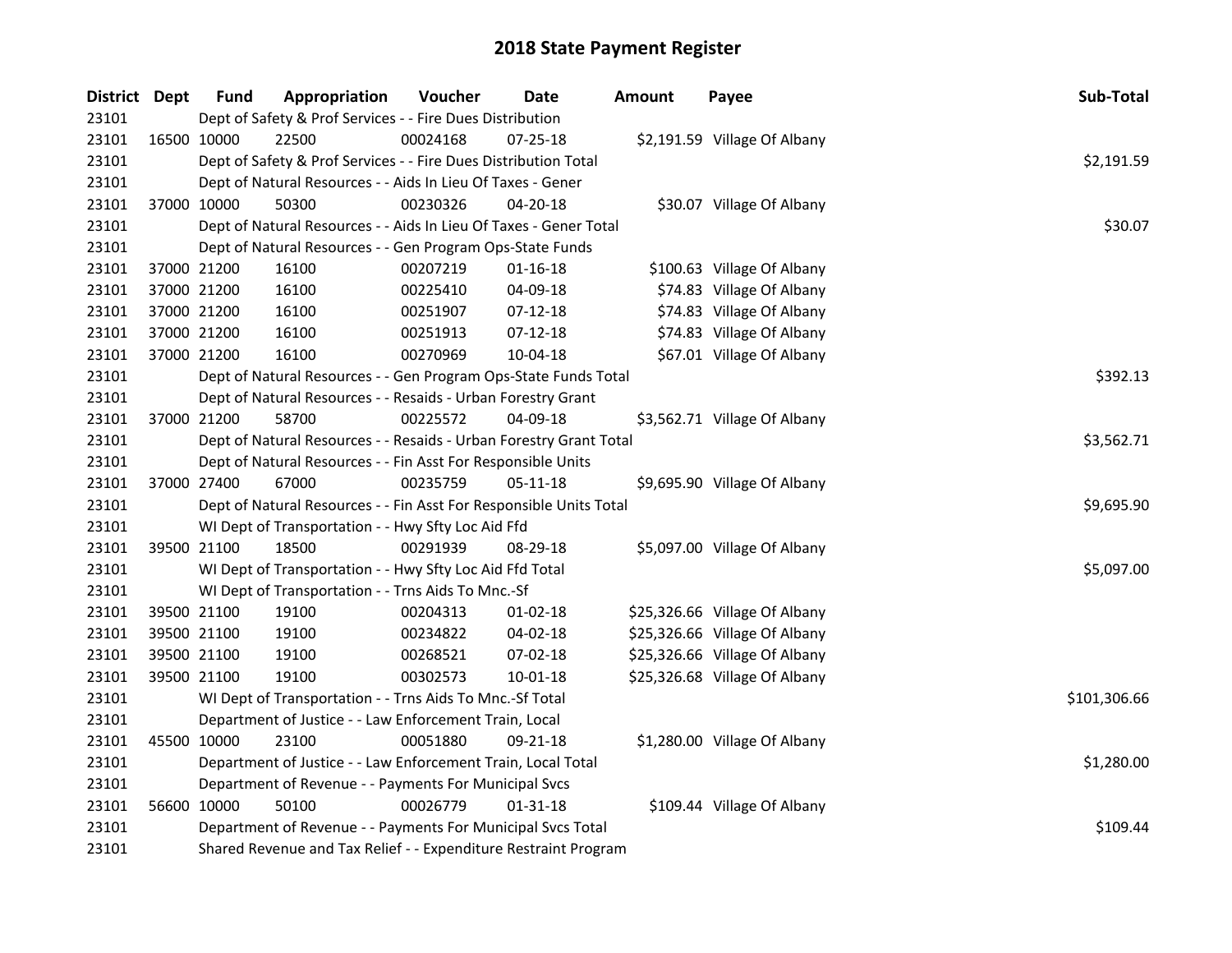| <b>District</b>                                              | Dept        | <b>Fund</b> | Appropriation                                                         | Voucher  | Date           | Amount | Payee                          | Sub-Total    |
|--------------------------------------------------------------|-------------|-------------|-----------------------------------------------------------------------|----------|----------------|--------|--------------------------------|--------------|
| 23101                                                        |             | 83500 10000 | 10100                                                                 | 00033259 | 07-23-18       |        | \$22,769.80 Village Of Albany  |              |
| 23101                                                        |             | 83500 10000 | 10100                                                                 | 00036145 | 11-19-18       |        | \$0.06 Village Of Albany       |              |
| 23101                                                        |             |             | Shared Revenue and Tax Relief - - Expenditure Restraint Program Total |          |                |        |                                | \$22,769.86  |
| 23101                                                        |             |             | Shared Revenue and Tax Relief - - County And Municipal Aid            |          |                |        |                                |              |
| 23101                                                        |             | 83500 10000 | 10500                                                                 | 00033259 | $07 - 23 - 18$ |        | \$37,299.10 Village Of Albany  |              |
| 23101                                                        |             | 83500 10000 | 10500                                                                 | 00036145 | 11-19-18       |        | \$211,361.59 Village Of Albany |              |
| 23101                                                        |             |             | Shared Revenue and Tax Relief - - County And Municipal Aid Total      |          |                |        |                                | \$248,660.69 |
| 23101                                                        |             |             | Shared Revenue and Tax Relief - - Exempt Computer Aid                 |          |                |        |                                |              |
| 23101                                                        |             | 83500 10000 | 10900                                                                 | 00030536 | $07 - 23 - 18$ |        | \$577.36 Village Of Albany     |              |
| 23101                                                        | 83500 10000 |             | 10900                                                                 | 00032338 | $07 - 23 - 18$ |        | \$1,542.87 Village Of Albany   |              |
| 23101                                                        |             |             | Shared Revenue and Tax Relief - - Exempt Computer Aid Total           |          |                |        |                                | \$2,120.23   |
| 23101                                                        |             |             | Shared Revenue and Tax Relief - - Utility Aid                         |          |                |        |                                |              |
| 23101                                                        |             | 83500 10000 | 11000                                                                 | 00033259 | $07 - 23 - 18$ |        | \$7.58 Village Of Albany       |              |
| 23101                                                        |             | 83500 10000 | 11000                                                                 | 00036145 | 11-19-18       |        | \$42.60 Village Of Albany      |              |
| 23101<br>Shared Revenue and Tax Relief - - Utility Aid Total |             |             |                                                                       |          |                |        |                                | \$50.18      |
| 23101 Total                                                  |             |             |                                                                       |          |                |        |                                | \$397,266.46 |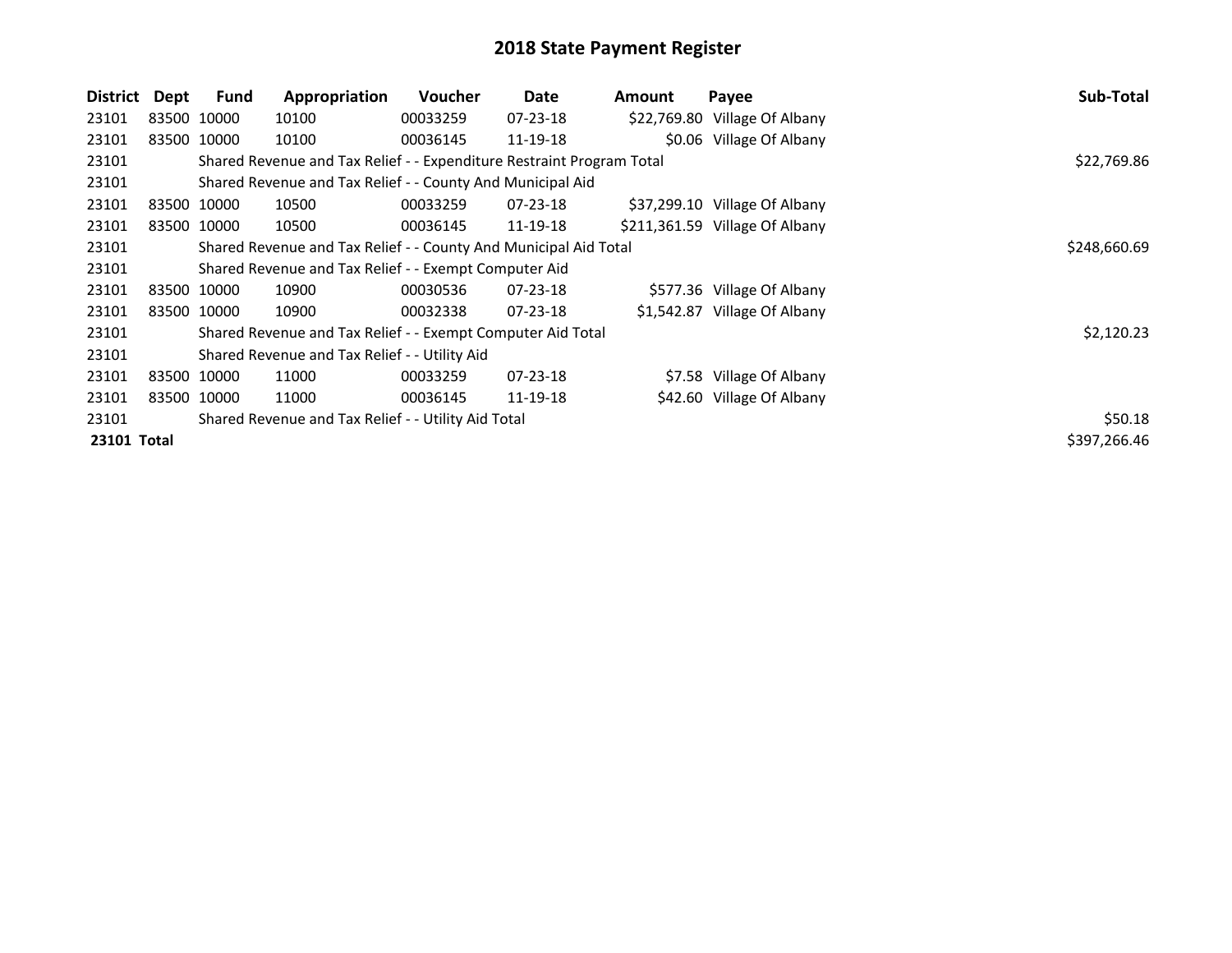| District    | <b>Dept</b> | Fund        | Appropriation                                                                   | Voucher   | Date           | <b>Amount</b> | Payee                            | Sub-Total    |
|-------------|-------------|-------------|---------------------------------------------------------------------------------|-----------|----------------|---------------|----------------------------------|--------------|
| 23109       |             |             | Dept of Safety & Prof Services - - Fire Dues Distribution                       |           |                |               |                                  |              |
| 23109       |             | 16500 10000 | 22500                                                                           | 00024169  | 07-24-18       |               | \$3,523.28 Village Of Brooklyn   |              |
| 23109       |             |             | Dept of Safety & Prof Services - - Fire Dues Distribution Total                 |           |                |               |                                  | \$3,523.28   |
| 23109       |             |             | Dept of Natural Resources - - Fin Asst For Responsible Units                    |           |                |               |                                  |              |
| 23109       |             | 37000 27400 | 67000                                                                           | 00235266  | $05-11-18$     |               | \$3,154.81 Village Of Brooklyn   |              |
| 23109       |             |             | Dept of Natural Resources - - Fin Asst For Responsible Units Total              |           |                |               |                                  | \$3,154.81   |
| 23109       |             |             | Dept of Natural Resources - - Recycling Consolidation Grants                    |           |                |               |                                  |              |
| 23109       |             | 37000 27400 | 67300                                                                           | 00235266  | 05-11-18       |               | \$367.91 Village Of Brooklyn     |              |
| 23109       |             |             | Dept of Natural Resources - - Recycling Consolidation Grants Total              | \$367.91  |                |               |                                  |              |
| 23109       |             |             | WI Dept of Transportation - - Trns Aids To Mnc.-Sf                              |           |                |               |                                  |              |
| 23109       |             | 39500 21100 | 19100                                                                           | 00204314  | $01 - 02 - 18$ |               | \$14,543.31 Village Of Brooklyn  |              |
| 23109       |             | 39500 21100 | 19100                                                                           | 00234823  | $04 - 02 - 18$ |               | \$14,543.31 Village Of Brooklyn  |              |
| 23109       |             | 39500 21100 | 19100                                                                           | 00268522  | 07-02-18       |               | \$14,543.31 Village Of Brooklyn  |              |
| 23109       |             | 39500 21100 | 19100                                                                           | 00302574  | 10-01-18       |               | \$14,543.33 Village Of Brooklyn  |              |
| 23109       |             |             | WI Dept of Transportation - - Trns Aids To Mnc.-Sf Total                        |           |                |               |                                  | \$58,173.26  |
| 23109       |             |             | Department of Health Services - - Prepaid Medical Transport Reimbursement       |           |                |               |                                  |              |
| 23109       |             | 43500 10000 | 16300                                                                           | AMBULANCE | 11-08-18       |               | \$2,000.00 Village Of Brooklyn   |              |
| 23109       |             |             | Department of Health Services - - Prepaid Medical Transport Reimbursement Total |           |                |               |                                  | \$2,000.00   |
| 23109       |             |             | Shared Revenue and Tax Relief - - Expenditure Restraint Program                 |           |                |               |                                  |              |
| 23109       |             | 83500 10000 | 10100                                                                           | 00033260  | $07 - 23 - 18$ |               | \$20,910.59 Village Of Brooklyn  |              |
| 23109       |             | 83500 10000 | 10100                                                                           | 00036146  | 11-19-18       |               | \$0.06 Village Of Brooklyn       |              |
| 23109       |             |             | Shared Revenue and Tax Relief - - Expenditure Restraint Program Total           |           |                |               |                                  | \$20,910.65  |
| 23109       |             |             | Shared Revenue and Tax Relief - - County And Municipal Aid                      |           |                |               |                                  |              |
| 23109       |             | 83500 10000 | 10500                                                                           | 00033260  | 07-23-18       |               | \$22,704.42 Village Of Brooklyn  |              |
| 23109       |             | 83500 10000 | 10500                                                                           | 00036146  | 11-19-18       |               | \$126,658.38 Village Of Brooklyn |              |
| 23109       |             |             | Shared Revenue and Tax Relief - - County And Municipal Aid Total                |           |                |               |                                  | \$149,362.80 |
| 23109       |             |             | Shared Revenue and Tax Relief - - Exempt Computer Aid                           |           |                |               |                                  |              |
| 23109       |             | 83500 10000 | 10900                                                                           | 00030538  | $07 - 23 - 18$ |               | \$470.82 Village Of Brooklyn     |              |
| 23109       |             |             | Shared Revenue and Tax Relief - - Exempt Computer Aid Total                     | \$470.82  |                |               |                                  |              |
| 23109 Total |             |             |                                                                                 |           |                |               |                                  | \$237,963.53 |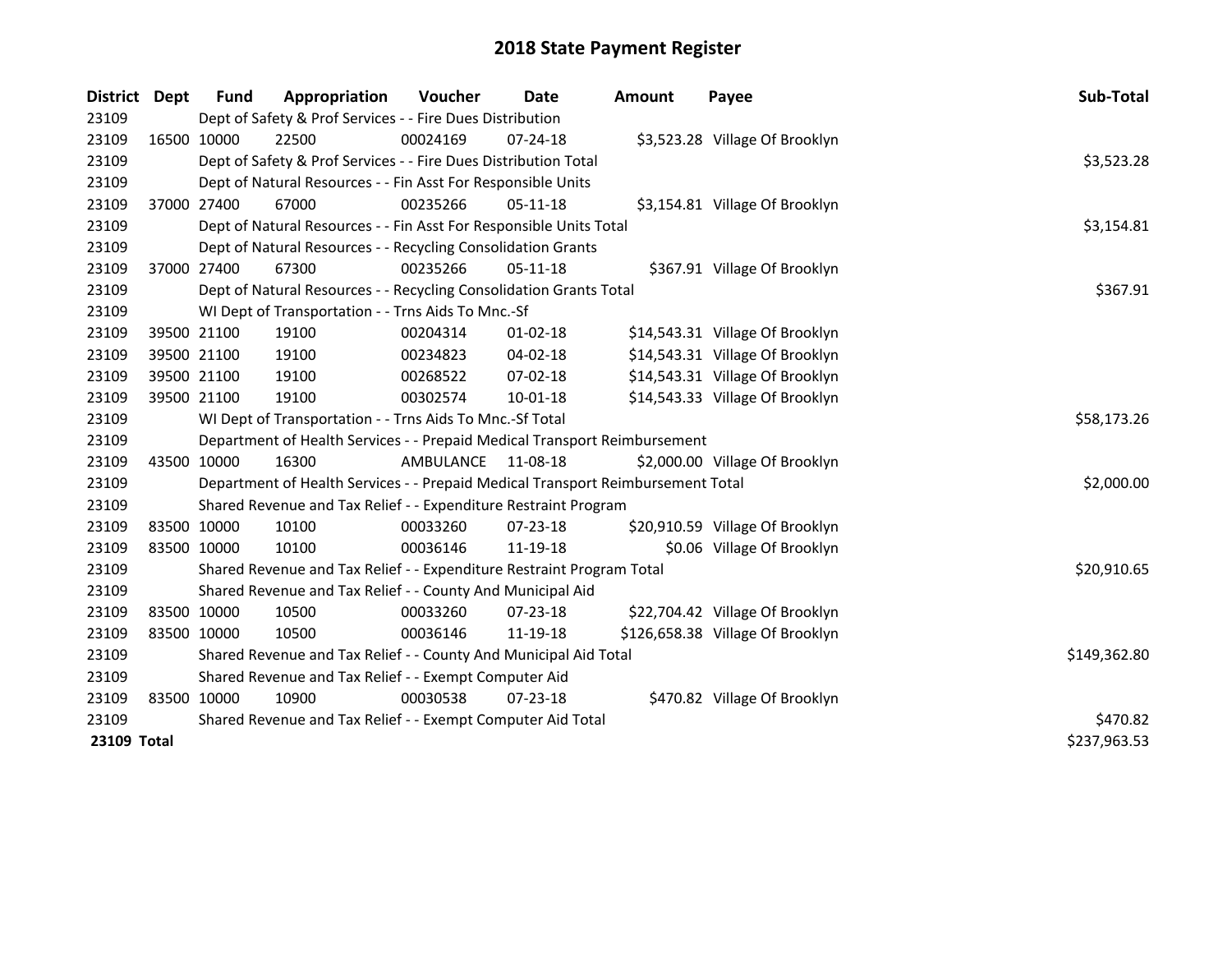| <b>District</b>    | Dept        | <b>Fund</b> | Appropriation                                                        | Voucher    | <b>Date</b>    | <b>Amount</b> | Payee                            | Sub-Total    |
|--------------------|-------------|-------------|----------------------------------------------------------------------|------------|----------------|---------------|----------------------------------|--------------|
| 23110              |             |             | Dept of Safety & Prof Services - - Fire Dues Distribution            |            |                |               |                                  |              |
| 23110              | 16500 10000 |             | 22500                                                                | 00024170   | 07-24-18       |               | \$557.21 Village Of Browntown    |              |
| 23110              |             |             | Dept of Safety & Prof Services - - Fire Dues Distribution Total      |            |                |               |                                  | \$557.21     |
| 23110              |             |             | Dept of Natural Resources - - Aids In Lieu Of Taxes - Sum S          |            |                |               |                                  |              |
| 23110              |             | 37000 21200 | 57900                                                                | 00230333   | 04-20-18       |               | \$57.20 Village Of Browntown     |              |
| 23110              |             | 37000 21200 | 57900                                                                | 00230334   | 04-20-18       |               | \$68.20 Village Of Browntown     |              |
| 23110              |             |             | Dept of Natural Resources - - Aids In Lieu Of Taxes - Sum S Total    |            |                |               |                                  | \$125.40     |
| 23110              |             |             | Dept of Natural Resources - - Fin Asst For Responsible Units         |            |                |               |                                  |              |
| 23110              |             | 37000 27400 | 67000                                                                | 00235854   | 05-11-18       |               | \$1,570.81 Village Of Browntown  |              |
| 23110              |             |             | Dept of Natural Resources - - Fin Asst For Responsible Units Total   |            |                |               |                                  | \$1,570.81   |
| 23110              |             |             | WI Dept of Transportation - - Trns Aids To Mnc.-Sf                   |            |                |               |                                  |              |
| 23110              |             | 39500 21100 | 19100                                                                | 00204315   | $01 - 02 - 18$ |               | \$3,593.04 Village Of Browntown  |              |
| 23110              |             | 39500 21100 | 19100                                                                | 00234824   | $04 - 02 - 18$ |               | \$3,593.04 Village Of Browntown  |              |
| 23110              |             | 39500 21100 | 19100                                                                | 00268523   | 07-02-18       |               | \$3,593.04 Village Of Browntown  |              |
| 23110              |             | 39500 21100 | 19100                                                                | 00302575   | $10 - 01 - 18$ |               | \$3,593.04 Village Of Browntown  |              |
| 23110              |             |             | WI Dept of Transportation - - Trns Aids To Mnc.-Sf Total             |            |                |               |                                  | \$14,372.16  |
| 23110              |             |             | Department of Administration - - Federal Aid, Local Assistance       |            |                |               |                                  |              |
| 23110              |             | 50500 10000 | 74300                                                                | 00085851   | $08-29-18$     |               | \$35,070.00 Village Of Browntown |              |
| 23110              |             |             | Department of Administration - - Federal Aid, Local Assistance Total |            |                |               |                                  | \$35,070.00  |
| 23110              |             |             | Shared Revenue and Tax Relief - - County And Municipal Aid           |            |                |               |                                  |              |
| 23110              |             | 83500 10000 | 10500                                                                | 00033261   | 07-23-18       |               | \$12,283.36 Village Of Browntown |              |
| 23110              | 83500 10000 |             | 10500                                                                | 00036147   | 11-19-18       |               | \$69,605.72 Village Of Browntown |              |
| 23110              |             |             | Shared Revenue and Tax Relief - - County And Municipal Aid Total     |            |                |               |                                  | \$81,889.08  |
| 23110              |             |             | Shared Revenue and Tax Relief - - Exempt Computer Aid                |            |                |               |                                  |              |
| 23110              | 83500 10000 |             | 10900                                                                | 00030539   | 07-23-18       |               | \$93.35 Village Of Browntown     |              |
| 23110              |             |             | Shared Revenue and Tax Relief - - Exempt Computer Aid Total          |            |                |               |                                  | \$93.35      |
| 23110              |             |             | Shared Revenue and Tax Relief - - Utility Aid                        |            |                |               |                                  |              |
| 23110              |             | 83500 10000 | 11000                                                                | 00033261   | 07-23-18       |               | \$160.85 Village Of Browntown    |              |
| 23110              | 83500 10000 |             | 11000                                                                | 00036147   | 11-19-18       |               | \$1,814.29 Village Of Browntown  |              |
| 23110              |             |             | Shared Revenue and Tax Relief - - Utility Aid Total                  | \$1,975.14 |                |               |                                  |              |
| <b>23110 Total</b> |             |             |                                                                      |            |                |               |                                  | \$135,653.15 |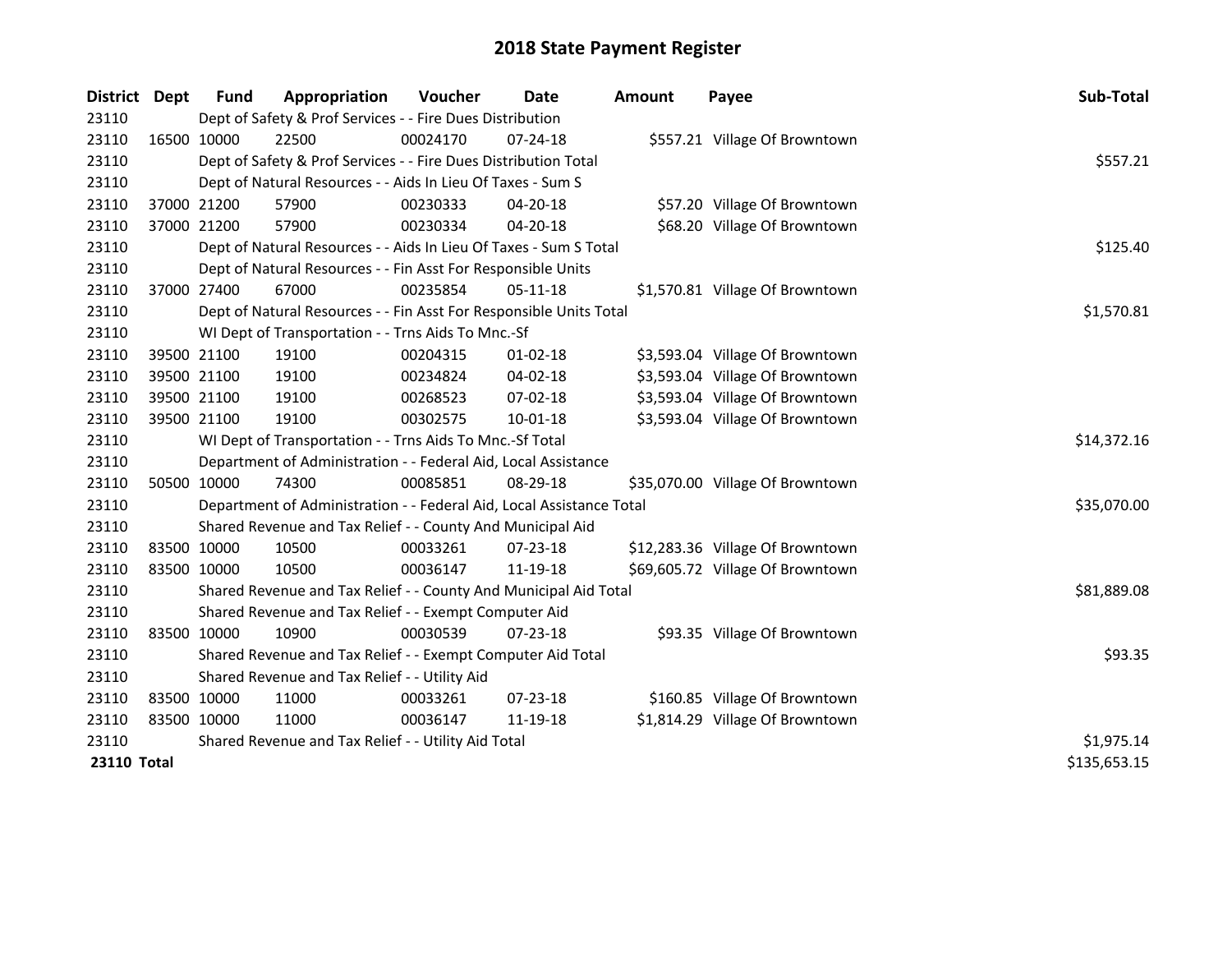| District Dept |             | <b>Fund</b> | <b>Appropriation</b>                                               | Voucher  | Date           | <b>Amount</b> | Payee                             | Sub-Total   |
|---------------|-------------|-------------|--------------------------------------------------------------------|----------|----------------|---------------|-----------------------------------|-------------|
| 23151         |             |             | Dept of Safety & Prof Services - - Fire Dues Distribution          |          |                |               |                                   |             |
| 23151         |             | 16500 10000 | 22500                                                              | 00024171 | 07-24-18       |               | \$3,243.38 Village Of Monticello  |             |
| 23151         |             |             | Dept of Safety & Prof Services - - Fire Dues Distribution Total    |          |                |               |                                   | \$3,243.38  |
| 23151         |             |             | Dept of Natural Resources - - Aids In Lieu Of Taxes - Gener        |          |                |               |                                   |             |
| 23151         |             | 37000 10000 | 50300                                                              | 00230351 | 04-20-18       |               | \$9.11 Village Of Monticello      |             |
| 23151         |             |             | Dept of Natural Resources - - Aids In Lieu Of Taxes - Gener Total  |          |                |               |                                   | \$9.11      |
| 23151         |             |             | Dept of Natural Resources - - Gen Program Ops-State Funds          |          |                |               |                                   |             |
| 23151         |             | 37000 21200 | 16100                                                              | 00207410 | $01 - 16 - 18$ |               | \$18.00 Village Of Monticello     |             |
| 23151         |             | 37000 21200 | 16100                                                              | 00213841 | 02-12-18       |               | \$18.00 Village Of Monticello     |             |
| 23151         | 37000 21200 |             | 16100                                                              | 00220199 | 03-15-18       |               | \$18.00 Village Of Monticello     |             |
| 23151         |             | 37000 21200 | 16100                                                              | 00226532 | 04-16-18       |               | \$18.00 Village Of Monticello     |             |
| 23151         |             | 37000 21200 | 16100                                                              | 00233608 | 05-07-18       |               | \$18.00 Village Of Monticello     |             |
| 23151         |             | 37000 21200 | 16100                                                              | 00245122 | 06-22-18       |               | \$18.87 Village Of Monticello     |             |
| 23151         |             | 37000 21200 | 16100                                                              | 00251903 | $07-12-18$     |               | \$18.24 Village Of Monticello     |             |
| 23151         |             | 37000 21200 | 16100                                                              | 00260024 | 08-16-18       |               | \$18.32 Village Of Monticello     |             |
| 23151         |             | 37000 21200 | 16100                                                              | 00264564 | 09-06-18       |               | \$18.27 Village Of Monticello     |             |
| 23151         |             | 37000 21200 | 16100                                                              | 00271151 | 10-05-18       |               | \$18.09 Village Of Monticello     |             |
| 23151         |             | 37000 21200 | 16100                                                              | 00278375 | 11-08-18       |               | \$18.01 Village Of Monticello     |             |
| 23151         |             | 37000 21200 | 16100                                                              | 00284759 | 12-12-18       |               | \$18.00 Village Of Monticello     |             |
| 23151         |             |             | Dept of Natural Resources - - Gen Program Ops-State Funds Total    |          |                |               |                                   | \$217.80    |
| 23151         |             |             | Dept of Natural Resources - - Fin Asst For Responsible Units       |          |                |               |                                   |             |
| 23151         |             | 37000 27400 | 67000                                                              | 00235273 | $05 - 11 - 18$ |               | \$7,304.61 Village Of Monticello  |             |
| 23151         |             |             | Dept of Natural Resources - - Fin Asst For Responsible Units Total |          |                |               |                                   | \$7,304.61  |
| 23151         |             |             | WI Dept of Transportation - - Trns Aids To Mnc.-Sf                 |          |                |               |                                   |             |
| 23151         |             | 39500 21100 | 19100                                                              | 00204316 | $01 - 02 - 18$ |               | \$17,206.85 Village Of Monticello |             |
| 23151         |             | 39500 21100 | 19100                                                              | 00234825 | 04-02-18       |               | \$17,206.85 Village Of Monticello |             |
| 23151         |             | 39500 21100 | 19100                                                              | 00268524 | 07-02-18       |               | \$17,206.85 Village Of Monticello |             |
| 23151         |             | 39500 21100 | 19100                                                              | 00302576 | 10-01-18       |               | \$17,206.86 Village Of Monticello |             |
| 23151         |             |             | WI Dept of Transportation - - Trns Aids To Mnc.-Sf Total           |          |                |               |                                   | \$68,827.41 |
| 23151         |             |             | Department of Justice - - Law Enforcement Train, Local             |          |                |               |                                   |             |
| 23151         |             | 45500 10000 | 23100                                                              | 00053231 | 10-17-18       |               | \$320.00 Village Of Monticello    |             |
| 23151         |             |             | Department of Justice - - Law Enforcement Train, Local Total       |          |                |               |                                   | \$320.00    |
| 23151         |             |             | Shared Revenue and Tax Relief - - Expenditure Restraint Program    |          |                |               |                                   |             |
| 23151         |             | 83500 10000 | 10100                                                              | 00033262 | 07-23-18       |               | \$13,203.46 Village Of Monticello |             |
| 23151         | 83500 10000 |             | 10100                                                              | 00036148 | 11-19-18       |               | \$0.06 Village Of Monticello      |             |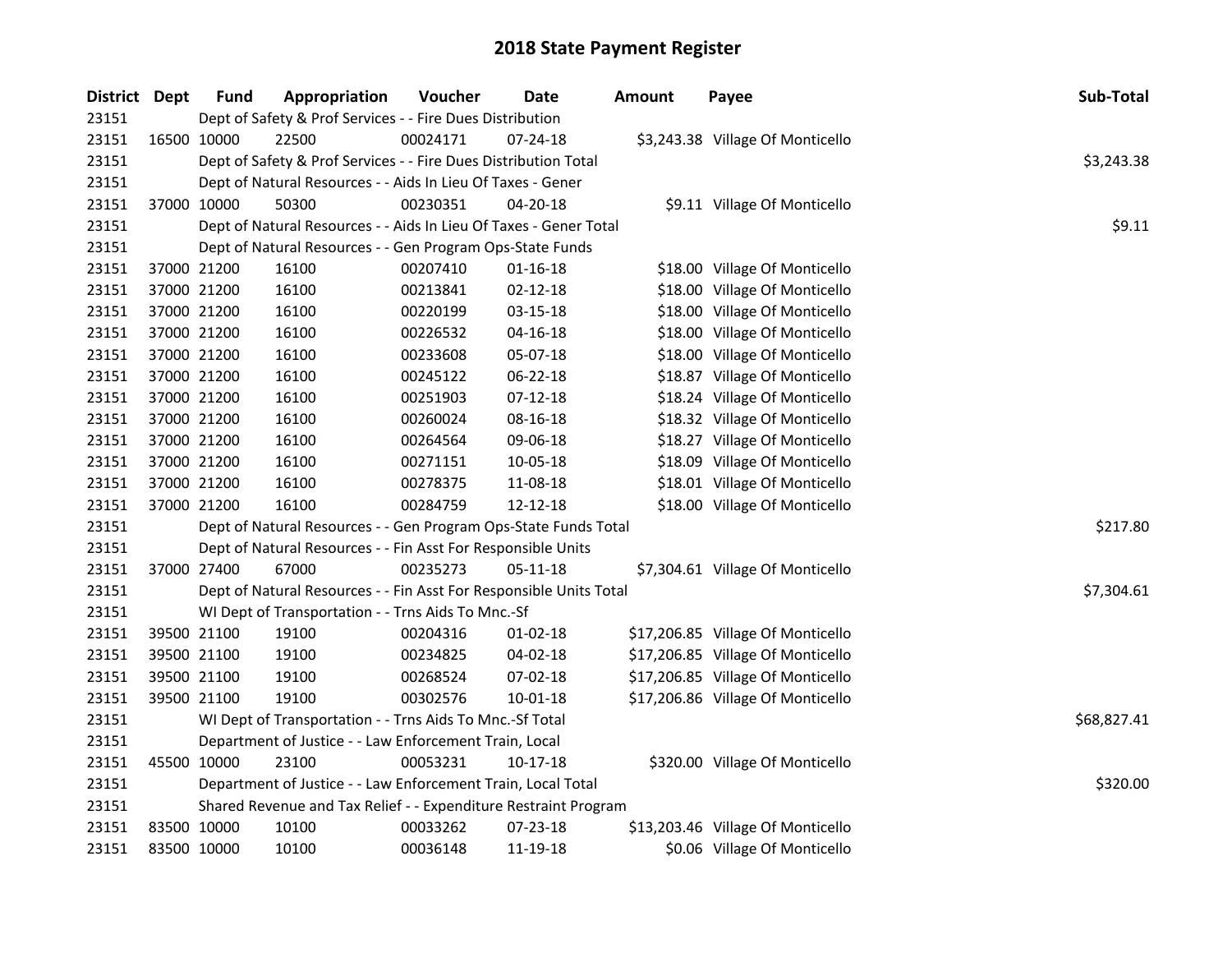| District    | Dept | <b>Fund</b>                                                 | Appropriation                                                         | <b>Voucher</b> | Date           | Amount | Payee                              | Sub-Total    |
|-------------|------|-------------------------------------------------------------|-----------------------------------------------------------------------|----------------|----------------|--------|------------------------------------|--------------|
| 23151       |      |                                                             | Shared Revenue and Tax Relief - - Expenditure Restraint Program Total |                |                |        |                                    | \$13,203.52  |
| 23151       |      |                                                             | Shared Revenue and Tax Relief - - County And Municipal Aid            |                |                |        |                                    |              |
| 23151       |      | 83500 10000                                                 | 10500                                                                 | 00033262       | 07-23-18       |        | \$39,204.14 Village Of Monticello  |              |
| 23151       |      | 83500 10000                                                 | 10500                                                                 | 00036148       | 11-19-18       |        | \$222,156.82 Village Of Monticello |              |
| 23151       |      |                                                             | Shared Revenue and Tax Relief - - County And Municipal Aid Total      |                |                |        |                                    | \$261,360.96 |
| 23151       |      |                                                             | Shared Revenue and Tax Relief - - Exempt Computer Aid                 |                |                |        |                                    |              |
| 23151       |      | 83500 10000                                                 | 10900                                                                 | 00030540       | $07 - 23 - 18$ |        | \$1,152.70 Village Of Monticello   |              |
| 23151       |      | Shared Revenue and Tax Relief - - Exempt Computer Aid Total | \$1,152.70                                                            |                |                |        |                                    |              |
| 23151       |      |                                                             | Shared Revenue and Tax Relief - - Utility Aid                         |                |                |        |                                    |              |
| 23151       |      | 83500 10000                                                 | 11000                                                                 | 00033262       | $07 - 23 - 18$ |        | \$289.59 Village Of Monticello     |              |
| 23151       |      | 83500 10000                                                 | 11000                                                                 | 00036148       | 11-19-18       |        | \$2,025.58 Village Of Monticello   |              |
| 23151       |      |                                                             | Shared Revenue and Tax Relief - - Utility Aid Total                   |                |                |        |                                    | \$2,315.17   |
| 23151       |      |                                                             | Shared Revenue and Tax Relief - - Lottery & Gaming Credit             |                |                |        |                                    |              |
| 23151       |      | 83500 52100                                                 | 36300                                                                 | 00027396       | $03 - 26 - 18$ |        | \$759.19 Village Of Monticello     |              |
| 23151       |      | \$759.19                                                    |                                                                       |                |                |        |                                    |              |
| 23151 Total |      |                                                             |                                                                       |                |                |        |                                    | \$358,713.85 |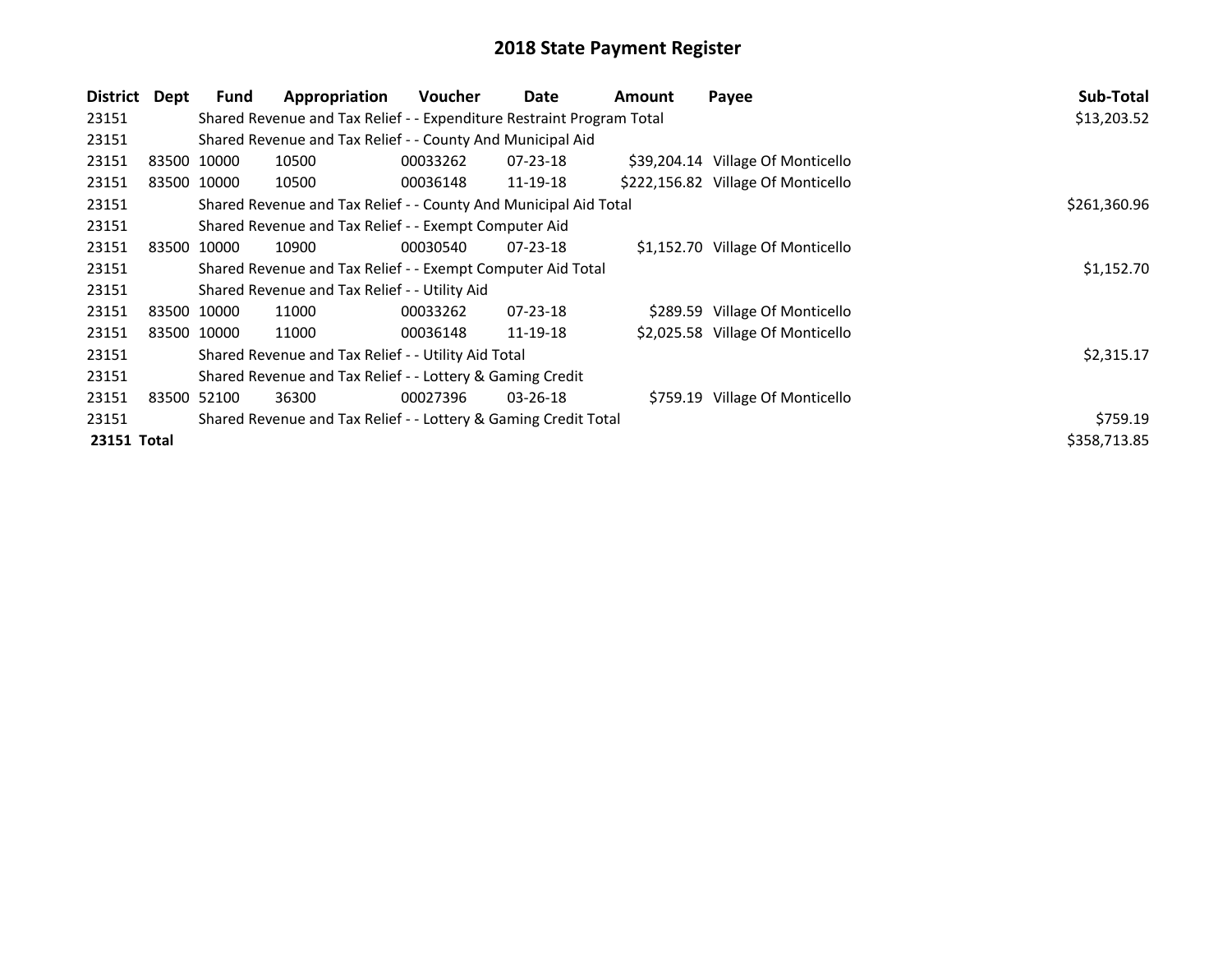| <b>District Dept</b> | <b>Fund</b> | Appropriation                                                      | Voucher      | Date           | <b>Amount</b> | Payee                             | Sub-Total  |
|----------------------|-------------|--------------------------------------------------------------------|--------------|----------------|---------------|-----------------------------------|------------|
| 23161                |             | Dept of Safety & Prof Services - - Fire Dues Distribution          |              |                |               |                                   |            |
| 23161                | 16500 10000 | 22500                                                              | 00025282     | 07-26-18       |               | \$7,317.60 Village Of New Glarus  |            |
| 23161                |             | Dept of Safety & Prof Services - - Fire Dues Distribution Total    |              |                |               |                                   | \$7,317.60 |
| 23161                |             | Dept of Natural Resources - - Aids In Lieu Of Taxes - Gener        |              |                |               |                                   |            |
| 23161                | 37000 10000 | 50300                                                              | 00230354     | 04-20-18       |               | \$177.56 Village Of New Glarus    |            |
| 23161                |             | Dept of Natural Resources - - Aids In Lieu Of Taxes - Gener Total  |              |                |               |                                   | \$177.56   |
| 23161                |             | Dept of Natural Resources - - Fin Asst For Responsible Units       |              |                |               |                                   |            |
| 23161                | 37000 27400 | 67000                                                              | 00235544     | 05-11-18       |               | \$7,749.03 Village Of New Glarus  |            |
| 23161                |             | Dept of Natural Resources - - Fin Asst For Responsible Units Total |              |                |               |                                   | \$7,749.03 |
| 23161                |             | WI Dept of Transportation - - Trns Aids To Mnc.-Sf                 |              |                |               |                                   |            |
| 23161                | 39500 21100 | 19100                                                              | 00204317     | 01-02-18       |               | \$35,837.03 Village Of New Glarus |            |
| 23161                | 39500 21100 | 19100                                                              | 00234826     | 04-02-18       |               | \$35,837.03 Village Of New Glarus |            |
| 23161                | 39500 21100 | 19100                                                              | 00268525     | 07-02-18       |               | \$35,837.03 Village Of New Glarus |            |
| 23161                | 39500 21100 | 19100                                                              | 00302577     | 10-01-18       |               | \$35,837.05 Village Of New Glarus |            |
| 23161                |             | WI Dept of Transportation - - Trns Aids To Mnc.-Sf Total           | \$143,348.14 |                |               |                                   |            |
| 23161                |             | WI Dept of Transportation - - Hwy Mgmt & Opers Sf                  |              |                |               |                                   |            |
| 23161                | 39500 21100 | 36500                                                              | 00211076     | $01 - 11 - 18$ |               | \$67.70 Village Of New Glarus     |            |
| 23161                | 39500 21100 | 36500                                                              | 00221352     | 02-12-18       |               | \$87.60 Village Of New Glarus     |            |
| 23161                | 39500 21100 | 36500                                                              | 00229929     | 03-12-18       |               | \$60.92 Village Of New Glarus     |            |
| 23161                | 39500 21100 | 36500                                                              | 00241642     | $04 - 12 - 18$ |               | \$60.69 Village Of New Glarus     |            |
| 23161                | 39500 21100 | 36500                                                              | 00253444     | 05-14-18       |               | \$64.02 Village Of New Glarus     |            |
| 23161                | 39500 21100 | 36500                                                              | 00263464     | 06-14-18       |               | \$52.86 Village Of New Glarus     |            |
| 23161                | 39500 21100 | 36500                                                              | 00276745     | $07-18-18$     |               | \$42.26 Village Of New Glarus     |            |
| 23161                | 39500 21100 | 36500                                                              | 00285103     | 08-09-18       |               | \$47.91 Village Of New Glarus     |            |
| 23161                | 39500 21100 | 36500                                                              | 00297986     | 09-17-18       |               | \$70.04 Village Of New Glarus     |            |
| 23161                | 39500 21100 | 36500                                                              | 00309033     | 10-09-18       |               | \$50.07 Village Of New Glarus     |            |
| 23161                | 39500 21100 | 36500                                                              | 00322547     | 11-16-18       |               | \$73.32 Village Of New Glarus     |            |
| 23161                | 39500 21100 | 36500                                                              | 00330945     | 12-11-18       |               | \$74.81 Village Of New Glarus     |            |
| 23161                |             | WI Dept of Transportation - - Hwy Mgmt & Opers Sf Total            | \$752.20     |                |               |                                   |            |
| 23161                |             | Department of Justice - - Law Enforcement Train, Local             |              |                |               |                                   |            |
| 23161                | 45500 10000 | 23100                                                              | 00053565     | 10-18-18       |               | \$640.00 Village Of New Glarus    |            |
| 23161                |             | Department of Justice - - Law Enforcement Train, Local Total       |              |                |               |                                   | \$640.00   |
| 23161                |             | Public Defender Board - - Transcript, Discovery And Int            |              |                |               |                                   |            |
| 23161                | 55000 10000 | 10600                                                              | 00123444     | 01-09-18       |               | \$40.00 Village Of New Glarus     |            |
| 23161                | 55000 10000 | 10600                                                              | 00123991     | $01 - 16 - 18$ |               | \$10.00 Village Of New Glarus     |            |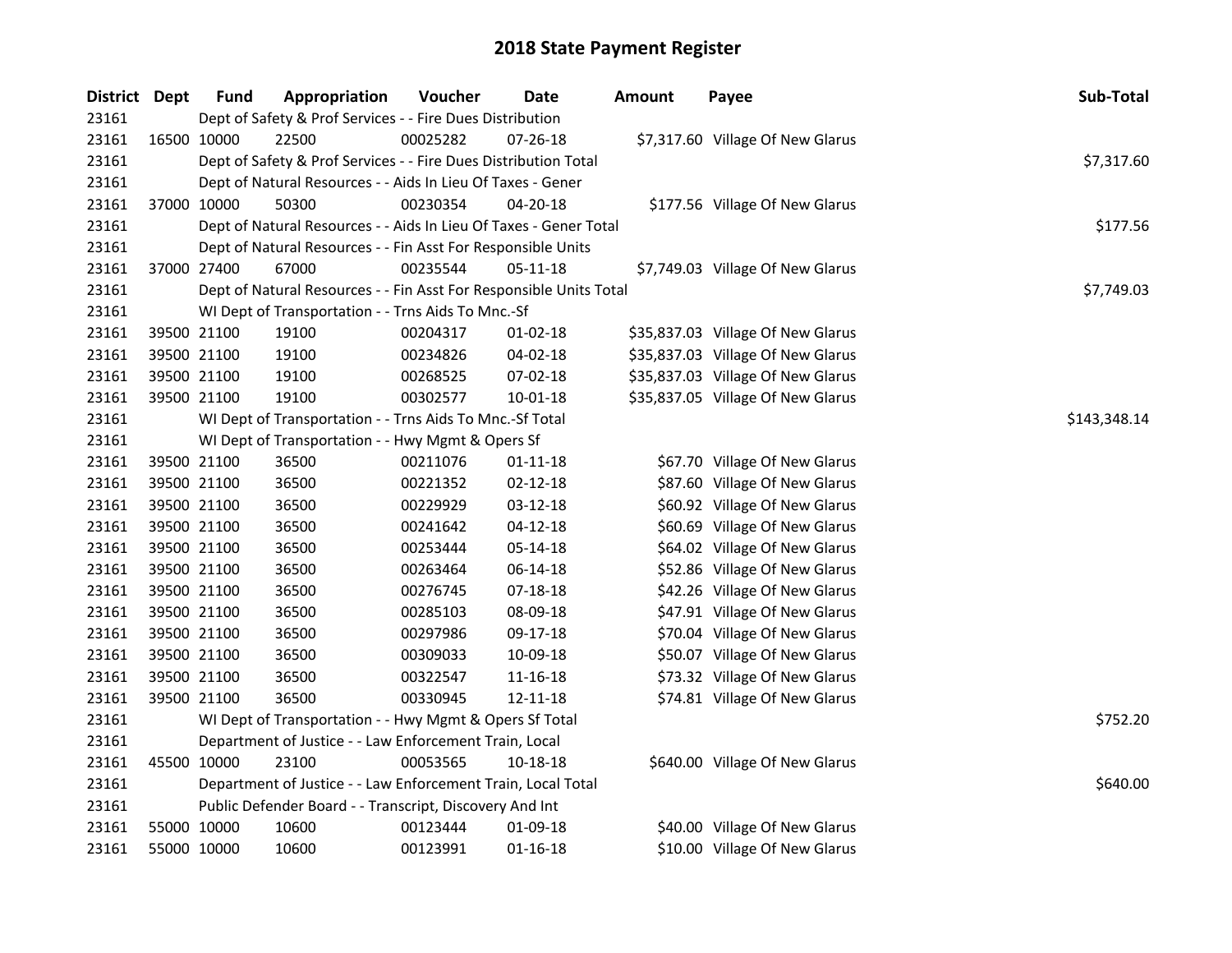| District    | <b>Dept</b> | <b>Fund</b> | Appropriation                                                         | <b>Voucher</b> | Date           | Amount      | Payee                              | <b>Sub-Total</b> |
|-------------|-------------|-------------|-----------------------------------------------------------------------|----------------|----------------|-------------|------------------------------------|------------------|
| 23161       |             | 55000 10000 | 10600                                                                 | 00135318       | 04-04-18       |             | \$10.00 Village Of New Glarus      |                  |
| 23161       |             | 55000 10000 | 10600                                                                 | 00147525       | 06-15-18       |             | \$15.00 Village Of New Glarus      |                  |
| 23161       |             | 55000 10000 | 10600                                                                 | 00151467       | 07-17-18       |             | \$5.00 Village Of New Glarus       |                  |
| 23161       |             | 55000 10000 | 10600                                                                 | 00168515       | 11-16-18       |             | \$10.00 Village Of New Glarus      |                  |
| 23161       |             |             | Public Defender Board - - Transcript, Discovery And Int Total         |                |                |             |                                    | \$90.00          |
| 23161       |             |             | Department of Revenue - - Payments For Municipal Svcs                 |                |                |             |                                    |                  |
| 23161       |             | 56600 10000 | 50100                                                                 | 00026780       | $01 - 31 - 18$ |             | \$385.71 Village Of New Glarus     |                  |
| 23161       |             |             | Department of Revenue - - Payments For Municipal Svcs Total           |                |                |             |                                    | \$385.71         |
| 23161       |             |             | Shared Revenue and Tax Relief - - Expenditure Restraint Program       |                |                |             |                                    |                  |
| 23161       |             | 83500 10000 | 10100                                                                 | 00033263       | $07 - 23 - 18$ |             | \$48,226.57 Village Of New Glarus  |                  |
| 23161       |             |             | Shared Revenue and Tax Relief - - Expenditure Restraint Program Total |                |                | \$48,226.57 |                                    |                  |
| 23161       |             |             | Shared Revenue and Tax Relief - - County And Municipal Aid            |                |                |             |                                    |                  |
| 23161       |             | 83500 10000 | 10500                                                                 | 00033263       | $07 - 23 - 18$ |             | \$28,678.46 Village Of New Glarus  |                  |
| 23161       |             | 83500 10000 | 10500                                                                 | 00036149       | 11-19-18       |             | \$162,511.26 Village Of New Glarus |                  |
| 23161       |             |             | Shared Revenue and Tax Relief - - County And Municipal Aid Total      |                |                |             |                                    | \$191,189.72     |
| 23161       |             |             | Shared Revenue and Tax Relief - - Exempt Computer Aid                 |                |                |             |                                    |                  |
| 23161       |             | 83500 10000 | 10900                                                                 | 00030541       | $07 - 23 - 18$ |             | \$5,017.69 Village Of New Glarus   |                  |
| 23161       |             | 83500 10000 | 10900                                                                 | 00032339       | $07 - 23 - 18$ |             | \$7,200.99 Village Of New Glarus   |                  |
| 23161       |             |             | Shared Revenue and Tax Relief - - Exempt Computer Aid Total           |                |                |             |                                    | \$12,218.68      |
| 23161       |             |             | Shared Revenue and Tax Relief - - Utility Aid                         |                |                |             |                                    |                  |
| 23161       |             | 83500 10000 | 11000                                                                 | 00033263       | 07-23-18       |             | \$121.36 Village Of New Glarus     |                  |
| 23161       |             | 83500 10000 | 11000                                                                 | 00036149       | 11-19-18       |             | \$692.58 Village Of New Glarus     |                  |
| 23161       |             |             | Shared Revenue and Tax Relief - - Utility Aid Total                   |                |                |             |                                    | \$813.94         |
| 23161       |             |             | Shared Revenue and Tax Relief - - Lottery & Gaming Credit             |                |                |             |                                    |                  |
| 23161       |             | 83500 52100 | 36300                                                                 | 00027397       | 03-26-18       |             | \$3,862.65 Village Of New Glarus   |                  |
| 23161       |             |             | Shared Revenue and Tax Relief - - Lottery & Gaming Credit Total       | \$3,862.65     |                |             |                                    |                  |
| 23161 Total |             |             |                                                                       |                |                |             |                                    | \$416,771.80     |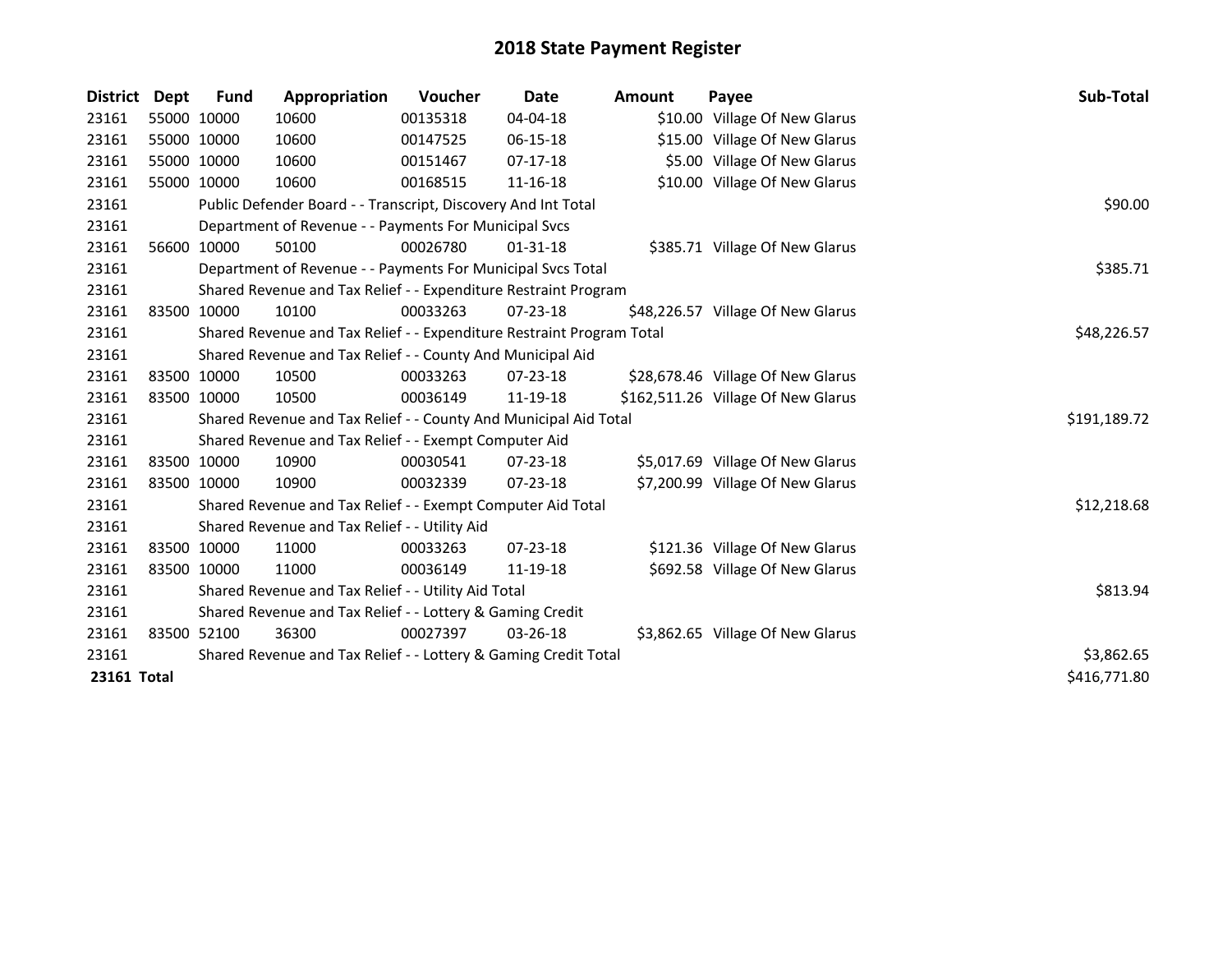| District Dept |             | <b>Fund</b>                                                        | Appropriation                                                      | Voucher  | Date           | <b>Amount</b> | Payee                        | Sub-Total   |
|---------------|-------------|--------------------------------------------------------------------|--------------------------------------------------------------------|----------|----------------|---------------|------------------------------|-------------|
| 23206         |             |                                                                    | Dept of Safety & Prof Services - - Fire Dues Distribution          |          |                |               |                              |             |
| 23206         |             | 16500 10000                                                        | 22500                                                              | 00024173 | 07-26-18       |               | \$7,852.64 City Of Brodhead  |             |
| 23206         |             |                                                                    | Dept of Safety & Prof Services - - Fire Dues Distribution Total    |          |                |               |                              | \$7,852.64  |
| 23206         |             |                                                                    | Dept of Natural Resources - - Aids In Lieu Of Taxes - Gener        |          |                |               |                              |             |
| 23206         |             | 37000 10000                                                        | 50300                                                              | 00229784 | 04-20-18       |               | \$9.91 City Of Brodhead      |             |
| 23206         |             |                                                                    | Dept of Natural Resources - - Aids In Lieu Of Taxes - Gener Total  |          |                |               |                              | \$9.91      |
| 23206         |             |                                                                    | Dept of Natural Resources - - Gen Program Ops-State Funds          |          |                |               |                              |             |
| 23206         |             | 37000 21200                                                        | 16100                                                              | 00207208 | $01 - 16 - 18$ |               | \$18.50 City Of Brodhead     |             |
| 23206         | 37000 21200 |                                                                    | 16100                                                              | 00210007 | 01-26-18       |               | \$31.25 City Of Brodhead     |             |
| 23206         | 37000 21200 |                                                                    | 16100                                                              | 00212757 | 02-05-18       |               | \$18.50 City Of Brodhead     |             |
| 23206         | 37000 21200 |                                                                    | 16100                                                              | 00216731 | 02-26-18       |               | \$31.25 City Of Brodhead     |             |
| 23206         |             | 37000 21200                                                        | 16100                                                              | 00220384 | 03-19-18       |               | \$18.50 City Of Brodhead     |             |
| 23206         |             | 37000 21200                                                        | 16100                                                              | 00220540 | 03-19-18       |               | \$31.25 City Of Brodhead     |             |
| 23206         | 37000 21200 |                                                                    | 16100                                                              | 00228360 | 04-18-18       |               | \$31.25 City Of Brodhead     |             |
| 23206         |             | 37000 21200                                                        | 16100                                                              | 00239101 | 05-25-18       |               | \$31.25 City Of Brodhead     |             |
| 23206         |             | 37000 21200                                                        | 16100                                                              | 00248410 | 07-05-18       |               | \$31.25 City Of Brodhead     |             |
| 23206         |             | 37000 21200                                                        | 16100                                                              | 00252620 | 07-19-18       |               | \$35.37 City Of Brodhead     |             |
| 23206         |             | 37000 21200                                                        | 16100                                                              | 00260464 | 08-27-18       |               | \$28.25 City Of Brodhead     |             |
| 23206         |             | 37000 21200                                                        | 16100                                                              | 00260469 | 08-31-18       |               | \$37.43 City Of Brodhead     |             |
| 23206         |             | 37000 21200                                                        | 16100                                                              | 00268827 | 09-26-18       |               | \$10.25 City Of Brodhead     |             |
| 23206         |             | 37000 21200                                                        | 16100                                                              | 00274158 | $10-17-18$     |               | \$35.46 City Of Brodhead     |             |
| 23206         |             | 37000 21200                                                        | 16100                                                              | 00278416 | 11-09-18       |               | \$35.03 City Of Brodhead     |             |
| 23206         |             |                                                                    | Dept of Natural Resources - - Gen Program Ops-State Funds Total    |          |                |               |                              | \$424.79    |
| 23206         |             |                                                                    | Dept of Natural Resources - - Fin Asst For Responsible Units       |          |                |               |                              |             |
| 23206         |             | 37000 27400                                                        | 67000                                                              | 00235731 | 05-11-18       |               | \$12,280.30 City Of Brodhead |             |
| 23206         |             |                                                                    | Dept of Natural Resources - - Fin Asst For Responsible Units Total |          |                |               |                              | \$12,280.30 |
| 23206         |             |                                                                    | Dept of Natural Resources - - Recycling Consolidation Grants       |          |                |               |                              |             |
| 23206         |             | 37000 27400                                                        | 67300                                                              | 00235731 | 05-11-18       |               | \$845.87 City Of Brodhead    |             |
| 23206         |             | Dept of Natural Resources - - Recycling Consolidation Grants Total | \$845.87                                                           |          |                |               |                              |             |
| 23206         |             | WI Dept of Transportation - - Conn Hwy Aids St Fds                 |                                                                    |          |                |               |                              |             |
| 23206         |             | 39500 21100                                                        | 16200                                                              | 00205566 | $01 - 02 - 18$ |               | \$5,406.89 City Of Brodhead  |             |
| 23206         |             | 39500 21100                                                        | 16200                                                              | 00236074 | 04-02-18       |               | \$5,406.89 City Of Brodhead  |             |
| 23206         |             | 39500 21100                                                        | 16200                                                              | 00269773 | 07-02-18       |               | \$5,406.89 City Of Brodhead  |             |
| 23206         |             | 39500 21100                                                        | 16200                                                              | 00303825 | 10-01-18       |               | \$5,406.92 City Of Brodhead  |             |
| 23206         |             |                                                                    | WI Dept of Transportation - - Conn Hwy Aids St Fds Total           |          |                |               |                              | \$21,627.59 |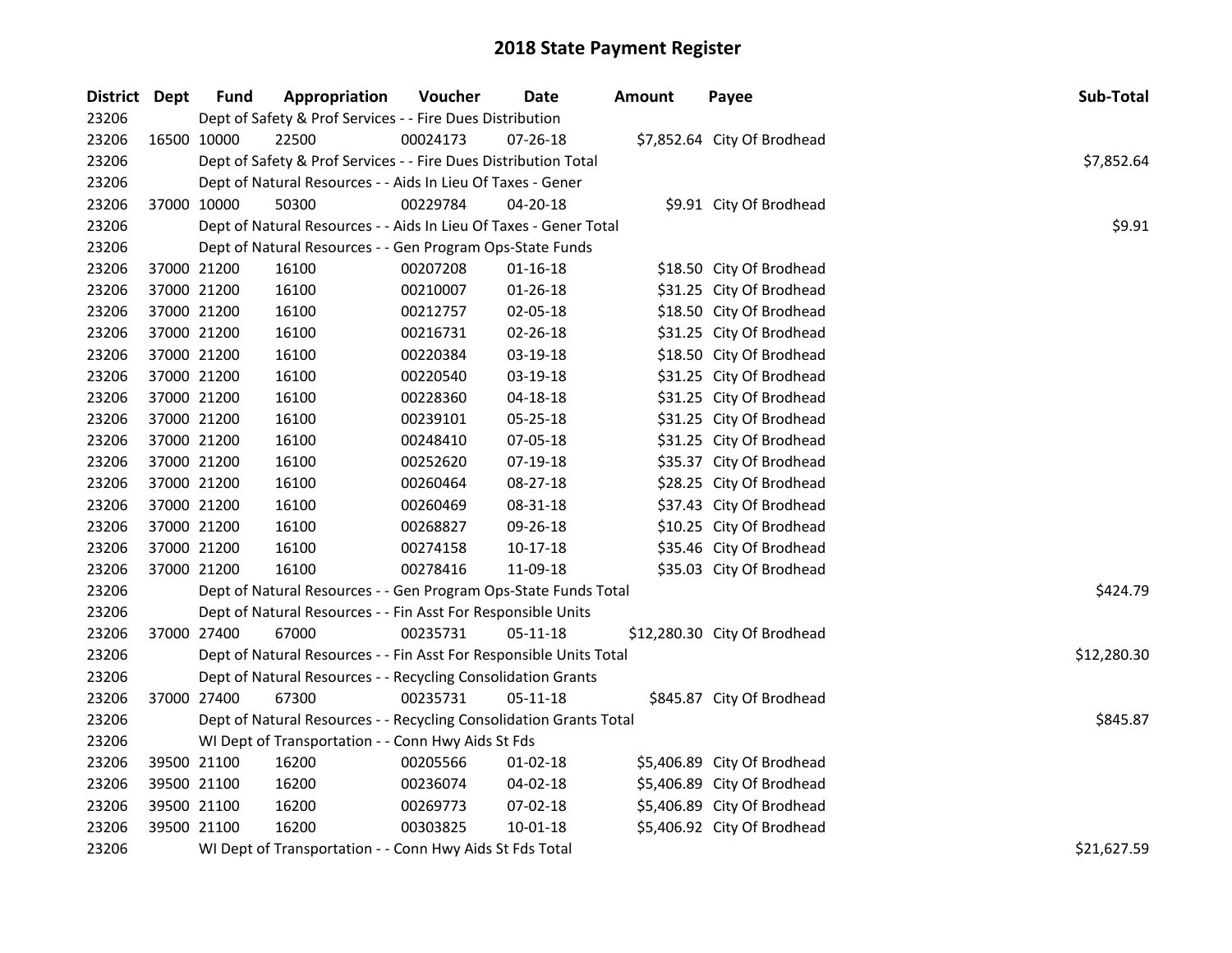| District Dept |             | <b>Fund</b> | Appropriation                                                   | Voucher  | <b>Date</b>    | <b>Amount</b> | Payee                        | Sub-Total    |
|---------------|-------------|-------------|-----------------------------------------------------------------|----------|----------------|---------------|------------------------------|--------------|
| 23206         |             |             | WI Dept of Transportation - - Hwy Sfty Loc Aid Ffd              |          |                |               |                              |              |
| 23206         | 39500 21100 |             | 18500                                                           | 00213273 | $01 - 22 - 18$ |               | \$1,081.92 City Of Brodhead  |              |
| 23206         | 39500 21100 |             | 18500                                                           | 00220825 | $02 - 12 - 18$ |               | \$297.96 City Of Brodhead    |              |
| 23206         | 39500 21100 |             | 18500                                                           | 00232709 | 03-27-18       |               | \$1,740.80 City Of Brodhead  |              |
| 23206         | 39500 21100 |             | 18500                                                           | 00239967 | $04 - 20 - 18$ |               | \$3,108.44 City Of Brodhead  |              |
| 23206         | 39500 21100 |             | 18500                                                           | 00251838 | 05-14-18       |               | \$1,756.24 City Of Brodhead  |              |
| 23206         | 39500 21100 |             | 18500                                                           | 00274061 | 07-23-18       |               | \$1,574.52 City Of Brodhead  |              |
| 23206         | 39500 21100 |             | 18500                                                           | 00275859 | 07-23-18       |               | \$486.00 City Of Brodhead    |              |
| 23206         | 39500 21100 |             | 18500                                                           | 00283372 | 08-28-18       |               | \$4,816.12 City Of Brodhead  |              |
| 23206         | 39500 21100 |             | 18500                                                           | 00294922 | 09-13-18       |               | \$3,921.00 City Of Brodhead  |              |
| 23206         | 39500 21100 |             | 18500                                                           | 00296397 | 09-13-18       |               | \$5,001.76 City Of Brodhead  |              |
| 23206         | 39500 21100 |             | 18500                                                           | 00306407 | 10-05-18       |               | \$1,981.52 City Of Brodhead  |              |
| 23206         | 39500 21100 |             | 18500                                                           | 00330393 | 12-10-18       |               | \$1,120.60 City Of Brodhead  |              |
| 23206         | 39500 21100 |             | 18500                                                           | 00333467 | 12-19-18       |               | \$364.12 City Of Brodhead    |              |
| 23206         |             |             | WI Dept of Transportation - - Hwy Sfty Loc Aid Ffd Total        |          | \$27,251.00    |               |                              |              |
| 23206         |             |             | WI Dept of Transportation - - Trns Aids To Mnc.-Sf              |          |                |               |                              |              |
| 23206         | 39500 21100 |             | 19100                                                           | 00204318 | $01-02-18$     |               | \$40,046.92 City Of Brodhead |              |
| 23206         | 39500 21100 |             | 19100                                                           | 00234827 | $04 - 02 - 18$ |               | \$40,046.92 City Of Brodhead |              |
| 23206         | 39500 21100 |             | 19100                                                           | 00268526 | $07-02-18$     |               | \$40,046.92 City Of Brodhead |              |
| 23206         | 39500 21100 |             | 19100                                                           | 00302578 | 10-01-18       |               | \$40,046.93 City Of Brodhead |              |
| 23206         |             |             | WI Dept of Transportation - - Trns Aids To Mnc.-Sf Total        |          |                |               |                              | \$160,187.69 |
| 23206         |             |             | Department of Justice - - Law Enforcement Train, Local          |          |                |               |                              |              |
| 23206         | 45500 10000 |             | 23100                                                           | 00052169 | 09-25-18       |               | \$1,760.00 City Of Brodhead  |              |
| 23206         |             |             | Department of Justice - - Law Enforcement Train, Local Total    |          |                |               |                              | \$1,760.00   |
| 23206         |             |             | Public Defender Board - - Transcript, Discovery And Int         |          |                |               |                              |              |
| 23206         | 55000 10000 |             | 10600                                                           | 00129494 | 02-21-18       |               | \$15.00 City Of Brodhead     |              |
| 23206         | 55000 10000 |             | 10600                                                           | 00143522 | 05-23-18       |               | \$10.00 City Of Brodhead     |              |
| 23206         | 55000 10000 |             | 10600                                                           | 00151449 | 07-18-18       |               | \$5.00 City Of Brodhead      |              |
| 23206         | 55000 10000 |             | 10600                                                           | 00157459 | 08-21-18       |               | \$10.00 City Of Brodhead     |              |
| 23206         | 55000 10000 |             | 10600                                                           | 00160339 | 09-11-18       |               | \$5.00 City Of Brodhead      |              |
| 23206         | 55000 10000 |             | 10600                                                           | 00162918 | 09-26-18       |               | \$5.00 City Of Brodhead      |              |
| 23206         |             |             | Public Defender Board - - Transcript, Discovery And Int Total   |          |                |               |                              | \$50.00      |
| 23206         |             |             | Shared Revenue and Tax Relief - - Expenditure Restraint Program |          |                |               |                              |              |
| 23206         | 83500 10000 |             | 10100                                                           | 00033264 | 07-23-18       |               | \$66,941.33 City Of Brodhead |              |
| 23206         | 83500 10000 |             | 10100                                                           | 00036150 | 11-19-18       |               | \$0.05 City Of Brodhead      |              |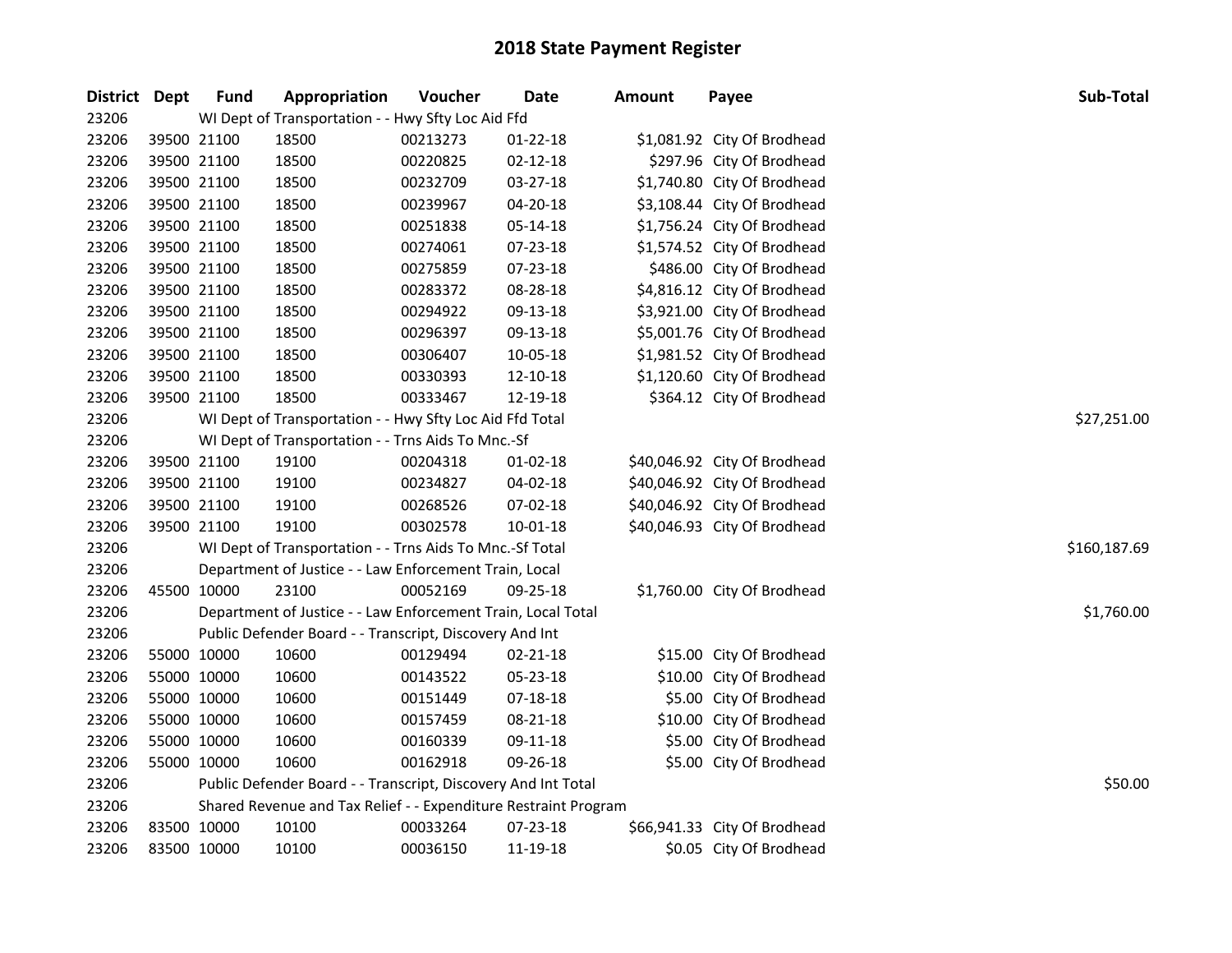| District Dept | Fund        | Appropriation                                                         | Voucher    | Date           | Amount | Payee                         | Sub-Total      |
|---------------|-------------|-----------------------------------------------------------------------|------------|----------------|--------|-------------------------------|----------------|
| 23206         |             | Shared Revenue and Tax Relief - - Expenditure Restraint Program Total |            |                |        |                               | \$66,941.38    |
| 23206         |             | Shared Revenue and Tax Relief - - County And Municipal Aid            |            |                |        |                               |                |
| 23206         | 83500 10000 | 10500                                                                 | 00033264   | 07-23-18       |        | \$109,279.77 City Of Brodhead |                |
| 23206         | 83500 10000 | 10500                                                                 | 00036150   | 11-19-18       |        | \$619,252.04 City Of Brodhead |                |
| 23206         |             | Shared Revenue and Tax Relief - - County And Municipal Aid Total      |            |                |        |                               | \$728,531.81   |
| 23206         |             | Shared Revenue and Tax Relief - - Exempt Computer Aid                 |            |                |        |                               |                |
| 23206         | 83500 10000 | 10900                                                                 | 00030542   | $07 - 23 - 18$ |        | \$3,141.51 City Of Brodhead   |                |
| 23206         | 83500 10000 | 10900                                                                 | 00032340   | $07 - 23 - 18$ |        | \$2,345.17 City Of Brodhead   |                |
| 23206         |             | Shared Revenue and Tax Relief - - Exempt Computer Aid Total           |            |                |        |                               | \$5,486.68     |
| 23206         |             | Shared Revenue and Tax Relief - - Utility Aid                         |            |                |        |                               |                |
| 23206         | 83500 10000 | 11000                                                                 | 00033264   | $07 - 23 - 18$ |        | \$36.02 City Of Brodhead      |                |
| 23206         | 83500 10000 | 11000                                                                 | 00036150   | 11-19-18       |        | \$227.51 City Of Brodhead     |                |
| 23206         |             | Shared Revenue and Tax Relief - - Utility Aid Total                   |            |                |        |                               | \$263.53       |
| 23206         |             | Shared Revenue and Tax Relief - - Lottery & Gaming Credit             |            |                |        |                               |                |
| 23206         | 83500 52100 | 36300                                                                 | 00027398   | $03 - 26 - 18$ |        | \$3,852.40 City Of Brodhead   |                |
| 23206         |             | Shared Revenue and Tax Relief - - Lottery & Gaming Credit Total       | \$3,852.40 |                |        |                               |                |
| 23206 Total   |             |                                                                       |            |                |        |                               | \$1,037,365.59 |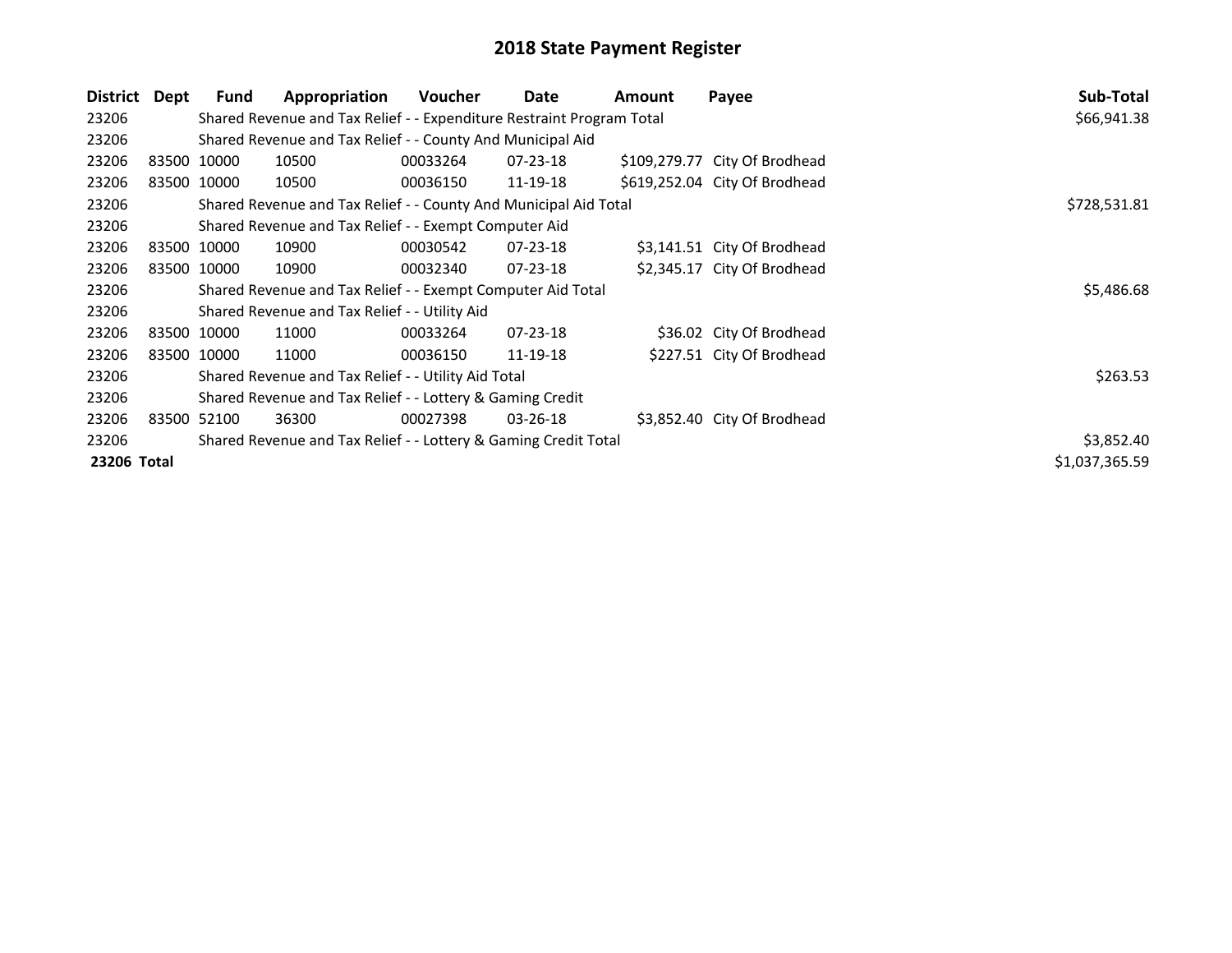| District Dept | <b>Fund</b> | Appropriation                                                      | Voucher  | Date       | <b>Amount</b> | Payee                       | Sub-Total    |
|---------------|-------------|--------------------------------------------------------------------|----------|------------|---------------|-----------------------------|--------------|
| 23251         |             | Dept of Safety & Prof Services - - Fire Dues Distribution          |          |            |               |                             |              |
| 23251         | 16500 10000 | 22500                                                              | 00021116 | 07-19-18   |               | \$30,712.04 City Of Monroe  |              |
| 23251         |             | Dept of Safety & Prof Services - - Fire Dues Distribution Total    |          |            |               |                             | \$30,712.04  |
| 23251         |             | Dept of Natural Resources - - Rec & Resource Aids, Fed             |          |            |               |                             |              |
| 23251         | 37000 21200 | 58300                                                              | 00261910 | 08-24-18   |               | \$742.59 City Of Monroe     |              |
| 23251         |             | Dept of Natural Resources - - Rec & Resource Aids, Fed Total       |          |            |               |                             | \$742.59     |
| 23251         |             | Dept of Natural Resources - - Resaids - Urban Forestry Grant       |          |            |               |                             |              |
| 23251         | 37000 21200 | 58700                                                              | 00224906 | 04-05-18   |               | \$25,000.00 City Of Monroe  |              |
| 23251         |             | Dept of Natural Resources - - Resaids - Urban Forestry Grant Total |          |            |               |                             | \$25,000.00  |
| 23251         |             | Dept of Natural Resources - - Fin Asst For Responsible Units       |          |            |               |                             |              |
| 23251         | 37000 27400 | 67000                                                              | 00235399 | 05-11-18   |               | \$71,533.37 City Of Monroe  |              |
| 23251         |             | Dept of Natural Resources - - Fin Asst For Responsible Units Total |          |            |               |                             | \$71,533.37  |
| 23251         |             | Dept of Natural Resources - - Recycling Consolidation Grants       |          |            |               |                             |              |
| 23251         | 37000 27400 | 67300                                                              | 00235399 | 05-11-18   |               | \$2,765.19 City Of Monroe   |              |
| 23251         |             | Dept of Natural Resources - - Recycling Consolidation Grants Total |          |            |               |                             | \$2,765.19   |
| 23251         |             | WI Dept of Transportation - - Conn Hwy Aids St Fds                 |          |            |               |                             |              |
| 23251         | 39500 21100 | 16200                                                              | 00205567 | $01-02-18$ |               | \$11,837.08 City Of Monroe  |              |
| 23251         | 39500 21100 | 16200                                                              | 00236075 | 04-02-18   |               | \$11,837.08 City Of Monroe  |              |
| 23251         | 39500 21100 | 16200                                                              | 00269774 | 07-02-18   |               | \$11,837.08 City Of Monroe  |              |
| 23251         | 39500 21100 | 16200                                                              | 00303826 | 10-01-18   |               | \$11,837.11 City Of Monroe  |              |
| 23251         |             | WI Dept of Transportation - - Conn Hwy Aids St Fds Total           |          |            |               |                             | \$47,348.35  |
| 23251         |             | WI Dept of Transportation - - Tc, Trns Oper Aid Sf                 |          |            |               |                             |              |
| 23251         | 39500 21100 | 17700                                                              | 00231741 | 03-19-18   |               | \$6,297.00 City Of Monroe   |              |
| 23251         | 39500 21100 | 17700                                                              | 00244020 | 04-18-18   |               | \$4,020.00 City Of Monroe   |              |
| 23251         | 39500 21100 | 17700                                                              | 00262491 | 06-13-18   |               | \$28,190.00 City Of Monroe  |              |
| 23251         | 39500 21100 | 17700                                                              | 00289443 | 08-24-18   |               | \$84,569.00 City Of Monroe  |              |
| 23251         |             | WI Dept of Transportation - - Tc, Trns Oper Aid Sf Total           |          |            |               |                             | \$123,076.00 |
| 23251         |             | WI Dept of Transportation - - Trnst/Trns-Rel Aid F                 |          |            |               |                             |              |
| 23251         | 39500 21100 | 18200                                                              | 00226387 | 03-01-18   |               | \$26,591.09 City Of Monroe  |              |
| 23251         | 39500 21100 | 18200                                                              | 00323470 | 11-15-18   |               | \$37,106.10 City Of Monroe  |              |
| 23251         | 39500 21100 | 18200                                                              | 00323489 | 11-15-18   |               | \$38,079.11 City Of Monroe  |              |
| 23251         | 39500 21100 | 18200                                                              | 00323552 | 11-15-18   |               | \$34,278.18 City Of Monroe  |              |
| 23251         |             | WI Dept of Transportation - - Trnst/Trns-Rel Aid F Total           |          |            |               |                             | \$136,054.48 |
| 23251         |             | WI Dept of Transportation - - Trns Aids To Mnc.-Sf                 |          |            |               |                             |              |
| 23251         | 39500 21100 | 19100                                                              | 00204319 | $01-02-18$ |               | \$144,017.56 City Of Monroe |              |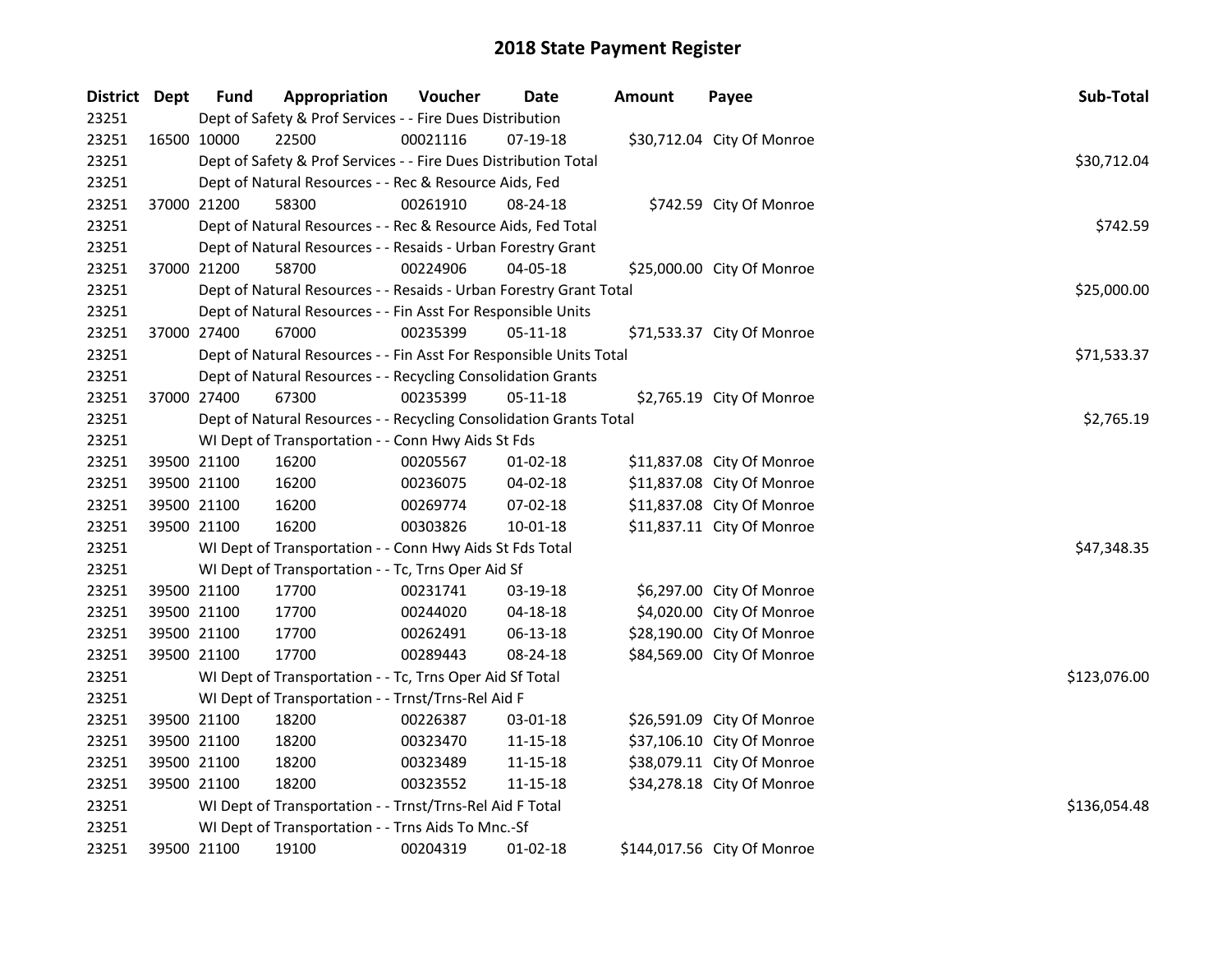| District Dept | <b>Fund</b> | Appropriation                                                             | Voucher  | <b>Date</b>    | Amount | Payee                       | Sub-Total    |  |  |  |  |
|---------------|-------------|---------------------------------------------------------------------------|----------|----------------|--------|-----------------------------|--------------|--|--|--|--|
| 23251         | 39500 21100 | 19100                                                                     | 00234828 | 04-02-18       |        | \$144,017.56 City Of Monroe |              |  |  |  |  |
| 23251         | 39500 21100 | 19100                                                                     | 00268527 | 07-02-18       |        | \$144,017.56 City Of Monroe |              |  |  |  |  |
| 23251         | 39500 21100 | 19100                                                                     | 00302579 | $10 - 01 - 18$ |        | \$144,017.56 City Of Monroe |              |  |  |  |  |
| 23251         |             | WI Dept of Transportation - - Trns Aids To Mnc.-Sf Total                  |          |                |        |                             | \$576,070.24 |  |  |  |  |
| 23251         |             | WI Dept of Transportation - - St Hwy Rehab, Sf                            |          |                |        |                             |              |  |  |  |  |
| 23251         | 39500 21100 | 36300                                                                     | 00256454 | 05-24-18       |        | \$120.00 City Of Monroe     |              |  |  |  |  |
| 23251         |             | WI Dept of Transportation - - St Hwy Rehab, Sf Total                      |          |                |        |                             | \$120.00     |  |  |  |  |
| 23251         |             | Department of Justice - - Crime Laboratories, Dna                         |          |                |        |                             |              |  |  |  |  |
| 23251         | 45500 10000 | 22100                                                                     | 00049009 | 07-19-18       |        | \$30.00 City Of Monroe      |              |  |  |  |  |
| 23251         |             | Department of Justice - - Crime Laboratories, Dna Total                   |          |                |        |                             | \$30.00      |  |  |  |  |
| 23251         |             | Department of Justice - - Law Enforcement Train, Local                    |          |                |        |                             |              |  |  |  |  |
| 23251         | 45500 10000 | 23100                                                                     | 00053236 | 10-17-18       |        | \$4,160.00 City Of Monroe   |              |  |  |  |  |
| 23251         |             | Department of Justice - - Law Enforcement Train, Local Total              |          |                |        |                             | \$4,160.00   |  |  |  |  |
| 23251         |             | Department of Justice - - Federal Aid, Local Assistance                   |          |                |        |                             |              |  |  |  |  |
| 23251         | 45500 10000 | 25100                                                                     | 00056072 | 11-30-18       |        | \$466.41 City Of Monroe     |              |  |  |  |  |
| 23251         |             | Department of Justice - - Federal Aid, Local Assistance Total<br>\$466.41 |          |                |        |                             |              |  |  |  |  |
| 23251         |             | Department of Military Affairs - - Energy Costs, Energy-Related A         |          |                |        |                             |              |  |  |  |  |
| 23251         | 46500 10000 | 10600                                                                     | 00036955 | $01 - 10 - 18$ |        | \$489.90 City Of Monroe     |              |  |  |  |  |
| 23251         | 46500 10000 | 10600                                                                     | 00041845 | $04 - 17 - 18$ |        | \$492.47 City Of Monroe     |              |  |  |  |  |
| 23251         | 46500 10000 | 10600                                                                     | 00046281 | 07-12-18       |        | \$490.84 City Of Monroe     |              |  |  |  |  |
| 23251         | 46500 10000 | 10600                                                                     | 00050300 | $10 - 11 - 18$ |        | \$490.13 City Of Monroe     |              |  |  |  |  |
| 23251         |             | Department of Military Affairs - - Energy Costs, Energy-Related A Total   |          |                |        |                             | \$1,963.34   |  |  |  |  |
| 23251         |             | Public Defender Board - - Transcript, Discovery And Int                   |          |                |        |                             |              |  |  |  |  |
| 23251         | 55000 10000 | 10600                                                                     | 00123443 | 01-09-18       |        | \$10.00 City Of Monroe      |              |  |  |  |  |
| 23251         | 55000 10000 | 10600                                                                     | 00123482 | 01-09-18       |        | \$35.00 City Of Monroe      |              |  |  |  |  |
| 23251         | 55000 10000 | 10600                                                                     | 00123989 | $01 - 16 - 18$ |        | \$133.00 City Of Monroe     |              |  |  |  |  |
| 23251         | 55000 10000 | 10600                                                                     | 00126020 | 01-29-18       |        | \$20.00 City Of Monroe      |              |  |  |  |  |
| 23251         | 55000 10000 | 10600                                                                     | 00127098 | 02-05-18       |        | \$54.50 City Of Monroe      |              |  |  |  |  |
| 23251         | 55000 10000 | 10600                                                                     | 00128199 | 02-13-18       |        | \$50.00 City Of Monroe      |              |  |  |  |  |
| 23251         | 55000 10000 | 10600                                                                     | 00134007 | 03-26-18       |        | \$40.00 City Of Monroe      |              |  |  |  |  |
| 23251         | 55000 10000 | 10600                                                                     | 00135297 | 04-04-18       |        | \$70.00 City Of Monroe      |              |  |  |  |  |
| 23251         | 55000 10000 | 10600                                                                     | 00135363 | 04-04-18       |        | \$20.00 City Of Monroe      |              |  |  |  |  |
| 23251         | 55000 10000 | 10600                                                                     | 00135557 | 04-04-18       |        | \$15.00 City Of Monroe      |              |  |  |  |  |
| 23251         | 55000 10000 | 10600                                                                     | 00136702 | $04 - 11 - 18$ |        | \$28.50 City Of Monroe      |              |  |  |  |  |
| 23251         | 55000 10000 | 10600                                                                     | 00136731 | $04 - 11 - 18$ |        | \$35.00 City Of Monroe      |              |  |  |  |  |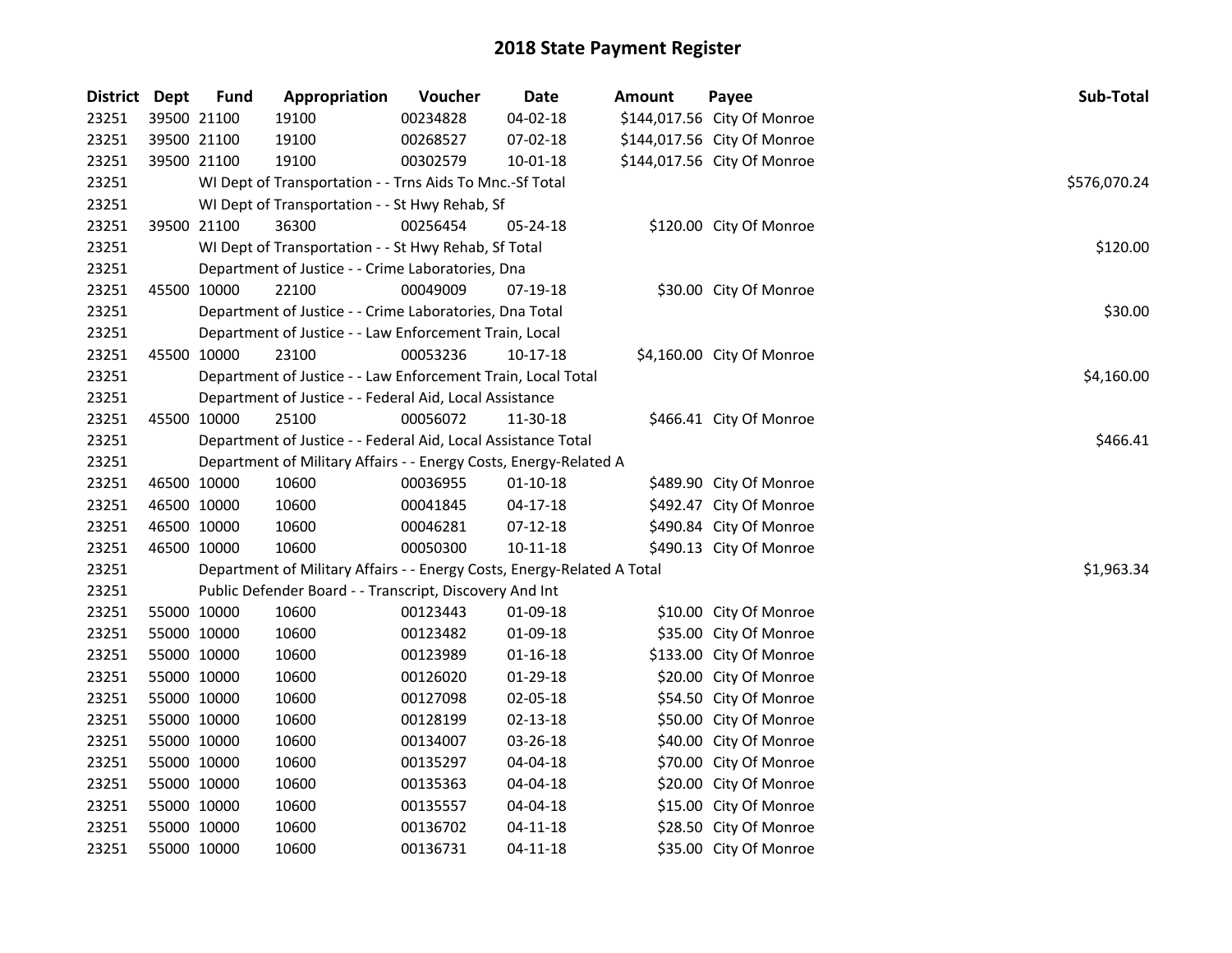| District Dept | <b>Fund</b> | Appropriation                                                         | Voucher  | <b>Date</b>    | <b>Amount</b> | Payee                         | Sub-Total      |
|---------------|-------------|-----------------------------------------------------------------------|----------|----------------|---------------|-------------------------------|----------------|
| 23251         | 55000 10000 | 10600                                                                 | 00136762 | $04 - 11 - 18$ |               | \$8.50 City Of Monroe         |                |
| 23251         | 55000 10000 | 10600                                                                 | 00139654 | 04-30-18       |               | \$28.00 City Of Monroe        |                |
| 23251         | 55000 10000 | 10600                                                                 | 00141063 | 05-08-18       |               | \$15.00 City Of Monroe        |                |
| 23251         | 55000 10000 | 10600                                                                 | 00142412 | 05-18-18       |               | \$20.00 City Of Monroe        |                |
| 23251         | 55000 10000 | 10600                                                                 | 00147988 | 06-22-18       |               | \$23.00 City Of Monroe        |                |
| 23251         | 55000 10000 | 10600                                                                 | 00148018 | 06-22-18       |               | \$41.00 City Of Monroe        |                |
| 23251         | 55000 10000 | 10600                                                                 | 00150627 | 07-09-18       |               | \$15.00 City Of Monroe        |                |
| 23251         | 55000 10000 | 10600                                                                 | 00152564 | 07-19-18       |               | \$34.00 City Of Monroe        |                |
| 23251         | 55000 10000 | 10600                                                                 | 00154425 | 07-31-18       |               | \$10.00 City Of Monroe        |                |
| 23251         | 55000 10000 | 10600                                                                 | 00155087 | 08-02-18       |               | \$10.00 City Of Monroe        |                |
| 23251         | 55000 10000 | 10600                                                                 | 00157473 | 08-21-18       |               | \$34.00 City Of Monroe        |                |
| 23251         | 55000 10000 | 10600                                                                 | 00159551 | 09-04-18       |               | \$31.00 City Of Monroe        |                |
| 23251         | 55000 10000 | 10600                                                                 | 00162878 | 09-26-18       |               | \$22.00 City Of Monroe        |                |
| 23251         | 55000 10000 | 10600                                                                 | 00162920 | 09-26-18       |               | \$8.00 City Of Monroe         |                |
| 23251         | 55000 10000 | 10600                                                                 | 00163661 | 10-05-18       |               | \$10.00 City Of Monroe        |                |
| 23251         | 55000 10000 | 10600                                                                 | 00167462 | 11-07-18       |               | \$8.00 City Of Monroe         |                |
| 23251         | 55000 10000 | 10600                                                                 | 00168137 | 11-13-18       |               | \$15.00 City Of Monroe        |                |
| 23251         | 55000 10000 | 10600                                                                 | 00168514 | 11-16-18       |               | \$17.50 City Of Monroe        |                |
| 23251         | 55000 10000 | 10600                                                                 | 00171542 | 12-06-18       |               | \$5.00 City Of Monroe         |                |
| 23251         | 55000 10000 | 10600                                                                 | 00171576 | 12-06-18       |               | \$15.00 City Of Monroe        |                |
| 23251         | 55000 10000 | 10600                                                                 | 00171609 | 12-06-18       |               | \$53.00 City Of Monroe        |                |
| 23251         |             | Public Defender Board - - Transcript, Discovery And Int Total         |          |                |               |                               | \$934.00       |
| 23251         |             | Department of Revenue - - Payments For Municipal Svcs                 |          |                |               |                               |                |
| 23251         | 56600 10000 | 50100                                                                 | 00026781 | $01 - 31 - 18$ |               | \$2,809.39 City Of Monroe     |                |
| 23251         |             | Department of Revenue - - Payments For Municipal Svcs Total           |          |                |               |                               | \$2,809.39     |
| 23251         |             | Shared Revenue and Tax Relief - - Expenditure Restraint Program       |          |                |               |                               |                |
| 23251         | 83500 10000 | 10100                                                                 | 00033265 | 07-23-18       |               | \$261,878.33 City Of Monroe   |                |
| 23251         | 83500 10000 | 10100                                                                 | 00036151 | 11-19-18       |               | \$0.06 City Of Monroe         |                |
| 23251         |             | Shared Revenue and Tax Relief - - Expenditure Restraint Program Total |          |                |               |                               | \$261,878.39   |
| 23251         |             | Shared Revenue and Tax Relief - - County And Municipal Aid            |          |                |               |                               |                |
| 23251         | 83500 10000 | 10500                                                                 | 00033265 | 07-23-18       |               | \$182,460.15 City Of Monroe   |                |
| 23251         | 83500 10000 | 10500                                                                 | 00036151 | 11-19-18       |               | \$1,033,940.88 City Of Monroe |                |
| 23251         |             | Shared Revenue and Tax Relief - - County And Municipal Aid Total      |          |                |               |                               | \$1,216,401.03 |
| 23251         |             | Shared Revenue and Tax Relief - - Exempt Computer Aid                 |          |                |               |                               |                |
| 23251         | 83500 10000 | 10900                                                                 | 00030543 | 07-23-18       |               | \$193,710.29 City Of Monroe   |                |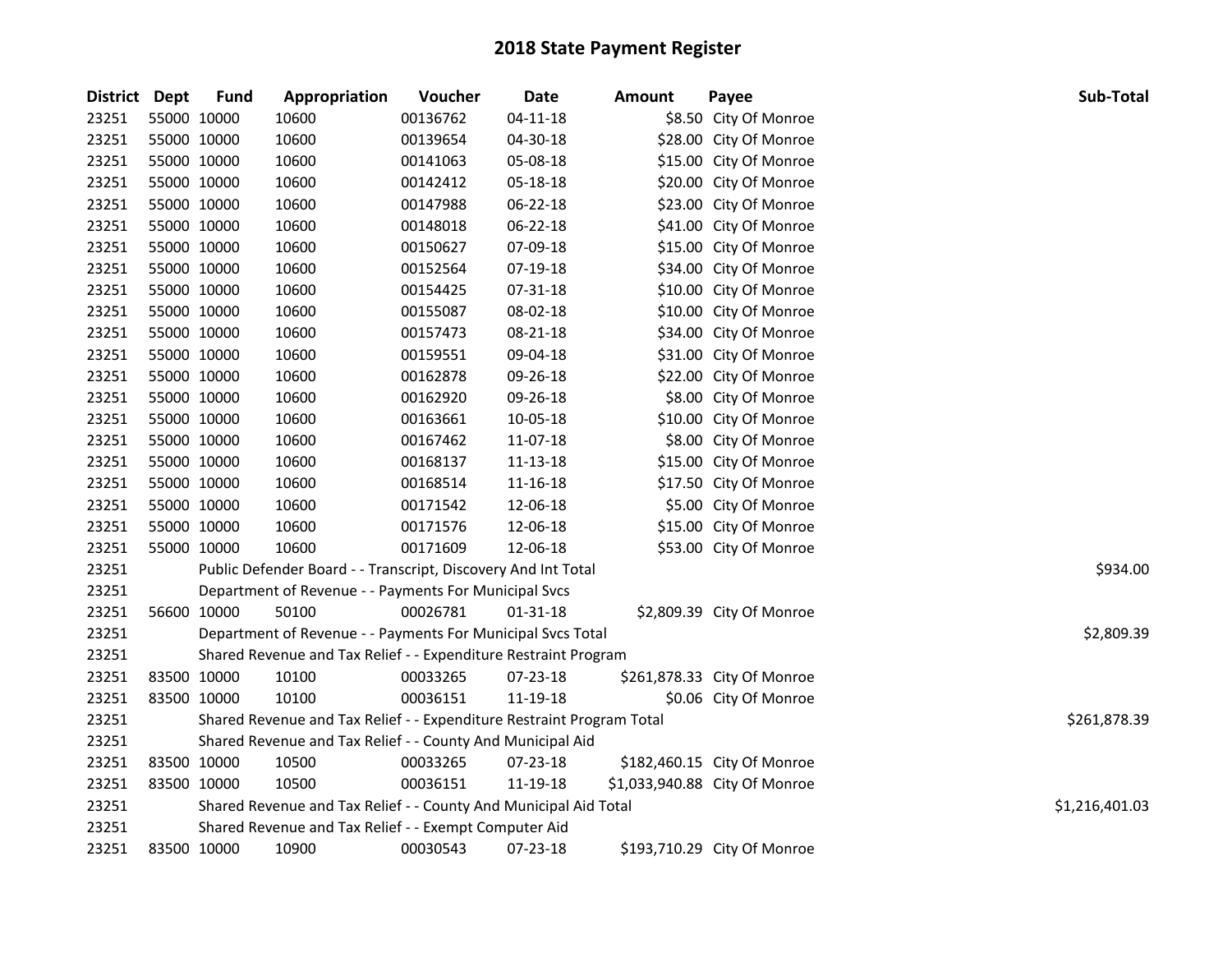| District    | Dept | <b>Fund</b> | Appropriation                                                   | <b>Voucher</b> | Date           | Amount | Payee                      | Sub-Total      |
|-------------|------|-------------|-----------------------------------------------------------------|----------------|----------------|--------|----------------------------|----------------|
| 23251       |      | 83500 10000 | 10900                                                           | 00032341       | $07 - 23 - 18$ |        | \$17,179.48 City Of Monroe |                |
| 23251       |      |             | Shared Revenue and Tax Relief - - Exempt Computer Aid Total     |                |                |        |                            | \$210,889.77   |
| 23251       |      |             | Shared Revenue and Tax Relief - - Utility Aid                   |                |                |        |                            |                |
| 23251       |      | 83500 10000 | 11000                                                           | 00033265       | $07 - 23 - 18$ |        | \$3,968.23 City Of Monroe  |                |
| 23251       |      | 83500 10000 | 11000                                                           | 00036151       | 11-19-18       |        | \$22,600.40 City Of Monroe |                |
| 23251       |      |             | Shared Revenue and Tax Relief - - Utility Aid Total             |                |                |        |                            | \$26,568.63    |
| 23251       |      |             | Shared Revenue and Tax Relief - - Lottery & Gaming Credit       |                |                |        |                            |                |
| 23251       |      | 83500 52100 | 36300                                                           | 00027399       | $03 - 26 - 18$ |        | \$13,124.04 City Of Monroe |                |
| 23251       |      |             | Shared Revenue and Tax Relief - - Lottery & Gaming Credit Total |                |                |        |                            | \$13,124.04    |
| 23251 Total |      |             |                                                                 |                |                |        |                            | \$2,752,647.26 |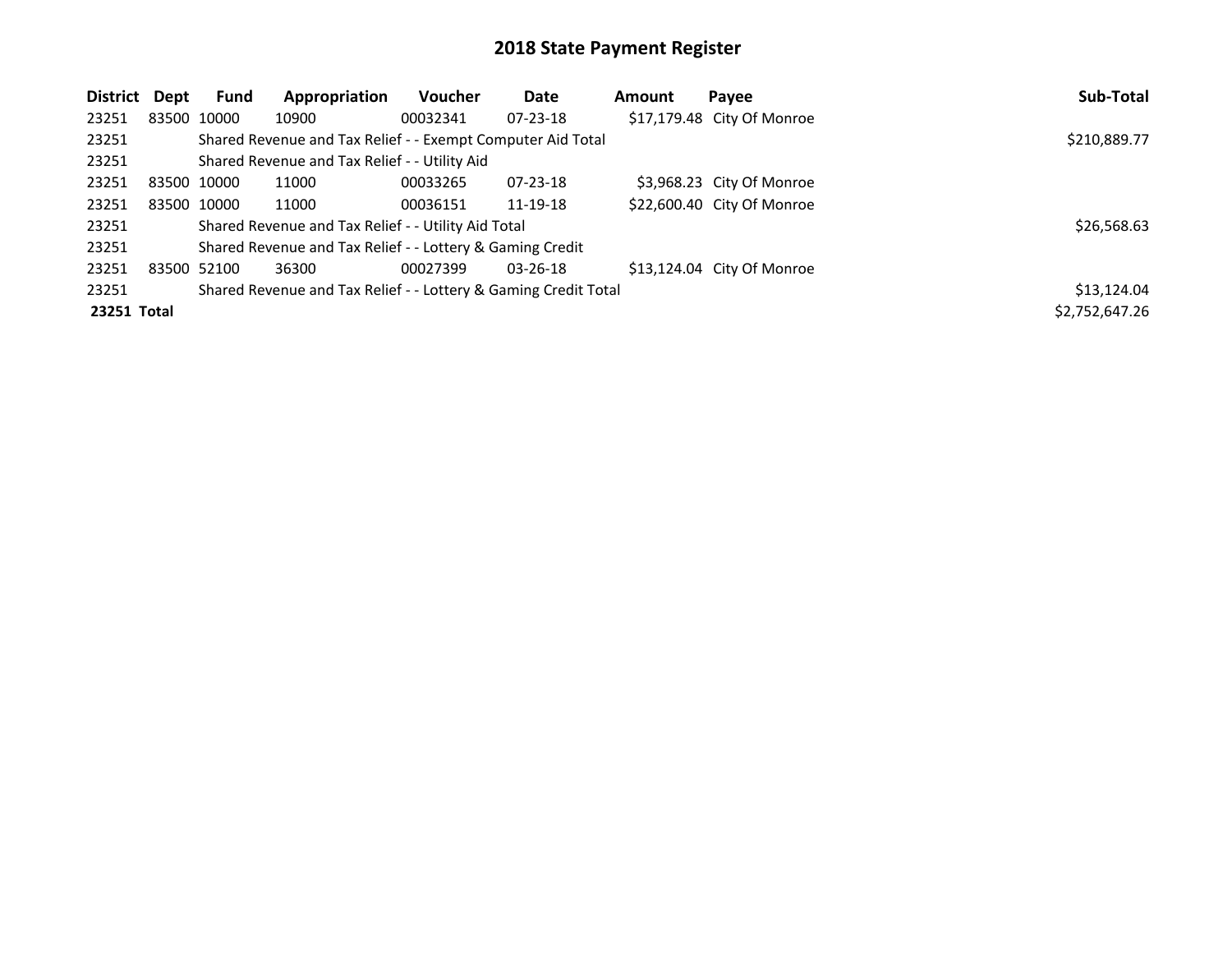| 23000 |             | WI Dept of Transportation - - Eldly&Disa Co/Aid Sf       |                   |                |                           |                |
|-------|-------------|----------------------------------------------------------|-------------------|----------------|---------------------------|----------------|
| 23000 | 39500 21100 | 16800                                                    | 00229631 03-14-18 |                | \$94,432.00 Green County  |                |
| 23000 |             | WI Dept of Transportation - - Eldly&Disa Co/Aid Sf Total |                   |                |                           | \$94,432.00    |
| 23000 |             | WI Dept of Transportation - - Trans Aids To Co.-Sf       |                   |                |                           |                |
| 23000 | 39500 21100 | 19000                                                    | 00203635 01-02-18 |                | \$269,313.15 Green County |                |
| 23000 | 39500 21100 | 19000                                                    | 00267843 07-02-18 |                | \$538,626.30 Green County |                |
| 23000 | 39500 21100 | 19000                                                    | 00301895 10-01-18 |                | \$269,313.16 Green County |                |
| 23000 |             | WI Dept of Transportation - - Trans Aids To Co.-Sf Total |                   |                |                           | \$1,077,252.61 |
| 23000 |             | WI Dept of Transportation - - Local Rds, Grants Sf       |                   |                |                           |                |
| 23000 | 39500 21100 | 27000                                                    | 00279511 07-26-18 |                | \$305,282.00 Green County |                |
| 23000 |             | WI Dept of Transportation - - Local Rds, Grants Sf Total |                   |                |                           | \$305,282.00   |
| 23000 |             | WI Dept of Transportation - - Loc Rd Imp Prg St Fd       |                   |                |                           |                |
| 23000 | 39500 21100 | 27800                                                    | 00278462 07-25-18 |                | \$4,522.10 Green County   |                |
| 23000 | 39500 21100 | 27800                                                    | 00279919 07-27-18 |                | \$52,427.42 Green County  |                |
| 23000 |             | WI Dept of Transportation - - Loc Rd Imp Prg St Fd Total |                   |                |                           | \$56,949.52    |
| 23000 |             | WI Dept of Transportation - - Hwy Mgmt & Opers Sf        |                   |                |                           |                |
| 23000 | 39500 21100 | 36500                                                    | 00222829          | $02 - 16 - 18$ | \$9,180.14 Green County   |                |
| 23000 | 39500 21100 | 36500                                                    | 00228298          | 03-07-18       | \$2,763.87 Green County   |                |
| 23000 | 39500 21100 | 36500                                                    | 00232714          | 03-23-18       | \$11,914.80 Green County  |                |
| 23000 | 39500 21100 | 36500                                                    | 00241478 04-13-18 |                | \$4,161.52 Green County   |                |
| 23000 | 39500 21100 | 36500                                                    | 00243960          | 04-20-18       | \$2,976.23 Green County   |                |
| 23000 | 39500 21100 | 36500                                                    | 00265034          | 06-20-18       | \$2,024.24 Green County   |                |
| 23000 | 39500 21100 | 36500                                                    | 00266291          | 06-27-18       | \$2,451.61 Green County   |                |
| 23000 | 39500 21100 | 36500                                                    | 00282695          | 08-06-18       | \$1,166.01 Green County   |                |
| 23000 | 39500 21100 | 36500                                                    | 00306423          | 10-03-18       | \$65,082.81 Green County  |                |
| 23000 | 39500 21100 | 36500                                                    | 00306829          | 10-05-18       | \$19,908.37 Green County  |                |
| 23000 | 39500 21100 | 36500                                                    | 00307338          | 10-05-18       | \$31,091.11 Green County  |                |
| 23000 | 39500 21100 | 36500                                                    | 00325336          | 11-23-18       | \$23,817.72 Green County  |                |
| 23000 | 39500 21100 | 36500                                                    | 00327503 11-29-18 |                | \$46,224.65 Green County  |                |
| 23000 |             | WI Dept of Transportation - - Hwy Mgmt & Opers Sf Total  |                   |                |                           | \$222,763.08   |
| 23000 |             | WI Dept of Transportation - - Routine Maint Sf           |                   |                |                           |                |
| 23000 | 39500 21100 | 36800                                                    | 00222829          | 02-16-18       | \$125,496.69 Green County |                |
| 23000 | 39500 21100 | 36800                                                    | 00228298          | 03-07-18       | \$189,466.60 Green County |                |
| 23000 | 39500 21100 | 36800                                                    | 00232714 03-23-18 |                | \$4,932.26 Green County   |                |